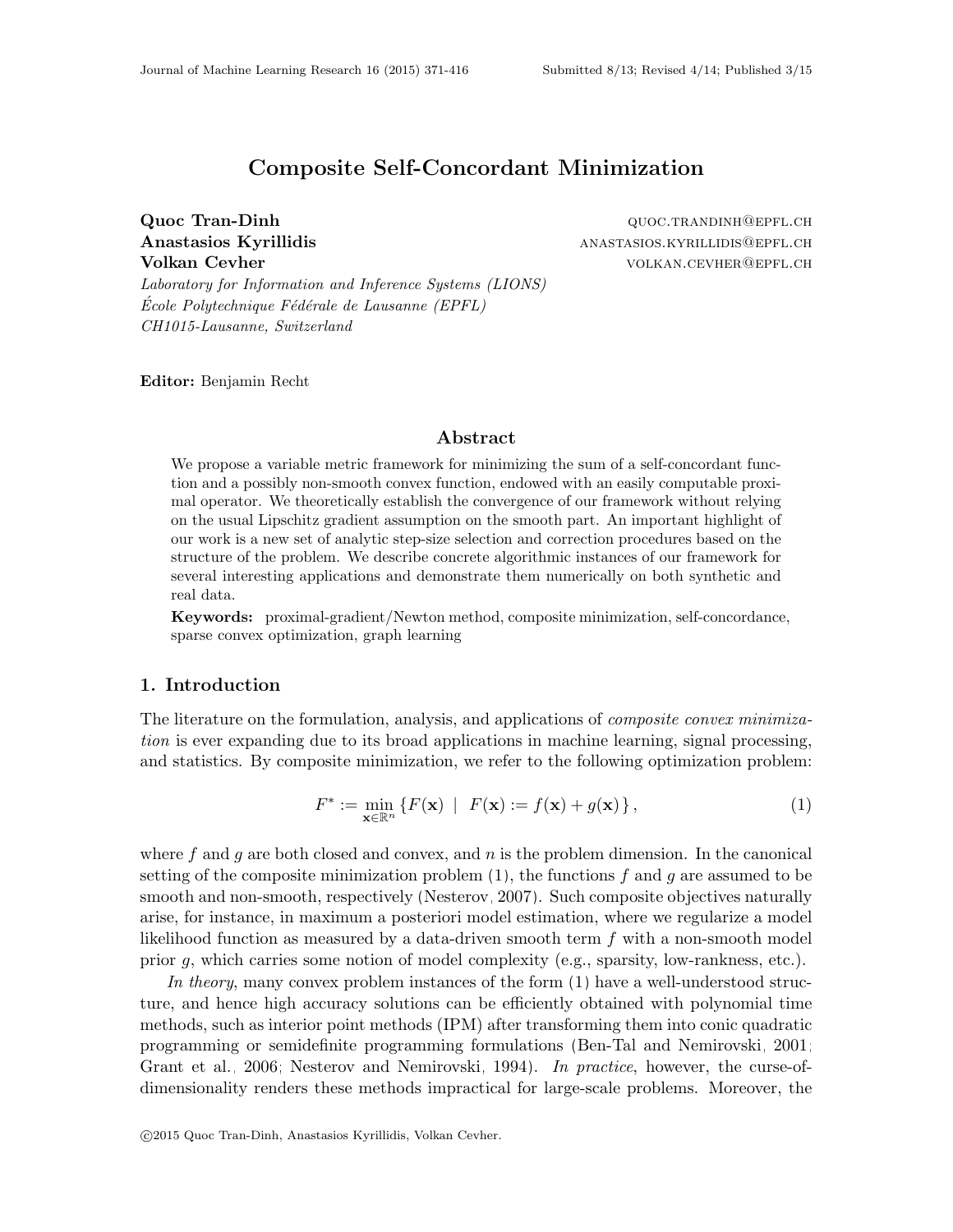<span id="page-1-0"></span>

Figure 1: Common structural assumptions on the smooth function f.

presence of a non-smooth term g prevents direct applications of scalable smooth optimization techniques, such as sequential linear or quadratic programming.

Fortunately, we can provably trade-off accuracy with computation by further exploiting the individual structures of  $f$  and  $g$ . Existing methods invariably rely on two structural assumptions that particularly stand out among many others. First, we often assume that f has Lipschitz continuous gradient (i.e.,  $f \in \mathcal{F}_L$ : cf., Figure [1\)](#page-1-0). Second, we assume that the proximal operator of g ( $\text{prox}_{g}^{\mathbf{H}}(\mathbf{y}) := \arg\min_{\mathbf{x} \in \mathbb{R}^{n}} \left\{ g(\mathbf{x}) + (1/2) \|\mathbf{x} - \mathbf{y}\|_{\mathbf{H}}^{2} \right\}$ ) is, in a user-defined sense, easy to compute for some  $H \succ 0$  (e.g., H is diagonal); i.e., we can computationally afford to apply the proximal operator in an iterative fashion. In this case, g is said to be "tractably proximal". On the basis of these structures, we can design algorithms featuring a full spectrum of (nearly) dimension-independent, global convergence rates with well-understood analytical complexity (see Table [1\)](#page-1-1).

<span id="page-1-1"></span>

| Order     | Method example                                                             | Main oracle                                              | Analytical complexity                                                                                                                             |
|-----------|----------------------------------------------------------------------------|----------------------------------------------------------|---------------------------------------------------------------------------------------------------------------------------------------------------|
| $1-st$    | [Accelerated] <sup><i>a</i></sup> -[proximal]-gradient <sup><i>b</i></sup> | $\nabla f$ , prox $_{a}^{L\mathbb{I}_{n}}$               | $[\mathcal{O}(\epsilon^{-1/2})] \mathcal{O}(\epsilon^{-1})$                                                                                       |
| $1^+$ -th | $Proximal-quasi-Newtonc$                                                   | $\mathbf{H}_k, \nabla f, \text{prox}_{q}^{\mathbf{H}_k}$ | $\mathcal{O}(\log \epsilon^{-1})$ or faster                                                                                                       |
| $2-nd$    | $Proximal-Newtond$                                                         |                                                          | $\begin{array}{ c c c c c c } \nabla^2 f, \nabla f, \text{prox}_q^{\nabla^2 f} & \mathcal{O}(\log \log \epsilon^{-1}) [\text{local}] \end{array}$ |

See [\(Beck and Teboulle, 2009a\)](#page-41-1)<sup>a,b</sup>,[\(Becker and Fadili, 2012\)](#page-41-2)<sup>c</sup>,[\(Lee et al., 2012\)](#page-43-1)<sup>d</sup>,[\(Nesterov, 2004,](#page-43-2) [2007\)](#page-44-0)<sup>a,b</sup>.

Table 1: Taxonomy of [accelerated] [proximal]-gradient methods when  $f \in \mathcal{F}_L$  or proximal-[quasi]-Newton methods when  $f \in \mathcal{F}_L \cap \mathcal{F}_\mu$  to reach an  $\varepsilon$ -solution (e.g.,  $F(\mathbf{x}^k)$  –  $F^* \leq \epsilon$ ).

Unfortunately, existing algorithms have become inseparable with the Lipschitz gradient assumption on  $f$  and are still being applied to solve  $(1)$  in applications where this assumption does not hold. For instance, when  $prox_g^{\mathbf{H}}(\mathbf{y})$  is not easy to compute, it is still possible to establish convergence—albeit slower—with smoothing, splitting or primal-dual decomposition techniques [\(Chambolle and Pock, 2011;](#page-42-0) [Eckstein and Bertsekas, 1992;](#page-42-1) [Nesterov,](#page-44-2) [2005a](#page-44-2)[,b;](#page-44-3) [Tran-Dinh et al., 2013c\)](#page-45-0). However, when  $f \notin \mathcal{F}_L$ , the composite problems of the form [\(1\)](#page-0-0) are not within the full theoretical grasp. In particular, there is no known global convergence rate. One kludge to handle  $f \notin \mathcal{F}_L$  is to use sequential quadratic approximation of f to reduce the subproblems to the Lipschitz gradient case. For local convergence of these methods, we need *strong regularity* assumptions on f (i.e.,  $\mu \mathbb{I} \preceq \nabla^2 f(\mathbf{x}) \preceq L \mathbb{I}$ ) near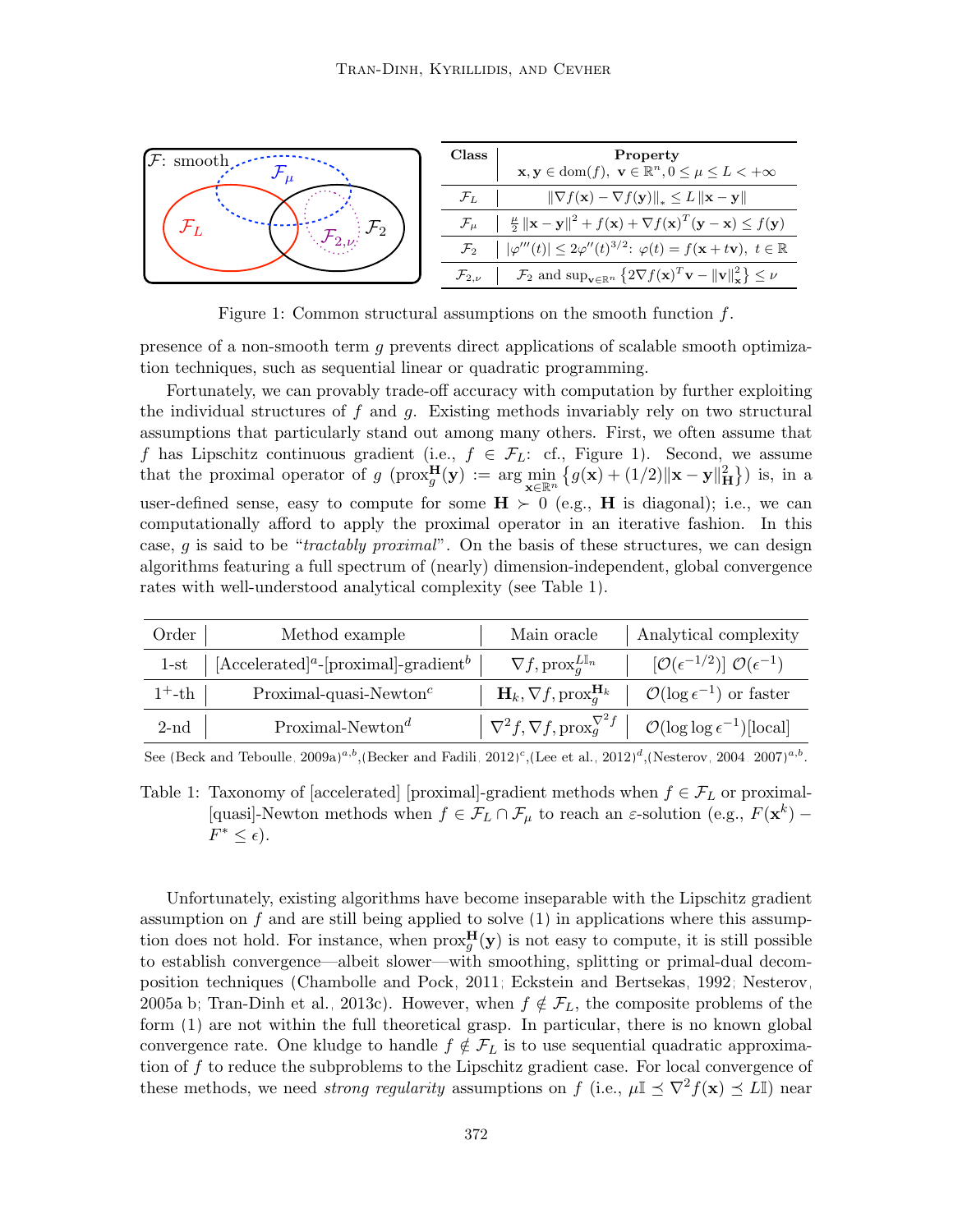the optimal solution. Attempts at global convergence require a *globalization strategy* such as line search procedures (cf., Section [1.2\)](#page-4-0). However, neither the strong regularity nor the line search assumptions can be certified a priori.

To this end, we address the following question in this paper: "Is it possible to efficiently solve non-trivial instances of  $(1)$  for non-global Lipschitz continuous gradient f with rigorous global convergence guarantees?" The answer is positive (at least for a broad class of functions): We can still cover a full spectrum of global convergence rates with well-characterizable computation and accuracy trade-offs (akin to Table [1](#page-1-1) for  $f \in \mathcal{F}_L$ ) for self-concordant f (in particular, self-concordant barriers) [\(Nemirovskii and Todd, 2008;](#page-43-3) [Nesterov and Nemirovski, 1994\)](#page-44-1):

<span id="page-2-1"></span>Definition 1 (Self-concordant (barrier) functions) A convex function  $f : \mathbb{R}^n \to \mathbb{R}$  is said to be self-concordant (i.e.,  $f \in \mathcal{F}_M$ ) with parameter  $M \geq 0$ , if  $|\varphi'''(t)| \leq M\varphi''(t)^{3/2}$ , where  $\varphi(t) := f(\mathbf{x} + t\mathbf{v})$  for all  $t \in \mathbb{R}$ ,  $\mathbf{x} \in \text{dom}(f)$  and  $\mathbf{v} \in \mathbb{R}^n$  such that  $\mathbf{x} + t\mathbf{v} \in \text{dom}(f)$ . When  $M = 2$ , the function f is said to be a standard self-concordant, i.e.,  $f \in \mathcal{F}_2$ .<sup>[1](#page-2-0)</sup> A standard self-concordant function  $f \in \mathcal{F}_2$  is a v-self-concordant barrier of a given convex set  $\Omega$  with parameter  $\nu > 0$ , i.e.,  $f \in \mathcal{F}_{2,\nu}$ , when  $\varphi$  also satisfies  $|\varphi'(t)| \leq \sqrt{\nu} \varphi''(t)^{1/2}$  and  $f(\mathbf{x}) \to +\infty$  as  $\mathbf{x} \to \partial\Omega$ , the boundary of  $\Omega$ .

While there are other definitions of self-concordant functions and self-concordant barriers [\(Boyd and Vandenberghe, 2004;](#page-42-2) [Nemirovskii and Todd, 2008;](#page-43-3) [Nesterov and Nemirovski,](#page-44-1) [1994;](#page-44-1) [Nesterov, 2004\)](#page-43-2), we use Definition [1](#page-2-1) in the sequel, unless otherwise stated.

### <span id="page-2-3"></span>1.1 Why is the Assumption  $f \in \mathcal{F}_2$  Interesting for Composite Minimization?

The assumption  $f \in \mathcal{F}_2$  in [\(1\)](#page-0-0) is quite natural for two reasons. First, several important applications directly feature a self-concordant  $f$ , which does not have global Lipschitz continuous gradient. Second, self-concordant composite problems can enable approximate solutions of general constrained convex problems where the constraint set is endowed with a  $\nu$ -selfconcordant barrier function.[2](#page-2-2) Both settings clearly benefit from scalable algorithms. Hence, we now highlight three examples below, based on compositions with the log-functions. Keep in mind that this list of examples is not meant to be exhaustive.

Log-determinant: The matrix variable function  $f(\Theta) := -\log \det \Theta$  is self-concordant with dom $(f) := \{ \Theta \in \mathbb{S}^p \mid \Theta \succ 0 \}$ , where  $\mathbb{S}^p$  is the set of  $p \times p$  symmetric matrices. As a stylized application, consider learning a Gaussian Markov random field (GMRF) of p nodes/variables from a data set  $\mathcal{D} := \{\phi_1, \phi_2, \ldots, \phi_m\}$ , where  $\phi_j \in \mathcal{D}$  is a *p*-dimensional random vector with Gaussian distribution  $\mathcal{N}(\mu, \Sigma)$ . Let  $\Theta := \Sigma^{-1}$  be the inverse covariance (or the precision) matrix for the model. To satisfy the conditional dependencies with respect to the GMRF,  $\Theta$  must have zero in  $(\Theta)_{ij}$  corresponding to the absence of an edge between node i and node j; cf., [\(Dempster, 1972\)](#page-42-3).

<span id="page-2-0"></span><sup>1.</sup> We use this constant for convenience in the derivations since if  $f \in \mathcal{F}_M$ , then  $(M^2/4)f \in \mathcal{F}_2$ .

<span id="page-2-2"></span><sup>2.</sup> Let us consider a constrained convex minimization  $\mathbf{x}_C^* := \arg \min_{\mathbf{x} \in C} g(\mathbf{x})$ , where the feasible convex set C is endowed with a v-self-concordant barrier  $\Psi_C(\mathbf{x})$ . If we let  $f(\mathbf{x}) := \frac{\epsilon}{\nu} \Psi_C(\mathbf{x})$ , then the solution  $\mathbf{x}^*$  of the composite minimization problem [\(1\)](#page-0-0) well-approximates  $\mathbf{x}_C^*$  as  $g(\mathbf{x}^*) \leq g(\mathbf{x}_C^*) + (\nabla f(\mathbf{x}^*) + \nabla f(\mathbf{x}^*))$  $\partial g(\mathbf{x}^*)^T(\mathbf{x}^* - \mathbf{x}_C^*) + \epsilon$ . The middle term can be controlled by accuracy at which we solve the composite minimization problem [\(Nesterov, 2007,](#page-44-0) [2011\)](#page-44-4).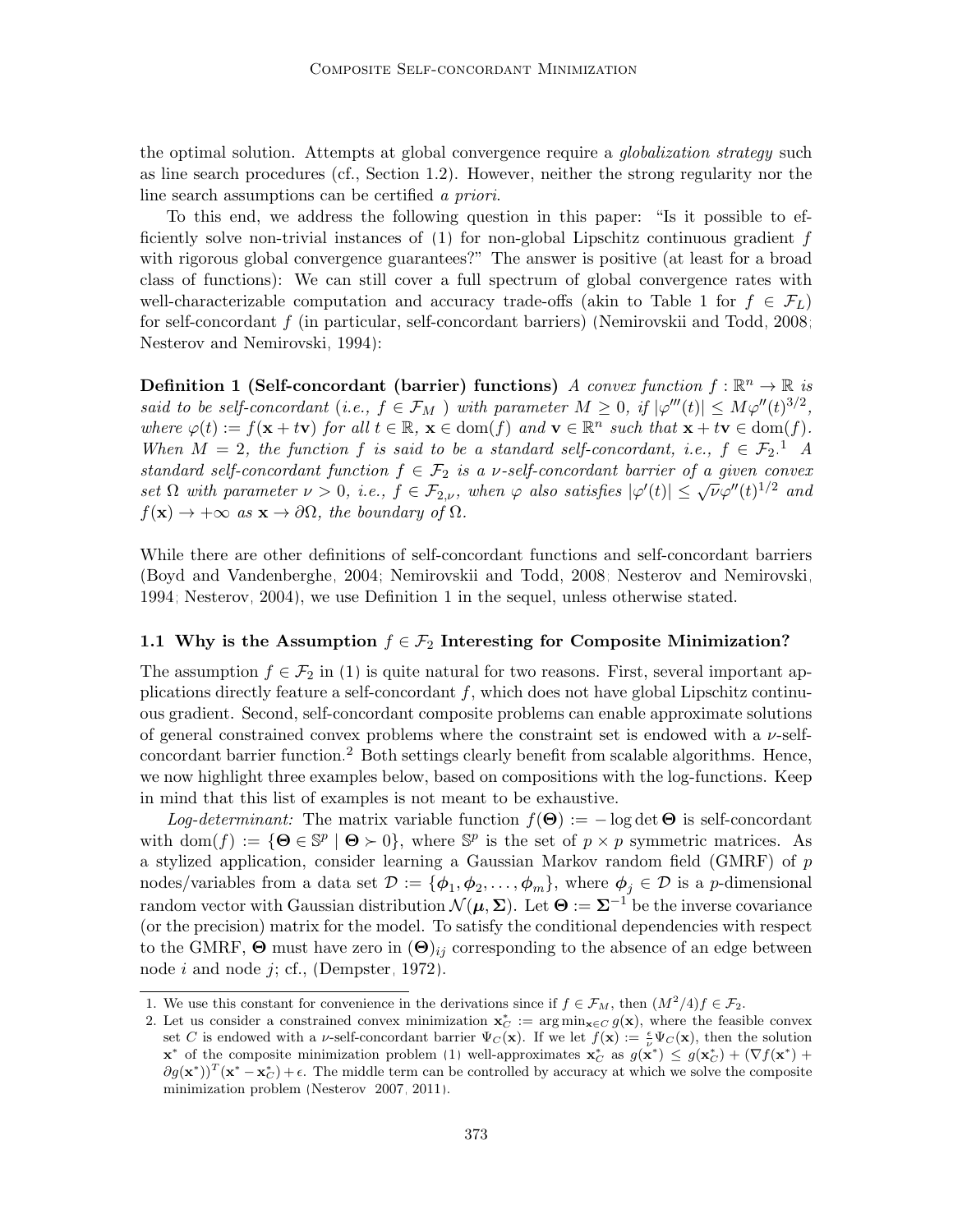We can learn GMRFs with theoretical guarantees from as few as  $\mathcal{O}(d^2 \log p)$  data samples, where d is the graph node degree, via  $\ell_1$ -norm regularization formulation (see [Raviku](#page-44-5)[mar et al. 2011\)](#page-44-5):

<span id="page-3-0"></span>
$$
\mathbf{\Theta}^* := \underset{\mathbf{\Theta} \succ 0}{\arg \min} \left\{ \underbrace{-\log \det(\mathbf{\Theta}) + \text{tr}(\widehat{\boldsymbol{\Sigma}} \mathbf{\Theta})}_{=:f(\mathbf{\Theta})} + \underbrace{\rho \|\text{vec}(\mathbf{\Theta})\|_1}_{=:g(\mathbf{\Theta})} \right\},\tag{2}
$$

where  $\rho > 0$  parameter balances a Gaussian model likelihood and the sparsity of the solution,  $\Sigma$  is the empirical covariance estimate, and vec is the vectorization operator. The formulation also applies for learning models beyond GMRFs, such as the Ising model, since  $f(\Theta)$  acts also as a Bregman distance [\(Banerjee et al., 2008\)](#page-41-3).

Numerical solution methods for solving problem [\(2\)](#page-3-0) have been extensively studied, e.g. in [\(Banerjee et al., 2008;](#page-41-3) [Hsieh et al., 2011;](#page-43-4) [Lee et al., 2012;](#page-43-1) [Lu, 2010;](#page-43-5) [Olsen et al., 2012;](#page-44-6) [Rolfs et al., 2012;](#page-44-7) [Scheinberg and Rish, 2009;](#page-44-8) [Scheinberg et al., 2010;](#page-44-9) [Yuan, 2012\)](#page-45-1). However, none so far exploits  $f \in \mathcal{F}_{2,\nu}$  and feature global convergence guarantees: cf., Sect. [1.2.](#page-4-0)

Log-barrier for linear inequalities: The function  $f(\mathbf{x}) := -\log(\mathbf{a}^T\mathbf{x} - b)$  is a selfconcordant barrier with  $dom(f) := \{ \mathbf{x} \in \mathbb{R}^n \mid \mathbf{a}^T\mathbf{x} > b \}$ . As a stylized application, consider the low-light imaging problem in signal processing [\(Harmany et al., 2012\)](#page-43-6), where the imaging data is collected by counting photons hitting a detector over the time. In this setting, we wish to accurately reconstruct an image in low-light, which leads to noisy measurements due to low photon count levels. We can express our observation model using the Poisson distribution as

$$
\mathbb{P}(\mathbf{y}|\mathcal{A}(\mathbf{x})) = \prod_{i=1}^{m} \frac{(\mathbf{a}_i^T \mathbf{x})^{y_i}}{y_i!} e^{-\mathbf{a}_i^T \mathbf{x}},
$$

where  $x$  is the true image,  $A$  is a linear operator that projects the scene onto the set of observations,  $\mathbf{a}_i$  is the *i*-th row of A, and  $\mathbf{y} \in \mathbb{Z}_+^m$  is a vector of observed photon counts.

Via the log-likelihood formulation, we stumble upon a composite minimization problem:

<span id="page-3-1"></span>
$$
\mathbf{x}^* := \underset{\mathbf{x} \in \mathbb{R}^n}{\arg \min} \Big\{ \underbrace{\sum_{i=1}^m \mathbf{a}_i^T \mathbf{x} - \sum_{i=1}^m y_i \log(\mathbf{a}_i^T \mathbf{x})}_{=:f(\mathbf{x})} + g(\mathbf{x}) \Big\},\tag{3}
$$

where  $f(\mathbf{x})$  is self-concordant (but not standard). In the above formulation, the typical image priors  $g(x)$  include the  $\ell_1$ -norm for sparsity in a known basis, total variation seminorm of the image, and the positivity of the image pixels. While the formulation [\(3\)](#page-3-1) seems specific to imaging, it is also common in sparse regression with unknown noise variance (Städler et al., 2012), heteroscedastic LASSO [\(Dalalyan et al., 2013\)](#page-42-4), barrier approximations of, e.g., the Dantzig selector [\(Candes and Tao, 2007\)](#page-42-5) and quantum tomography [\(Banaszek](#page-41-4) [et al., 1999\)](#page-41-4) as well.

The current state of the art solver is called SPIRAL-TAP [\(Harmany et al., 2012\)](#page-43-6), which biases the logarithmic term (i.e.,  $\log(a_i^T \mathbf{x} + \varepsilon) \to \log(a_i^T \mathbf{x})$ , where  $\varepsilon \ll 1$ ) and then applies non-monotone composite gradient descent algorithms for  $\mathcal{F}_L$  with a Barzilai-Borwein stepsize as well as other line-search strategies.

Logarithm of concave quadratic functions: The function  $f(\mathbf{x}) := -\log (\sigma^2 - \|\mathbf{A}\mathbf{x} - \mathbf{y}\|_2^2)$ is self-concordant with  $dom(f) := \{ \mathbf{x} \in \mathbb{R}^n \mid ||\mathbf{A}\mathbf{x} - \mathbf{y}||_2^2 < \sigma^2 \}$ . As a stylized application,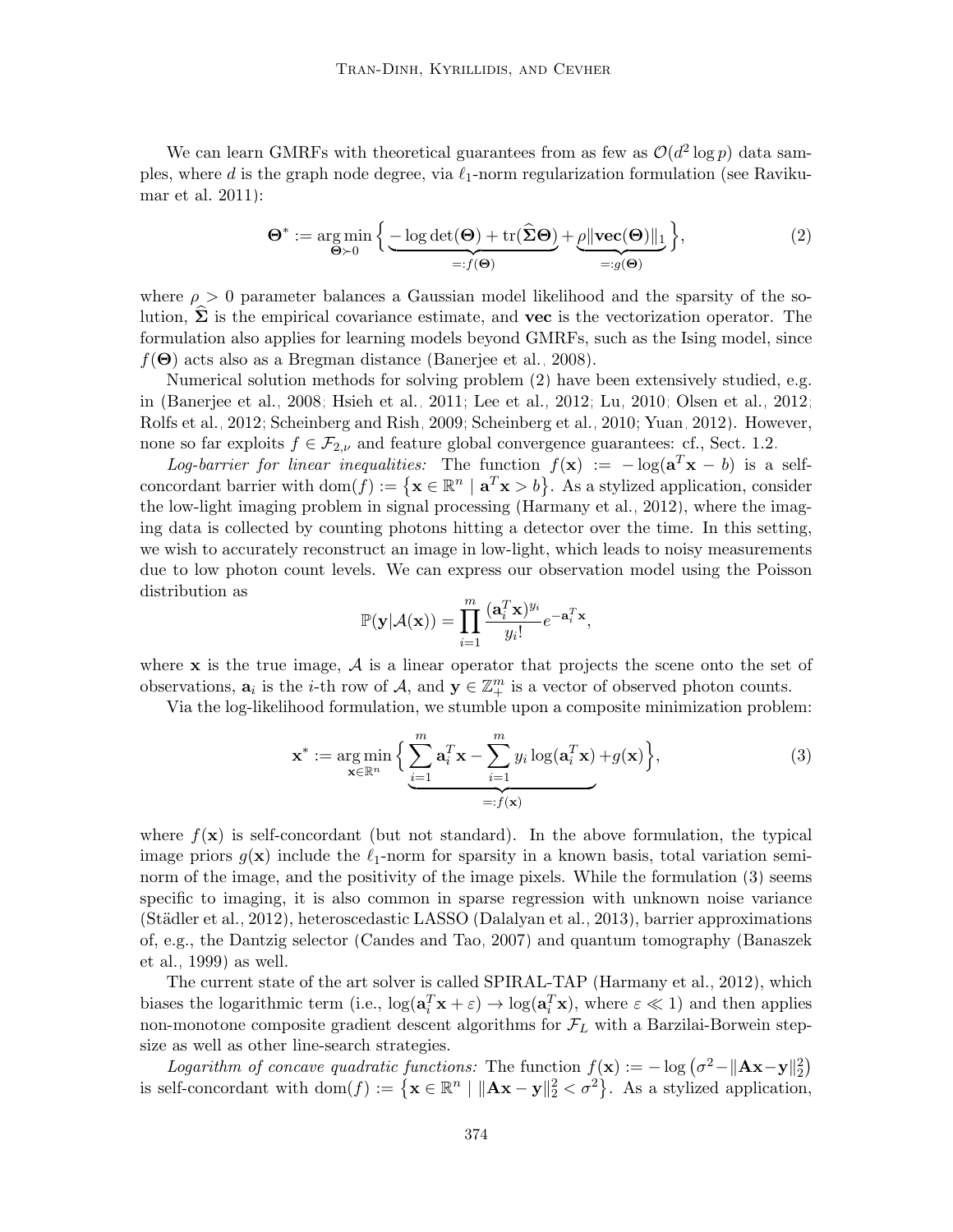we consider the basis pursuit denoising (BPDN) formulation [\(van den Berg and Friedlander,](#page-45-3) [2008\)](#page-45-3) as

<span id="page-4-1"></span>
$$
\mathbf{x}^* := \arg\min_{\mathbf{x} \in \mathbb{R}^n} \left\{ g(\mathbf{x}) \mid \|\mathbf{A}\mathbf{x} - \mathbf{y}\|_2^2 \le \sigma^2 \right\}.
$$
 (4)

The BPDN criteria is commonly used in magnetic resonance imaging  $(MRI)$  where  $\bf{A}$  is a subsampled Fourier operator, **y** is the MRI scan data, and  $\sigma^2$  is a known machine noise level (i.e., obtained during a pre-scan). In  $(4)$ , g is an image prior, e.g., similar to the Poisson imaging problem. Approximate solutions to [\(4\)](#page-4-1) can be obtained via a barrier formulation

$$
\mathbf{x}_{t}^{*} := \underset{\mathbf{x} \in \mathbb{R}^{n}}{\arg \min} \left\{ \underbrace{-t \log \left( \sigma^{2} - \|\mathbf{A}\mathbf{x} - \mathbf{y}\|_{2}^{2} \right)}_{=: f(\mathbf{x})} + g(\mathbf{x}) \right\},\tag{5}
$$

where  $t > 0$  is a penalty parameter which controls the quality of the approximation. The BPDN formulation is quite generic and has several other applications in statistical regression, geophysics, and signal processing.

Several different approaches solve the BPDN problem [\(4\)](#page-4-1), some of which require projections onto the constraint set, including Douglas-Rachford splitting, proximal methods, and the SPGL<sup>1</sup> method [\(van den Berg and Friedlander, 2008;](#page-45-3) [Combettes and Wajs, 2005\)](#page-42-6).

#### <span id="page-4-0"></span>1.2 Related Work

Our attempt is to briefly describe the work that revolves around [\(1\)](#page-0-0) with the main assumptions of  $f \in \mathcal{F}_L$  and the proximal operator of g being computationally tractable. In fact, Douglas-Rachford splitting methods can obtain numerical solutions to [\(1\)](#page-0-0) when the self-concordant functions are endowed with tractable proximal maps. However, it is computationally easier to calculate the gradient of  $f \in \mathcal{F}_2$  than their proximal maps.

One of the main approaches in this setting is based on operator splitting. By presenting the optimality condition of problem [\(1\)](#page-0-0) as an inclusion of two monotone operators, one can apply splitting techniques, such as forward-backward or Douglas-Rachford methods, to solve the resulting monotone inclusion [\(Briceno-Arias and Combettes, 2011;](#page-42-7) [Facchinei and](#page-42-8) [Pang, 2003;](#page-42-8) [Goldstein and Osher, 2009\)](#page-43-7). In our context, several variants of this approach have been studied. For example, projected gradient or proximal-gradient methods and fast proximal-gradient methods have been considered, see, e.g., [\(Beck and Teboulle, 2009a;](#page-41-1) [Mine](#page-43-8) [and Fukushima, 1981;](#page-43-8) [Nesterov, 2007\)](#page-44-0). In all these methods, the main assumption required to prove the convergence is the global Lipschitz continuity of the gradient of the smooth function f. Unfortunately, when  $f \notin \mathcal{F}_L$  but  $f \in \mathcal{F}_2$ , these theoretical results on the global convergence and the global convergence rates are no longer applicable.

Other mainstream approaches for [\(1\)](#page-0-0) include augmented Lagrangian and alternating techniques: cf., [\(Boyd et al., 2011;](#page-42-9) [Goldfarb and Ma, 2012\)](#page-42-10). These methods have empirically proven to be quite powerful in specific applications. The main disadvantage of these methods is the manual tuning of the penalty parameter in the augmented Lagrangian function, which is not yet well-understood for general problems. Consequently, the analysis of global convergence as well as the convergence rate is an issue since the performance of the algorithms strongly depends on the choice of this penalty parameter in practice. Moreover, as indicated in a recent work [\(Goldstein et al., 2012\)](#page-43-9), alternating direction methods of multipliers as well as alternating linearization methods can be viewed as splitting methods in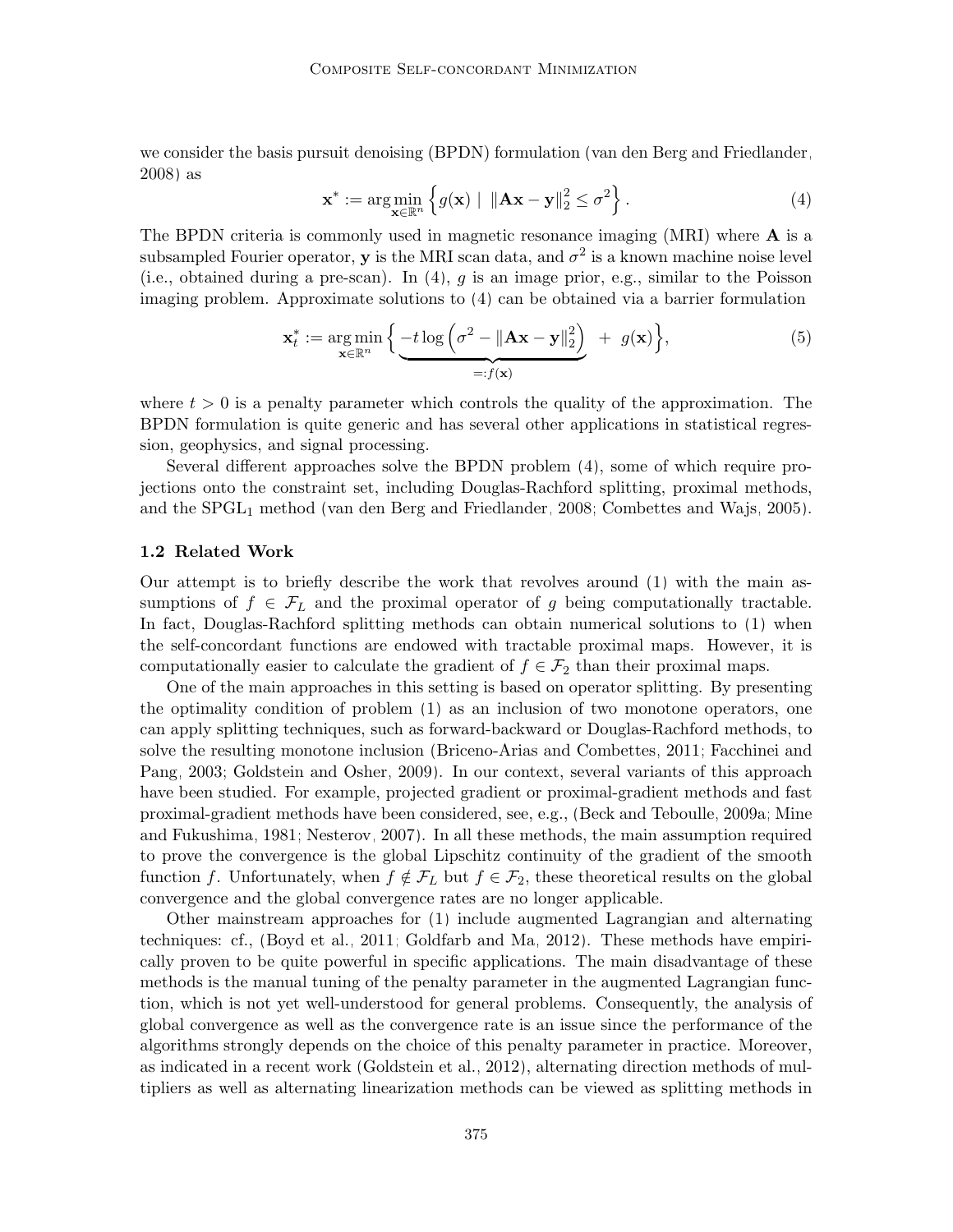the convex optimization context. Hence, it is unclear if this line of work is likely to lead to any rigorous guarantees when  $f \in \mathcal{F}_2$ .

An emerging direction for solving composite minimization problems [\(1\)](#page-0-0) is based on the proximal-Newton method. The origins of this method can be traced back to the work of [\(Bonnans, 1994\)](#page-42-11), which relies on the concept of strong regularity introduced by [\(Robinson,](#page-44-10) [1980\)](#page-44-10) for generalized equations. In the convex case, this method has been studied by several authors such as [\(Becker and Fadili, 2012;](#page-41-2) [Lee et al., 2012;](#page-43-1) [Schmidt et al., 2011\)](#page-44-11). So far, methods along this line are applied to solve a generic problem of the form [\(1\)](#page-0-0) even when  $f \in \mathcal{F}_2$ . The convergence analysis of these methods is encouraged by standard Newton methods and requires the strong regularity of the Hessian of f near the optimal solution (i.e.,  $\mu \mathbb{I} \leq \nabla^2 f(\mathbf{x}) \leq L\mathbb{I}$ . This assumption used in [\(Lee et al., 2012\)](#page-43-1) is stronger than assuming  $\nabla^2 f(\mathbf{x}^*)$  to be positive definite at the solution  $\mathbf{x}^*$  as in our approach below. Moreover, the global convergence can only be proved by applying a certain globalization strategy such as line-search [\(Lee et al., 2012\)](#page-43-1) or trust-region. Unfortunately, none of these assumptions can be verified before the algorithm execution for the intended applications. By exploiting the self-concordance concept, we can show the global convergence of proximal-Newton methods without any globalization strategy (e.g., line search or trust-region approach).

#### <span id="page-5-1"></span>1.3 Our Contributions

Interior point methods are always an option while solving the self-concordant composite problems [\(1\)](#page-0-0) numerically by means of disciplined convex programming [\(Grant et al., 2006;](#page-43-0) Löfberg, 2004). More concretely, in the IPM setting, we set up an equivalent problem to [\(1\)](#page-0-0) that typically avoids the non-smooth term  $q(x)$  in the objective by lifting the problem dimensions with slack variables and introducing additional constraints. The new constraints may then be embedded into the objective through a barrier function. We then solve a sequence of smooth problems (e.g., with Newton methods) and "path-follow"<sup>[3](#page-5-0)</sup> to obtain an accurate solution [\(Nemirovskii and Todd, 2008;](#page-43-3) [Nesterov, 2004\)](#page-43-2). In this loop, many of the underlying structures within the original problem, such as sparsity, can be lost due to pre-conditioning or Newton direction scaling (e.g., Nesterov-Todd scaling, [Nesterov and](#page-44-12) [Todd 1997\)](#page-44-12). The efficiency and the memory bottlenecks of the overall scheme then heavily depends on the workhorse algorithm that solves the smooth problems.

In stark contrast, we introduce an algorithmic framework that directly handles the composite minimization problem [\(1\)](#page-0-0) without increasing the original problem dimensions. For problems of larger dimensions, this is the main argument in favor of our approach. Instead of solving a sequence of smooth problems, we solve a sequence of non-smooth proximal problems with a variable metric (i.e., our workhorse). Fortunately, these proximal problems feature the composite form [\(1\)](#page-0-0) with a Lipschitz gradient (and oft-times strongly convex) smooth term. Hence, we leverage the tremendous amount of research (cf., Table [1\)](#page-1-1) done over the last decades. Surprisingly, we can even retain the original problem structures that lead to computational ease in many cases (e.g., see Section [4.1\)](#page-19-0).

Our specific contributions can be summarized as follows:

1. We develop a *variable metric* framework for minimizing the sum  $f + q$  of a selfconcordant function f and a convex, possibly nonsmooth function  $g$ . Our approach

<span id="page-5-0"></span><sup>3.</sup> It is also referred to as a homotopy method.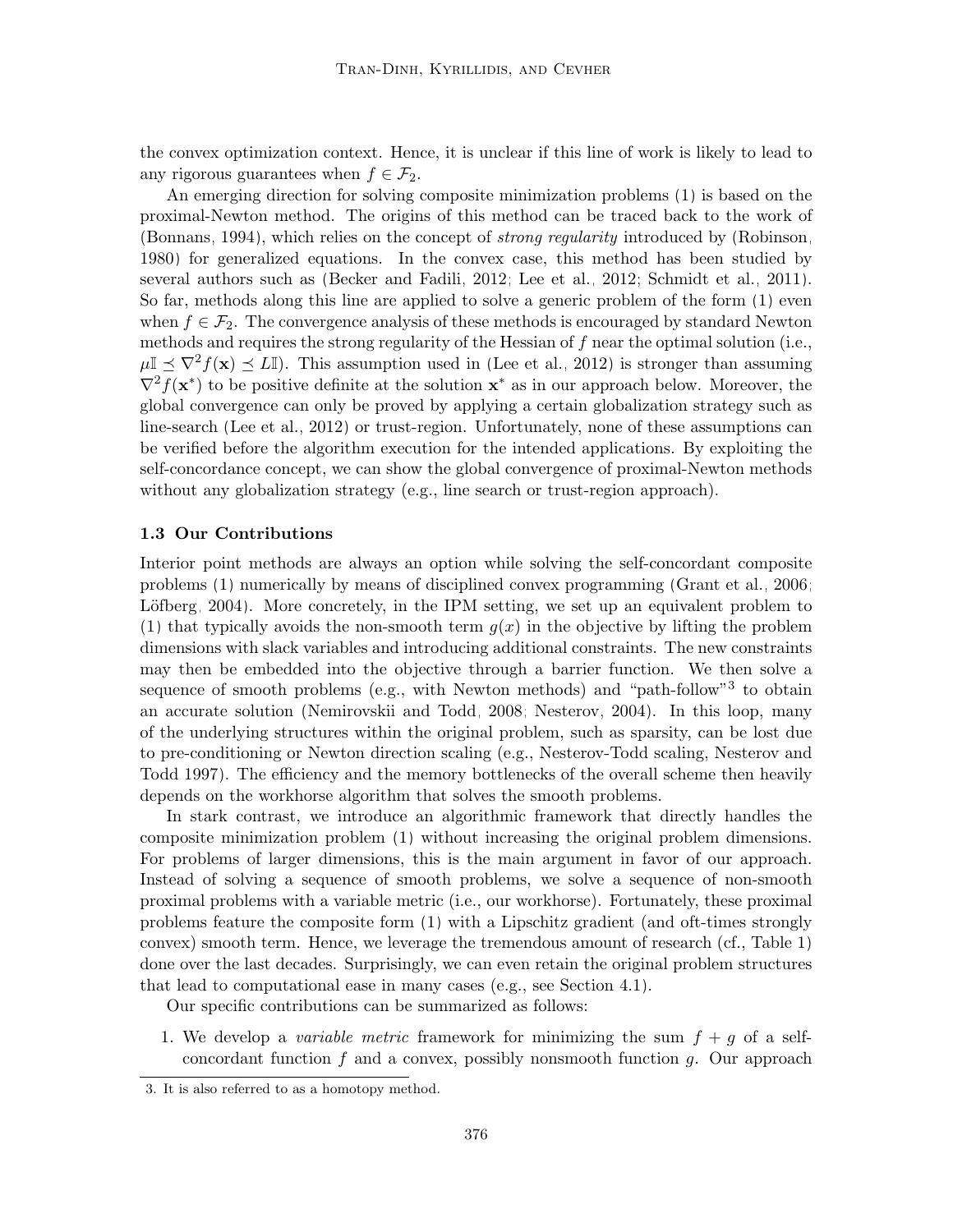relies on the solution of a convex subproblem obtained by linearizing and regularizing the first term f. To achieve monotonic descent, we develop a new set of analytic step-size selection and correction procedures based on the structure of the problem.

- 2. We establish both the global and the local convergence of different variable metric strategies. We first derive an expected result: when the variable metric is the Hessian  $\nabla^2 f(\mathbf{x}^k)$  of f at iteration k, the resulting algorithm locally exhibits quadratic convergence rate within an explicit region. We then show that variable metrics satisfying the Dennis-Moré-type condition (Dennis and Moré, 1974) exhibit superlinear convergence.
- 3. We pay particular attention to diagonal variable metrics as many of the proximal subproblems can be solved exactly (i.e., in closed form). We derive conditions on when these variants achieve locally linear convergence.
- 4. We apply our algorithms to the aforementioned real-world and synthetic problems to highlight the strengths and the weaknesses of our scheme. For instance, in the graph learning problem [\(2\)](#page-3-0), our framework can avoid matrix inversions as well as Cholesky decompositions in learning graphs. In Poisson intensity reconstruction [\(3\)](#page-3-1), up to around  $80\times$  acceleration is possible over the state-of-the-art solver.

We highlight three key practical contributions to numerical optimization. First, in the proximal-Newton method, our analytical step-size procedures allow us to do away with any globalization strategy (e.g., line-search). This has a significant practical impact when the evaluation of the functions is expensive. We show how to combine the analytical step-size selection with the standard backtracking or forward line-search procedures to enhance the global convergence of our method. Our analytical quadratic convergence characterization helps us adaptively switch from *damped* step-size to a *full* step-size. Second, in the proximalgradient method setting, we establish a step-size selection and correction mechanism. The step-size selection procedure can be considered as a predictor, where existing step-size rules that leverage local information can be used. The step-size corrector then adapts the local information of the function to achieve the best theoretical decrease in the objective function. While our procedure does not require any function evaluations, we can further enhance convergence whenever we are allowed function evaluations. Finally, our framework, as we demonstrate in [\(Tran-Dinh et al., 2014a\)](#page-45-4), accommodates a path-following strategy, which enable us to approximately solve constrained non-smooth convex minimization problems with rigorous guarantees.

Paper outline. In Section [2,](#page-7-0) we first recall some fundamental concepts of convex optimization and self-concordant functions used in this paper. Section [3](#page-8-0) presents our algorithmic framework using three different instances with convergence results, complexity estimates and modifications. Section [4](#page-19-1) deals with three concrete instances of our algorithmic framework. Section [5](#page-24-0) provides numerical experiments to illustrate the impact of the proposed methods. Section [6](#page-31-0) concludes the paper.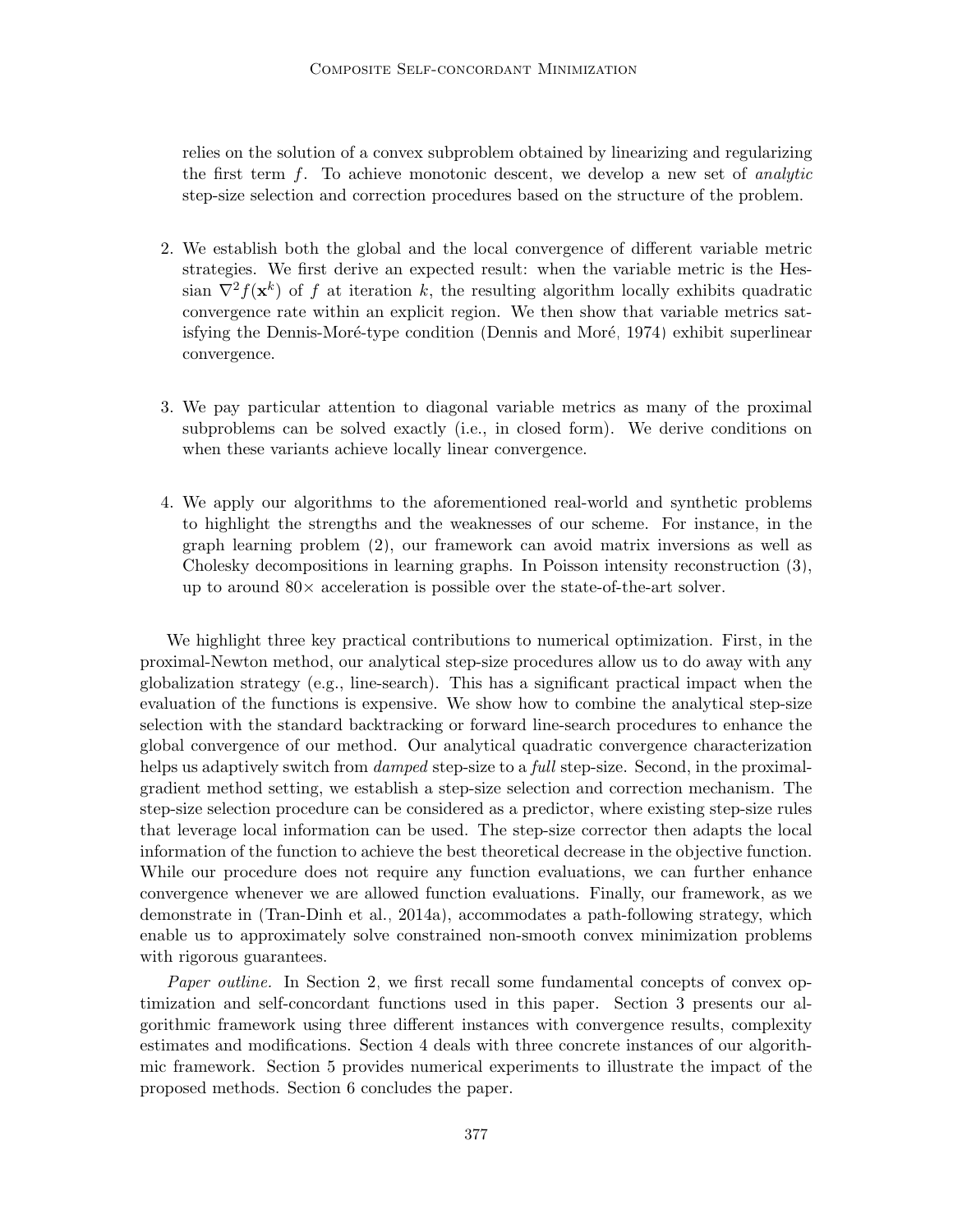### <span id="page-7-0"></span>2. Preliminaries

Notation: We reserve lower-case and bold lower-case letters for scalar and vector representation, respectively. Upper-case bold letters denote matrices. We denote  $\mathbb{S}^p_+$  (reps.,  $\mathbb{S}^p_{++}$ ) for the set of symmetric positive definite (reps., positive semidefinite) matrices of size  $p \times p$ . For a proper, lower semicontinuous convex function f from  $\mathbb{R}^n$  to  $\mathbb{R} \cup \{+\infty\}$ , we denote its domain by  $dom(f)$ , i.e.,  $dom(f) := \{ \mathbf{x} \in \mathbb{R}^n \mid f(\mathbf{x}) < +\infty \}$  (see, e.g., [Rockafellar 1970\)](#page-44-13).

Weighted norm and local norm: Given a matrix  $\mathbf{H} \in \mathbb{S}_{++}^n$ , we define the weighted norm  $\|\mathbf{x}\|_{\mathbf{H}} := \sqrt{\mathbf{x}^T \mathbf{H} \mathbf{x}}, \forall \mathbf{x} \in \mathbb{R}^n$ ; its dual norm is defined as  $\|\mathbf{x}\|_{\mathbf{H}}^* := \max_{\|\mathbf{y}\|_{\mathbf{H}} \leq 1} \mathbf{y}^T \mathbf{x} =$  $\overline{\mathbf{x}^T \mathbf{H}^{-1} \mathbf{x}}$ . If **H** is only positive semidefinite (i.e., **H**  $\in \mathbb{S}_{+}^{n}$ ), then  $\|\mathbf{x}\|_{\mathbf{H}}$  reduces to a semi-norm. Let  $f \in \mathcal{F}_2$  and  $\mathbf{x} \in \text{dom}(f)$  so that  $\nabla^2 f(\mathbf{x})$  is positive definite. For a given vector  $\mathbf{v} \in \mathbb{R}^n$ , the local norm around  $\mathbf{x} \in \text{dom}(f)$  with respect to f is defined as  $\|\mathbf{v}\|_{\mathbf{x}} :=$  $(\mathbf{v}^T \nabla^2 f(\mathbf{x}) \mathbf{v})^{1/2}$ , while the corresponding dual norm is given by  $\|\mathbf{v}\|_{\mathbf{x}}^* = (\mathbf{v}^T \nabla^2 f(\mathbf{x})^{-1} \mathbf{v})^{1/2}$ .

Subdifferential and subgradient: Given a proper, lower semicontinuous convex function, we define the subdifferential of g at  $\mathbf{x} \in \text{dom}(g)$  as

$$
\partial g(\mathbf{x}) := \left\{ \mathbf{v} \in \mathbb{R}^n \mid g(\mathbf{y}) - g(\mathbf{x}) \geq \mathbf{v}^T(\mathbf{y} - \mathbf{x}), \ \forall \mathbf{y} \in \text{dom}(g) \right\}.
$$

If  $\partial g(x) \neq \emptyset$  then each element in  $\partial g(x)$  is called a subgradient of g at x. In particular, if g is differentiable, we use  $\nabla g(\mathbf{x})$  to denote its derivative at  $\mathbf{x} \in \text{dom}(g)$ , and  $\partial g(\mathbf{x}) \equiv \{\nabla f(\mathbf{x})\}.$ 

Proximity operator: A basic tool to handle the nonsmoothness of a convex function g is its proximity operator (or proximal operator)  $\text{prox}_{g}^{\mathbf{H}}$ , whose definition is given in Section [1.](#page-0-1) For notational convenience in our derivations, we alter this definition in the sequel as follows: Let g be a proper lower semicontinuous and convex in  $\mathbb{R}^n$  and  $\mathbf{H} \in \mathbb{S}^n_+$ . We define

<span id="page-7-1"></span>
$$
P_{\mathbf{H}}^{g}(\mathbf{u}) := \underset{\mathbf{x} \in \mathbb{R}^{n}}{\arg \min} \left\{ g(\mathbf{x}) + (1/2)\mathbf{x}^{T} \mathbf{H}\mathbf{x} - \mathbf{u}^{T}\mathbf{x} \right\}, \quad \forall \mathbf{u} \in \mathbb{R}^{n}, \tag{6}
$$

as the proximity operator for the nonsmooth  $g$ , which has the following properties [Hiriart-](#page-43-11)Urruty and Lemaréchal [\(2001\)](#page-43-11).

<span id="page-7-4"></span>**Lemma 2** Assume that  $\mathbf{H} \in \mathbb{S}_{++}^n$ . Then, the operator  $P_{\mathbf{H}}^g$  in [\(6\)](#page-7-1) is single-valued and satisfies the following property:

<span id="page-7-2"></span>
$$
(P_{\mathbf{H}}^{g}(\mathbf{u}) - P_{\mathbf{H}}^{g}(\mathbf{v}))^{T}(\mathbf{u} - \mathbf{v}) \geq \left\| P_{\mathbf{H}}^{g}(\mathbf{u}) - P_{\mathbf{H}}^{g}(\mathbf{v}) \right\|_{\mathbf{H}}^{2},\tag{7}
$$

for all  $\mathbf{u}, \mathbf{v} \in \mathbb{R}^n$ . Consequently,  $P_{\mathbf{H}}^g$  is a nonexpansive mapping, i.e.,

<span id="page-7-3"></span>
$$
\left\|P_{\mathbf{H}}^{g}(\mathbf{u}) - P_{\mathbf{H}}^{g}(\mathbf{v})\right\|_{\mathbf{H}} \leq \left\|\mathbf{u} - \mathbf{v}\right\|_{\mathbf{H}}^{*}.
$$
\n(8)

Proof This lemma is already known in the literature, see, e.g., [\(Rockafellar, 1976\)](#page-44-14). For the sake of completeness, we give a short proof here. The single-valuedness of  $P_{\mathbf{H}}^{g}$  is ob-vious due to the strong convexity of the objective function in [\(6\)](#page-7-1). Let  $\xi_{\mathbf{u}} := P_{\mathbf{H}}^{\mathbf{g}}(\mathbf{u})$  and  $\boldsymbol{\xi}_{\mathbf{v}} := P_{\mathbf{H}}^{g}(\mathbf{v})$ . By the definition of  $P_{\mathbf{H}}^{g}$ , we have  $\mathbf{u} - \mathbf{H}\boldsymbol{\xi}_{\mathbf{u}} \in \partial g(\boldsymbol{\xi}_{\mathbf{u}})$  and  $\mathbf{v} - \mathbf{H}\boldsymbol{\xi}_{\mathbf{u}} \in \partial g(\boldsymbol{\xi}_{\mathbf{v}})$ . Since g is convex, we have  $(\mathbf{u} - \mathbf{H}\boldsymbol{\xi}_{\mathbf{u}} - (\mathbf{v} - \mathbf{H}\boldsymbol{\xi}_{\mathbf{v}}))^T (\boldsymbol{\xi}_{\mathbf{u}} - \boldsymbol{\xi}_{\mathbf{v}}) \geq 0$ . This inequality leads to  $(\mathbf{u}-\mathbf{v})^T(\boldsymbol{\xi}_{\mathbf{u}}-\boldsymbol{\xi}_{\mathbf{v}}) \geq (\boldsymbol{\xi}_{\mathbf{u}}-\boldsymbol{\xi}_{\mathbf{v}})^T \mathbf{H}(\boldsymbol{\xi}_{\mathbf{u}}-\boldsymbol{\xi}_{\mathbf{v}}) = ||\boldsymbol{\xi}_{\mathbf{u}}-\boldsymbol{\xi}_{\mathbf{v}}||^2_{\mathbf{H}}$  which is indeed [\(7\)](#page-7-2). Via the generalized Cauchy-Schwarz inequality, [\(7\)](#page-7-2) leads to [\(8\)](#page-7-3).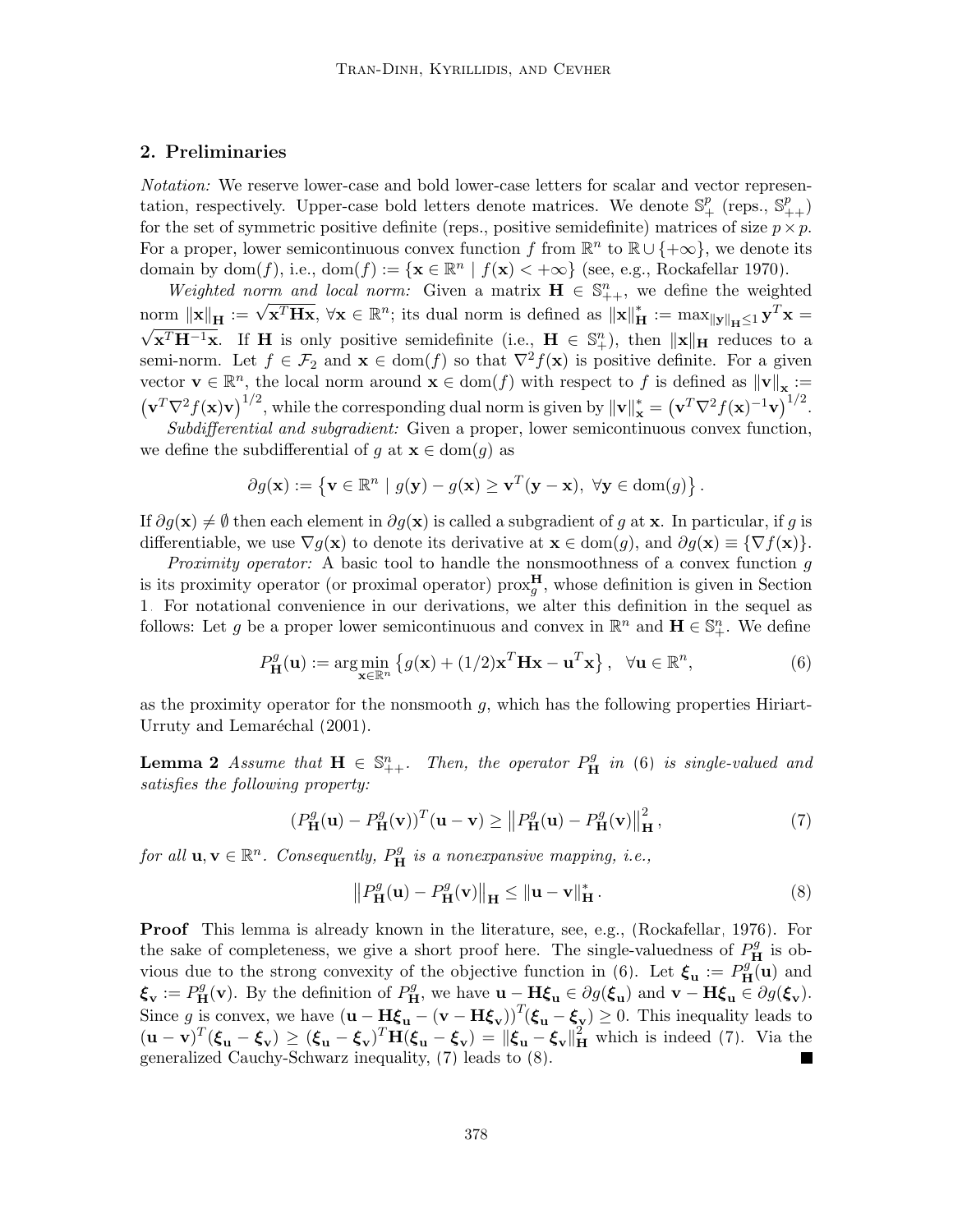Key self-concordant bounds: Based on [\(Nesterov, 2004,](#page-43-2) Theorems 4.1.7 and 4.1.8), for a given standard self-concordant function  $f$ , we recall the following inequalities

<span id="page-8-1"></span>
$$
\omega(||\mathbf{y} - \mathbf{x}||_{\mathbf{x}}) + \nabla f(\mathbf{x})^T (\mathbf{y} - \mathbf{x}) + f(\mathbf{x}) \le f(\mathbf{y}),
$$
\n(9)

$$
f(\mathbf{y}) \le f(\mathbf{x}) + \nabla f(\mathbf{x})^T (\mathbf{y} - \mathbf{x}) + \omega_* (\|\mathbf{y} - \mathbf{x}\|_{\mathbf{x}}),
$$
\n(10)

where  $\omega : \mathbb{R} \to \mathbb{R}_+$  is defined as  $\omega(t) := t - \ln(1+t)$  and  $\omega_* : [0,1] \to \mathbb{R}_+$  is defined as  $\omega_*(t) := -t - \ln(1-t)$ . These functions are both nonnegative, strictly convex and increasing. Hence, [\(9\)](#page-8-1) holds for all  $\mathbf{x}, \mathbf{y} \in \text{dom}(f)$ , and [\(10\)](#page-8-1) holds for all  $\mathbf{x}, \mathbf{y} \in \text{dom}(f)$ such that  $\|\mathbf{y} - \mathbf{x}\|_{\mathbf{x}} < 1$ . In contrast to the "global" inequalities for the function classes  $\mathcal{F}_L$  and  $\mathcal{F}_{\mu}$  (cf., Figure [1\)](#page-1-0), the self-concordant inequalities are based on "local" quantities. Moreover, these bounds are no longer quadratic which prevents naive applications of the methods from  $\mathcal{F}_{L,\mu}$ .

<span id="page-8-4"></span>**Remark 3** The proof of [\(9\)](#page-8-1)-[\(10\)](#page-8-1) is based on the condition  $\nabla^2 f(\mathbf{x}) \succ 0$  for all  $\mathbf{x} \in \text{dom}(f)$ , see [\(Nesterov, 2004\)](#page-43-2). In this paper, we work with the function f defined by  $f(\mathbf{x}) := \varphi(\mathbf{A}\mathbf{x} + \varphi)$ b), where  $\varphi$  is a standard self-concordant function such that  $\nabla^2 \varphi(\mathbf{u}) \succ 0$  for all  $\mathbf{u} \in$ dom( $\varphi$ ). Therefore, we have  $\nabla^2 f(x) = A^T \nabla^2 \varphi(Ax + b)A$ , which is possibly singular without further conditions on matrix **A**. Consequently, the local norm  $\|\cdot\|_{\mathbf{x}}$  defined via  $\nabla^2 f(\mathbf{x})$  reduces to a semi-norm. However, the inequalities [\(9\)](#page-8-1)-[\(10\)](#page-8-1) still hold w.r.t. this seminorm. Indeed, since  $\varphi$  is standard self-concordant with  $\nabla^2 \varphi(\mathbf{u}) \succ 0$  for all  $\mathbf{u} \in \text{dom}(\varphi)$ , we have  $\varphi(\hat{\mathbf{u}}) \geq \varphi(\mathbf{u}) + \nabla \varphi(\mathbf{u})^T (\hat{\mathbf{u}} - \mathbf{u}) + \omega(\|\hat{\mathbf{u}} - \mathbf{u}\|_{\mathbf{u}})$ . By substituting  $\mathbf{u} = \mathbf{A}\mathbf{x} + \mathbf{b} \in \text{dom}(\varphi)$ and  $\hat{\mathbf{u}} = \mathbf{A}\hat{\mathbf{x}} + \mathbf{b} \in \text{dom}(\varphi)$ ,  $(\mathbf{x}, \hat{\mathbf{x}} \in \text{dom}(f))$  into this inequality we obtain  $f(\hat{\mathbf{x}}) \geq f(\mathbf{x}) + f(\hat{\mathbf{x}})$  $\nabla f(\mathbf{x})^T(\hat{\mathbf{x}} - \mathbf{x}) + \omega(||\hat{\mathbf{x}} - \mathbf{x}||_{\mathbf{x}})$ , which is indeed [\(9\)](#page-8-1). The inequality [\(10\)](#page-8-1) is proved similarly.

### <span id="page-8-0"></span>3. Composite Self-Concordant Optimization

In this section, we propose a *variable metric* optimization framework that rigorously trades off computation and accuracy of solutions without transforming [\(1\)](#page-0-0) into a higher dimension smooth convex optimization problem. We assume theoretically that the proximal subproblems can be solved exactly. However, our theory can be analyze for the inexact case, when we solve these problems up to a sufficiently high accuracy (typically, it is at least higher than (e.g.,  $0.1\varepsilon$ ) the desired accuracy  $\varepsilon$  of [\(1\)](#page-0-0) at the few last iterations), see, e.g., [\(Tran-Dinh](#page-45-5) [et al., 2013b,](#page-45-5) [2014a\)](#page-45-4). In our theoretical characterizations, we only rely on the following assumption:

<span id="page-8-2"></span>Assumption A.1 The function f is convex and standard self-concordant (see Definition [1](#page-2-1)). The function  $g : \mathbb{R}^n \to \mathbb{R} \cup \{+\infty\}$  is proper, closed and convex.

Under Assumption A.[1,](#page-8-2) we have  $\text{dom}(F) = \text{dom}(f) \cap \text{dom}(q)$ .

Unique solvability of  $(1)$  and its optimality condition: First, we show that problem  $(1)$ is uniquely solvable. The proof of this lemma can be done similarly as [\(Nesterov, 2004,](#page-43-2) Theorem 4.1.11) and is provided in Appendix [A.1.](#page-2-3)

<span id="page-8-3"></span>**Lemma 4** Suppose that the functions f and g of problem  $(1)$  satisfy Assumption A.[1](#page-8-2). If  $\lambda(\mathbf{x}) := \|\nabla f(\mathbf{x}) + \mathbf{v}\|_{\mathbf{x}}^* \leq 1$ , for some  $\mathbf{x} \in \text{dom}(F)$  and  $\mathbf{v} \in \partial g(\mathbf{x})$  such that  $\nabla^2 f(\mathbf{x}) \succ 0$ , then the solution  $\mathbf{x}^*$  of [\(1\)](#page-0-0) exists and is unique.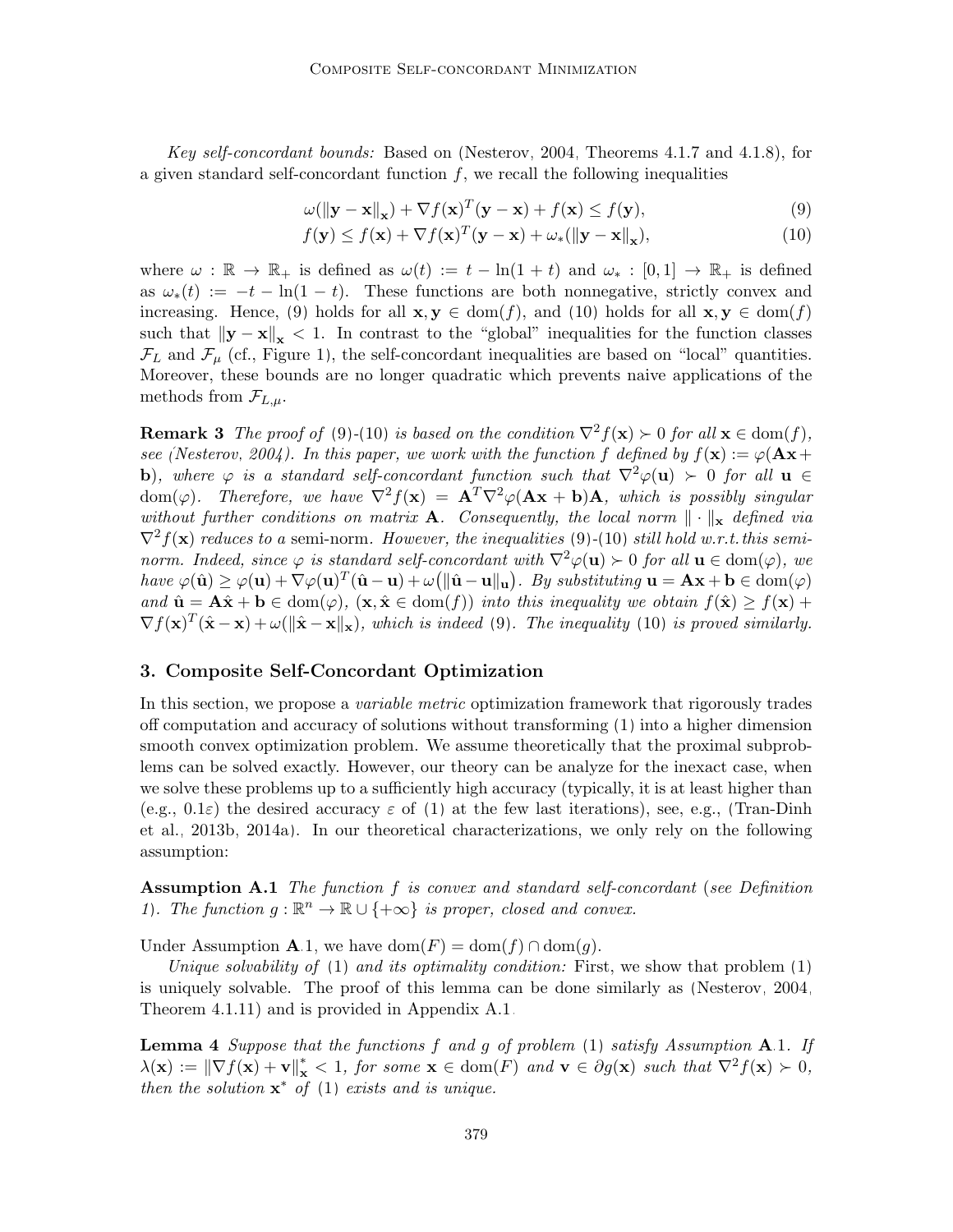Since this problem is convex, the following optimality condition is necessary and sufficient:

<span id="page-9-0"></span>
$$
\mathbf{0} \in \nabla f(\mathbf{x}^*) + \partial g(\mathbf{x}^*). \tag{11}
$$

The solution  $\mathbf{x}^*$  is called *strongly regular* if  $\nabla^2 f(\mathbf{x}^*) \succ 0$ . In this case,  $\infty > \sigma_{\max}^* \ge \sigma_{\min}^* > 0$ , where  $\sigma_{\min}^*$  and  $\sigma_{\max}^*$  are the smallest and the largest eigenvalue of  $\nabla^2 f(\mathbf{x}^*)$ , respectively.

Fixed-point characterization: Let  $\mathbf{H} \in \mathbb{S}_{+}^{n}$ . We define  $S_{\mathbf{H}}(\mathbf{x}) := \mathbf{H}\mathbf{x} - \nabla f(\mathbf{x})$ . Then, from [\(11\)](#page-9-0), we have

$$
S_{\mathbf{H}}(\mathbf{x}^*) \equiv \mathbf{H}\mathbf{x}^* - \nabla f(\mathbf{x}^*) \in \mathbf{H}\mathbf{x}^* + \partial g(\mathbf{x}^*).
$$

By using the definition of  $P_{\mathbf{H}}^{g}(\cdot)$  in [\(6\)](#page-7-1), one can easily derive the fixed-point expression:

<span id="page-9-1"></span>
$$
\mathbf{x}^* = P_\mathbf{H}^g \left( S_\mathbf{H}(\mathbf{x}^*) \right),\tag{12}
$$

that is,  $\mathbf{x}^*$  is the fixed-point of the mapping  $R^g_{\mathbf{H}}(\cdot)$ , where  $R^g_{\mathbf{H}}(\cdot) := P^g_{\mathbf{H}}(S_{\mathbf{H}}(\cdot))$ . The formula in [\(12\)](#page-9-1) suggests that we can generate an iterative sequence based on the fixedpoint principle, i.e.,  $\mathbf{x}^{k+1} := R^g_{\mathbf{H}}(\mathbf{x}^k)$  starting from  $\mathbf{x}^0 \in \text{dom}(F)$  for  $k \geq 0$ . Theoretically, under certain assumptions, one can ensure that the mapping  $R_{\rm H}^g$  is contractive and the sequence generated by this scheme is convergent.

We note that if  $g \equiv 0$  and  $\mathbf{H} \in \mathbb{S}_{++}^n$ , then  $P_{\mathbf{H}}^g$  defined by [\(6\)](#page-7-1) reduces to  $P_{\mathbf{H}}^g(\cdot)$  $\mathbf{H}^{-1}(\cdot)$ . Consequently, the fixed-point formula [\(12\)](#page-9-1) becomes  $\mathbf{x}^* = \mathbf{x}^* - \mathbf{H}^{-1} \nabla f(\mathbf{x}^*)$ , which is equivalent to  $\nabla f(\mathbf{x}^*) = 0$ .

Our variable metric framework: Given a point  $\mathbf{x}^k \in \text{dom}(F)$  and a symmetric positive semidefinite matrix  $\mathbf{H}_k$ , we consider the function

$$
Q(\mathbf{x}; \mathbf{x}^k, \mathbf{H}_k) := f(\mathbf{x}^k) + \nabla f(\mathbf{x}^k)^T (\mathbf{x} - \mathbf{x}^k) + \frac{1}{2} (\mathbf{x} - \mathbf{x}^k)^T \mathbf{H}_k (\mathbf{x} - \mathbf{x}^k),
$$
(13)

for  $\mathbf{x} \in \text{dom}(F)$ . The function  $Q(\cdot; \mathbf{x}^k, \mathbf{H}_k)$  is—seemingly—a quadratic approximation of f around  $\mathbf{x}^k$ . Now, we study the following scheme to generate a sequence  $\{\mathbf{x}^k\}_{k\geq 0}$ :

<span id="page-9-4"></span>
$$
\mathbf{x}^{k+1} := \mathbf{x}^k + \alpha_k \mathbf{d}^k,\tag{14}
$$

where  $\alpha_k \in (0,1]$  is a step size and  $\mathbf{d}^k$  is a search direction.

Let  $s^k$  be a solution of the following problem:

<span id="page-9-2"></span>
$$
\mathbf{s}^k \in \mathcal{S}(\mathbf{x}^k, \mathbf{H}_k) := \underset{\mathbf{x} \in \text{dom}(F)}{\arg \min} \left\{ Q(\mathbf{x}; \mathbf{x}^k, \mathbf{H}_k) + g(\mathbf{x}) \right\} = P_{\mathbf{H}_k}^g \left( \mathbf{H}_k \mathbf{x}^k - \nabla f(\mathbf{x}^k) \right). \tag{15}
$$

Since we do not assume that  $\mathbf{H}_k$  to be positive definite, the solution  $\mathbf{s}^k$  may not exist. We require the following assumption:

<span id="page-9-3"></span>**Assumption A.2** The subproblem [\(15\)](#page-9-2) has at least one solution  $\mathbf{s}^k$ , i.e.,  $\mathcal{S}(\mathbf{x}^k, \mathbf{H}_k) \neq \emptyset$ .

In particular, if  $\mathbf{H}_k \in \mathbb{S}_{++}^n$ , then the solution  $\mathbf{s}^k$  of [\(15\)](#page-9-2) exists and is unique, i.e.,  $\mathcal{S}(\mathbf{x}^k, \mathbf{H}_k) =$  $\{\mathbf s^k\}\neq\emptyset$ . Up to now, we have not required the uniqueness of  $\mathbf s^k$ . This assumption will be specified later in the next sections. Throughout this paper, we assume that both Assumptions  $\mathbf{A}.1$  $\mathbf{A}.1$  and  $\mathbf{A}.2$  $\mathbf{A}.2$  are satisfied without referring to them specifically.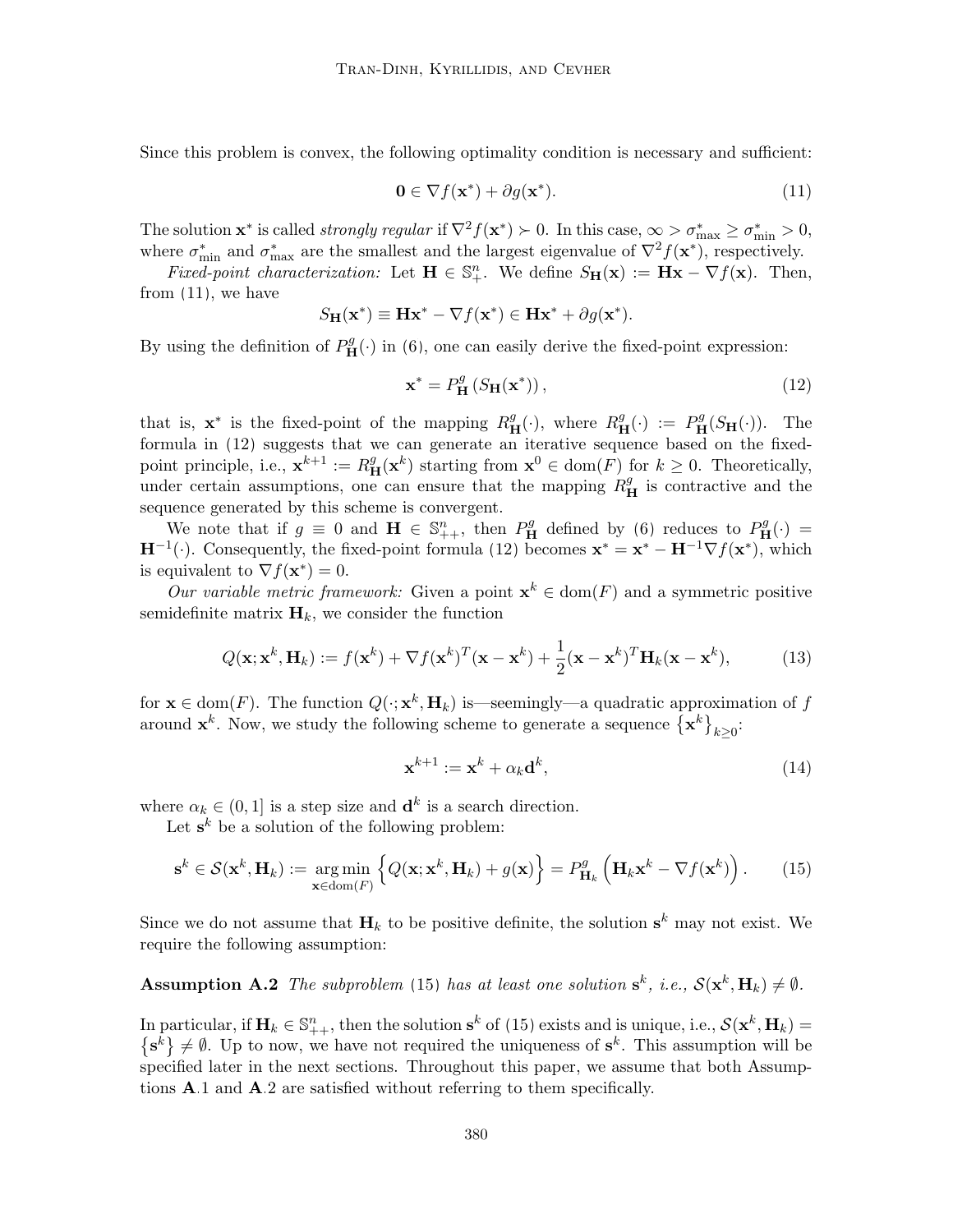Now, given  $\mathbf{s}^k$ , the direction  $\mathbf{d}^k$  is computed as

<span id="page-10-1"></span>
$$
\mathbf{d}^k := \mathbf{s}^k - \mathbf{x}^k. \tag{16}
$$

If we define  $G_k := H_k d^k$ , then  $G_k$  is called the *gradient mapping* of [\(1\)](#page-0-0) [\(Nesterov, 2004\)](#page-43-2), which behaves similarly as gradient vectors in non-composite minimization. Since problem  $(15)$  is solvable due to Assumption A.[2,](#page-9-3) we can write its optimality condition as

<span id="page-10-0"></span>
$$
\mathbf{0} \in \nabla f(\mathbf{x}^k) + \mathbf{H}_k(\mathbf{s}^k - \mathbf{x}^k) + \partial g(\mathbf{s}^k). \tag{17}
$$

It is easy to see that if  $\mathbf{d}^k = 0$ , i.e.,  $\mathbf{s}^k \equiv \mathbf{x}^k$ , then [\(17\)](#page-10-0) reduces to  $0 \in \nabla f(\mathbf{x}^k) + \partial g(\mathbf{x}^k)$ , which is exactly [\(11\)](#page-9-0). Hence,  $\mathbf{x}^k$  is a solution of [\(1\)](#page-0-0).

In the variable metric framework, depending on the choice of  $H_k$ , the iteration scheme [\(14\)](#page-9-4) leads to different methods for solving [\(1\)](#page-0-0). For instance:

- 1. If  $\mathbf{H}_k := \nabla^2 f(\mathbf{x}^k)$ , then the method [\(14\)](#page-9-4) is a *proximal-Newton* method.
- 2. If  $\mathbf{H}_k$  is a symmetric positive definite matrix approximation of  $\nabla^2 f(\mathbf{x}^k)$ , then the method [\(14\)](#page-9-4) is a proximal-quasi Newton method.
- 3. If  $\mathbf{H}_k := L_k \mathbb{I}$ , where  $L_k$  is, say, an approximation for the local Lipschitz constant of f and  $\mathbb I$  is the identity matrix, then the method [\(14\)](#page-9-4) is a *proximal-gradient* method.

Many of these above methods have been studied for [\(1\)](#page-0-0) when  $f \in \mathcal{F}_L$ : cf., [\(Beck and](#page-41-1) [Teboulle, 2009a;](#page-41-1) [Becker and Fadili, 2012;](#page-41-2) [Chouzenoux et al., 2013;](#page-42-13) [Lee et al., 2012\)](#page-43-1). Note however that, since the self-concordant part f of F is not (necessarily) globally Lipschitz continuously differentiable, these approaches are generally not applicable in theory.

Given the search direction  $\mathbf{d}^k$  defined by [\(16\)](#page-10-1), we define the following proximal-Newton decrement<sup>[4](#page-10-2)</sup>  $\lambda_k$  and the weighted [semi-]norm  $\beta_k$ 

<span id="page-10-3"></span>
$$
\lambda_k := \|\mathbf{d}^k\|_{\mathbf{x}^k} = \left( (\mathbf{d}^k)^T \nabla^2 f(\mathbf{x}^k) \mathbf{d}^k \right)^{1/2} \text{ and } \beta_k := \|\mathbf{d}^k\|_{\mathbf{H}_k}.
$$
 (18)

In the sequel, we study three different instances of the variable metric strategy in detail. Since we do not assume  $\nabla^2 f(\mathbf{x}^k) \succ 0$ ,  $\lambda_k = 0$  may not imply  $\mathbf{d}^k = 0$ .

**Remark 5** If  $g \equiv 0$  and  $\nabla^2 f(\mathbf{x}^k) \in \mathbb{S}_{++}^n$ , then  $\mathbf{d}^k = -\nabla^2 f(\mathbf{x}^k)^{-1} \nabla f(\mathbf{x}^k)$  is the standard Newton direction. In this case,  $\lambda_k$  defined by [\(18\)](#page-10-3) reduces to  $\lambda_k \equiv \|\nabla f(\mathbf{x}^k)\|_{\mathbf{x}^k}^*$ , the Newton decrement defined in [\(Nesterov, 2004,](#page-43-2) Chapter 4). Moreover, we have  $\lambda_k \equiv \lambda(\mathbf{x}^k)$ , as defined in Lemma [4.](#page-8-3)

#### <span id="page-10-4"></span>3.1 A Proximal-Newton Method

If we choose  $\mathbf{H}_k := \nabla^2 f(\mathbf{x}^k)$ , then the method described in [\(14\)](#page-9-4) is called the proximal Newton algorithm. For notational ease, we redefine  $s_n^k := s^k$  and  $d_n^k := d^k$ , where the subscript  $n$  is used to distinguish proximal Newton related quantities from the other variable

<span id="page-10-2"></span><sup>4.</sup> This notion is borrowed from standard the Newton decrement defined in [\(Nesterov, 2004,](#page-43-2) Chapter 4).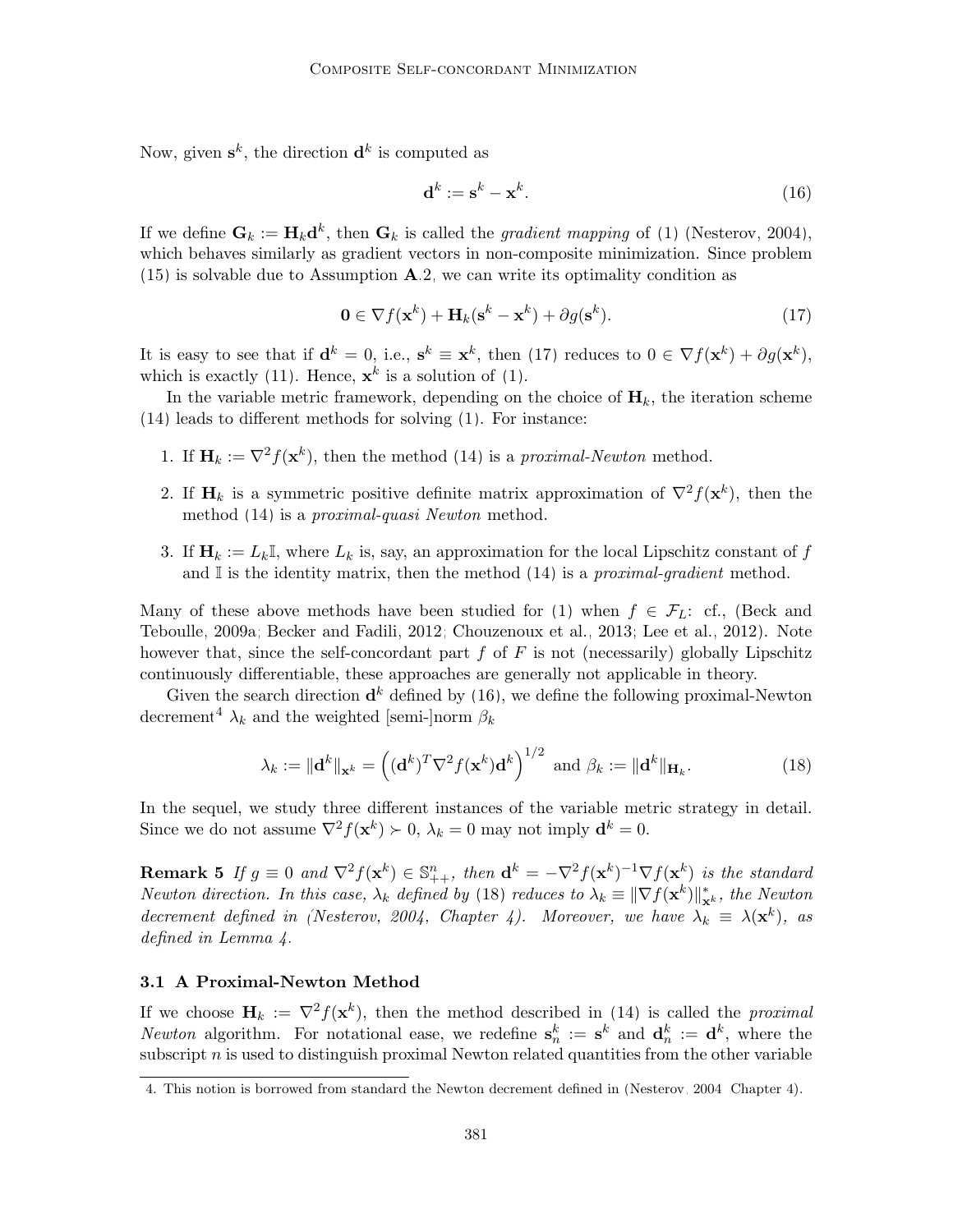metric strategies. Moreover, we use the shorthand notation  $P_{\bar{\mathbf{x}}}^g := P_{\bar{\nabla}}^g$  $\mathcal{L}_{\nabla^2 f(\bar{\mathbf{x}})}$ , whenever  $\bar{\mathbf{x}} \in$ dom(f). Using [\(15\)](#page-9-2) and [\(16\)](#page-10-1),  $\mathbf{s}_n^k$  and  $\mathbf{d}_n^k$  are given by

<span id="page-11-1"></span>
$$
\mathbf{s}_n^k := P_{\mathbf{x}^k}^g \left( \nabla^2 f(\mathbf{x}^k) \mathbf{x}^k - \nabla f(\mathbf{x}^k) \right), \quad \mathbf{d}_n^k := \mathbf{s}_n^k - \mathbf{x}^k. \tag{19}
$$

Then, the proximal-Newton method generates a sequence  $\{\mathbf x^k\}_{k\geq 0}$  starting from  $\mathbf x^0$   $\in$  $dom(F)$  according to

<span id="page-11-0"></span>
$$
\mathbf{x}^{k+1} := \mathbf{x}^k + \alpha_k \mathbf{d}_n^k,\tag{20}
$$

where  $\alpha_k \in (0,1]$  is a step size. If  $\alpha_k < 1$ , then the iteration [\(20\)](#page-11-0) is called the *damped* proximal-Newton iteration. If  $\alpha_k = 1$ , then it is called the full-step proximal-Newton iteration.

Global convergence: We first show that with an appropriate choice of the step-size  $\alpha_k \in (0,1]$ , the iterative sequence  $\{\mathbf x^k\}_{k\geq 0}$  generated by the damped-step proximal Newton scheme [\(20\)](#page-11-0) is a decreasing sequence; i.e.,  $F(\mathbf{x}^{k+1}) \leq F(\mathbf{x}^k) - \omega(\sigma)$  whenever  $\lambda_k \geq \sigma$ , where  $\sigma > 0$  is fixed. The following theorem provides an explicit formula for the step size  $\alpha_k$ whose proof can be found in Appendix [A.2.](#page-4-0)

<span id="page-11-4"></span>**Theorem 6** If  $\alpha_k := (1 + \lambda_k)^{-1} \in (0, 1]$ , then the scheme in [\(20\)](#page-11-0) generates  $\mathbf{x}^{k+1}$  satisfies

<span id="page-11-5"></span>
$$
F(\mathbf{x}^{k+1}) \le F(\mathbf{x}^k) - \omega(\lambda_k). \tag{21}
$$

Moreover, the step  $\alpha_k$  is optimal. The number of iterations to reach the point  $\mathbf{x}^k$  such that  $\lambda_k < \sigma$  for some  $\sigma \in (0,1)$  is  $k_{\max} := \left| \frac{F(\mathbf{x}^0) - F(\mathbf{x}^*)}{\omega(\sigma)} \right|$  $\frac{\partial (-F(\mathbf{x}^*))}{\omega(\sigma)}$  + 1.

Local quadratic convergence rate: For any  $\mathbf{x} \in \text{dom}(f)$  such that  $\nabla^2 f(\mathbf{x}) \succ 0$ , we define the Dikin ellipsoid  $\mathcal{W}^0(\mathbf{x}, r)$  as  $\mathcal{W}^0(\mathbf{x}, r) := \{ \mathbf{y} \in \text{dom}(f) : ||\mathbf{y} - \mathbf{x}||_{\mathbf{x}} < r \},\$ see [\(Nesterov,](#page-43-2) [2004\)](#page-43-2). We now establish the local quadratic convergence of the scheme [\(20\)](#page-11-0). A complete proof of this theorem can be found in Appendix [A.3.](#page-5-1)

<span id="page-11-3"></span>**Theorem 7** Suppose that  $x^*$  is the unique solution of [\(1\)](#page-0-0) and is strongly regular. Suppose further that  $\nabla^2 f(\mathbf{x}) \succ 0$  for all  $\mathbf{x} \in \mathcal{W}^0(\mathbf{x}^*, 1)$ . Let  $\{\mathbf{x}^k\}_{k \geq 0}$  be a sequence generated by the proximal Newton scheme [\(20\)](#page-11-0) with  $\alpha_k \in (0,1]$ . Then:

a) If  $\alpha_k \lambda_k < 1 - \frac{1}{\sqrt{2}}$  $\frac{1}{2}$ , then it holds that

<span id="page-11-2"></span>
$$
\lambda_{k+1} \le \left(\frac{1 - \alpha_k + (2\alpha_k^2 - \alpha_k)\lambda_k}{1 - 4\alpha_k\lambda_k + 2\alpha_k^2\lambda_k^2}\right)\lambda_k.
$$
\n(22)

- b) If the sequence  $\{x^k\}_{k\geq 0}$  is generated by the damped proximal-Newton scheme [\(20\)](#page-11-0), starting from  $\mathbf{x}^0$  such that  $\lambda_0 \leq \bar{\sigma} := \sqrt{5} - 2 \approx 0.236068$  and  $\alpha_k := (1 + \lambda_k)^{-1}$ , then  $\{\lambda_k\}_k$  locally converges to  $0^+$  at a quadratic rate.
- c) Alternatively, if the sequence  $\{x^k\}_{k\geq 0}$  is generated by the full-step proximal-Newton scheme [\(20\)](#page-11-0) starting from  $\mathbf{x}^0$  such that  $\lambda_0 \leq \bar{\sigma} := 0.25(5 - \sqrt{17}) \approx 0.219224$  and  $\alpha_k = 1$ , then  $\{\lambda_k\}_k$  locally converges to  $0^+$  at a quadratic rate.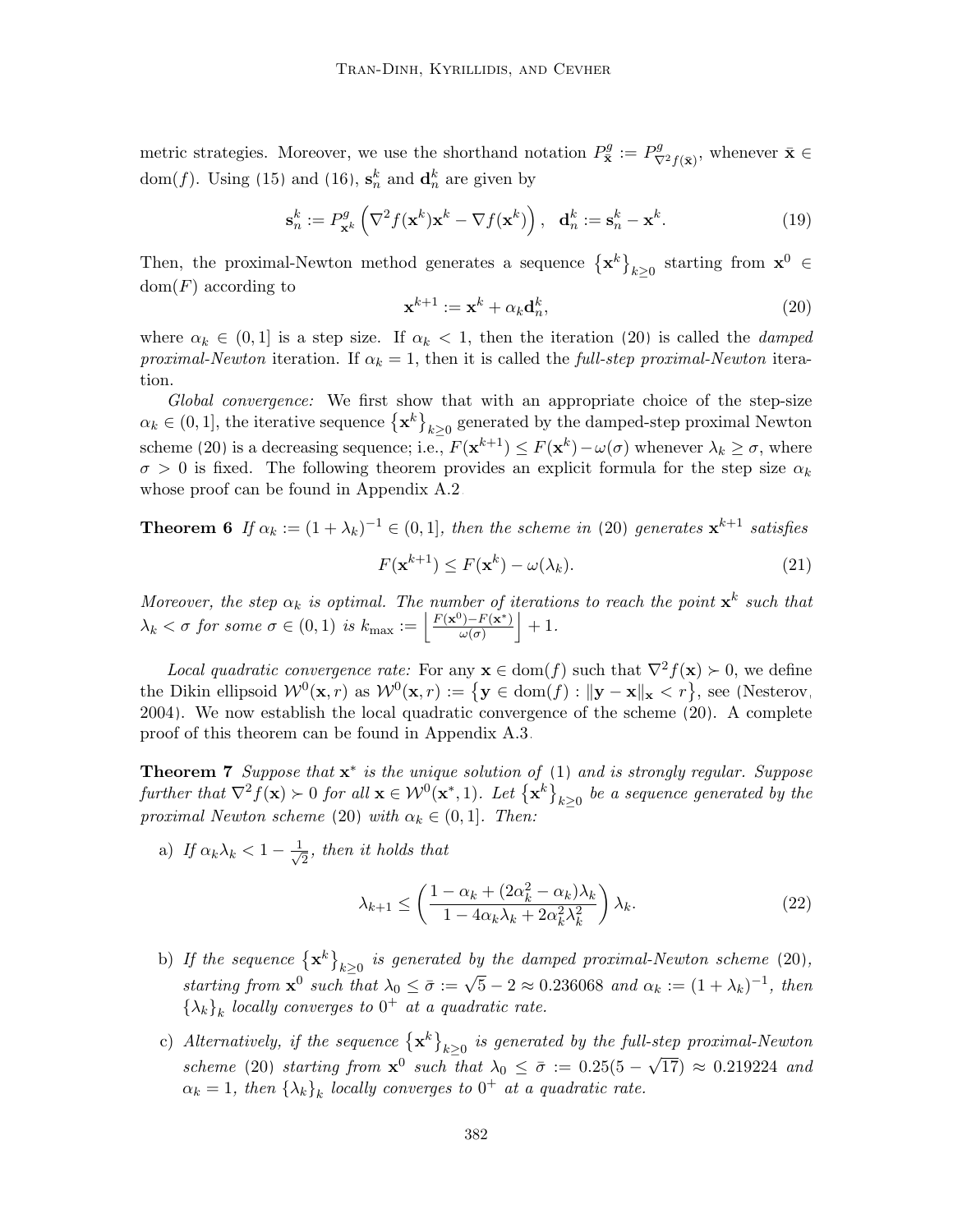Consequently, the sequence  $\{x^k\}_{k\geq 0}$  also locally converges to  $x^*$  at a quadratic rate in both cases b) and c), i.e.,  $\left\{\|\mathbf{x}^k - \mathbf{x}^*\|_{\mathbf{x}^*}\right\}_{k\geq 0}$  locally converges to  $0^+$  at a quadratic rate.

A two-phase algorithm for solving  $(1)$ : Now, by the virtue of the above analysis, we can propose a two-phase proximal-Newton algorithm for solving [\(1\)](#page-0-0). Initially, we perform the damped-step proximal-Newton iterations until we reach the quadratic convergence region (Phase 1). Then, we perform full-step proximal-Newton iterations, until we reach the desired accuracy (Phase 2). The pseudocode of the algorithm is presented in Algorithm [1.](#page-12-0)

<span id="page-12-0"></span>

| Algorithm 1 ( <i>Proximal-Newton algorithm</i> )                                                                                                                                                           |
|------------------------------------------------------------------------------------------------------------------------------------------------------------------------------------------------------------|
| <b>Inputs:</b> $x^0 \in \text{dom}(F)$ , tolerance $\varepsilon > 0$ .                                                                                                                                     |
| <b>Initialization:</b> Select a constant $\sigma \in (0, \frac{(5-\sqrt{17})}{4}]$ , e.g., $\sigma := 0.2$ .                                                                                               |
| for $k = 0$ to $K_{\text{max}}$ do                                                                                                                                                                         |
| 1. Compute the proximal-Newton search direction $\mathbf{d}_n^k$ as in (19).                                                                                                                               |
| 2. Compute $\lambda_k :=   \mathbf{d}_n^k  _{\mathbf{x}^k}$ .<br>3. if $\lambda_k > \sigma$ then $\mathbf{x}^{k+1} := \mathbf{x}^k + \alpha_k \mathbf{d}_n^k$ , where $\alpha_k := (1 + \lambda_k)^{-1}$ . |
| 4. elseif $\lambda_k > \varepsilon$ then $x^{k+1} := x^k + d_n^k$ .                                                                                                                                        |
| 5. else terminate.                                                                                                                                                                                         |
| end for                                                                                                                                                                                                    |

The radius  $\sigma$  of the quadratic convergence region in Algorithm [1](#page-12-0) can be fixed at any value in  $(0, \bar{\sigma})$ , e.g., at its upper bound  $\bar{\sigma}$ . An upper bound  $K_{\text{max}}$  of the iterations can also be specified, if necessary. The computational bottleneck in Algorithm [1](#page-12-0) is typically incurred Step 1 in Phase 1 and Phase 2, where we need to solve the subproblem [\(15\)](#page-9-2) to obtain a search direction  $\mathbf{d}_n^k$ . When problem [\(15\)](#page-9-2) is strongly convex, i.e.,  $\nabla^2 f(\mathbf{x}^k) \in \mathbb{S}_{++}^n$ , one can apply first order methods to efficiently solve this problem with a linear convergence rate (see, e.g., [Beck and Teboulle 2009a;](#page-41-1) [Nesterov 2004,](#page-43-2) [2007\)](#page-44-0) and make use of a warm-start strategy by employing the information of the previous iterations.

**Remark 8** From Remark [3](#page-8-4) we see that if  $\nabla f(\mathbf{x}^k) \geq 0$ , then  $\lambda^k = 0$  may not imply  $\mathbf{d}^k = 0$ . Therefore, we can add an auxiliary stopping criterion  $\beta_k := ||\mathbf{d}^k||_2 \leq \varepsilon$  to Algorithm [1](#page-12-0) so that we can avoid the termination of Algorithm [1](#page-12-0) at a non-optimal point  $\mathbf{x}^k$ .

*Iteration-complexity analysis.*The choice of  $\sigma$  in Algorithm [1](#page-12-0) can trade-off the number of iterations between the damped-step and full-step iterations. If we fix  $\sigma = 0.2$ , then the complexity of the full-step Newton phase becomes  $\mathcal{O}\left(\ln\ln\left(\frac{0.28}{\varepsilon}\right)\right.$  $(\frac{28}{\varepsilon})$ ). The following theorem summarizes the complexity of the proposed algorithm.

<span id="page-12-1"></span>**Theorem 9** The maximum number of iterations required in Algorithm 1 does not exceed  $K_{\text{max}} := \left| \frac{F(\mathbf{x}^0) - F(\mathbf{x}^*)}{0.017} \right| + \left[ 1.5 \left( \ln \ln \left( \frac{0.28}{\varepsilon} \right) \right] \right|$  $\left\lfloor\frac{28}{\varepsilon}\right\rfloor\right)\left\lfloor\ +2\ \text{provided that } \sigma\ =\ 0.2\ \text{to obtain }\lambda_k\leq\varepsilon.$ Consequently,  $\|\mathbf{x}^k - \mathbf{x}^*\|_{\mathbf{x}^*} \leq 2\varepsilon$ , where  $\mathbf{x}^*$  is the unique solution of [\(1\)](#page-0-0).

**Proof** Let  $\sigma = 0.2$ . From the estimate [\(22\)](#page-11-2) of Theorem [7](#page-11-3) and  $\alpha_{k-1} = 1$  we have  $\lambda_k \leq$  $(1-4\lambda_{k-1}+2\lambda_{k-1}^2)^{-1}\lambda_{k-1}^2$  for  $k\geq 1$ . Since  $\lambda_0 \leq \sigma$ , by induction, we can easily show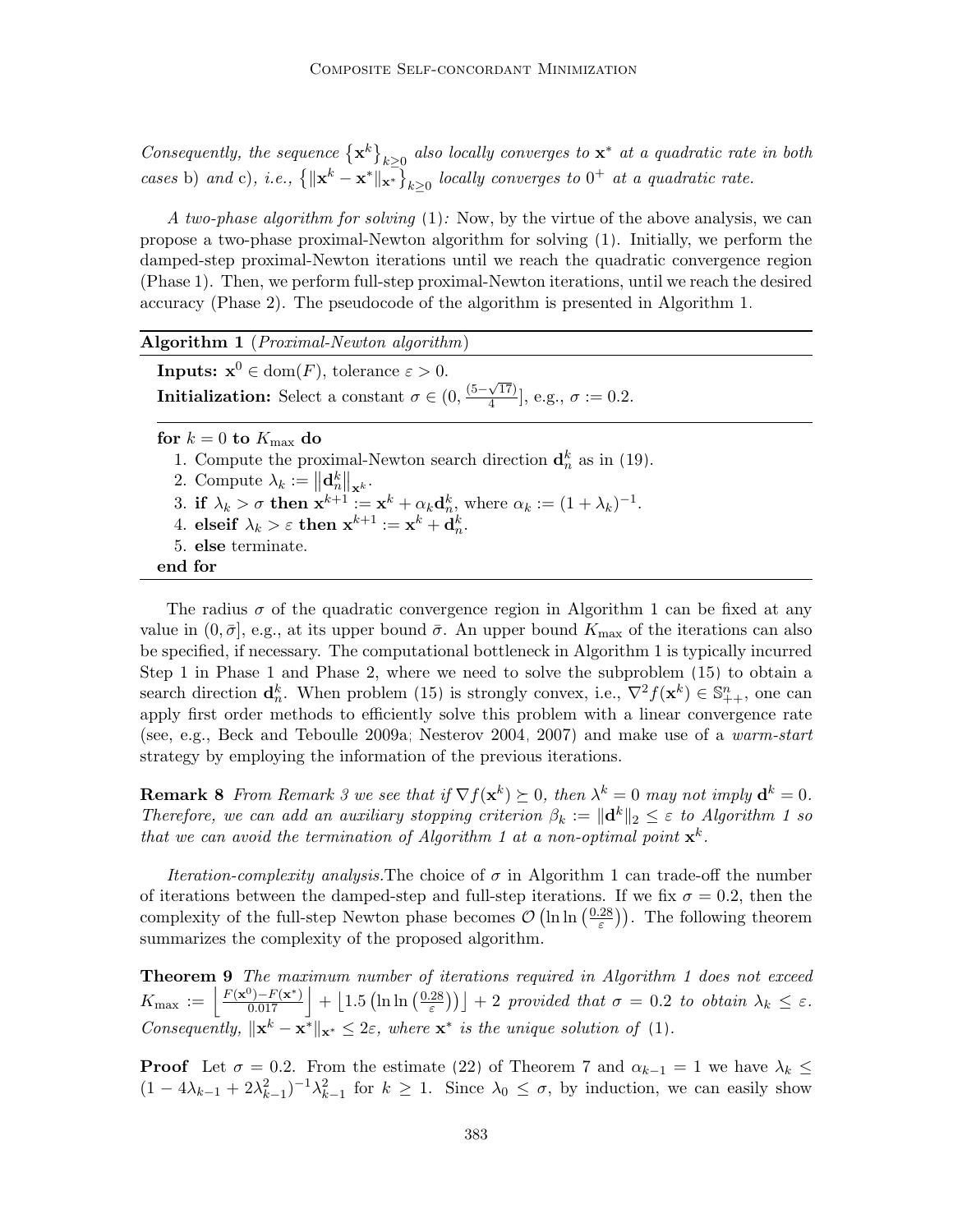that  $\lambda_k \leq (1 - 4\sigma + 2\sigma^2)^{-1} \lambda_{k-1}^2 \leq c\lambda_{k-1}^2$ , where  $c := 3.57$ . This implies  $\lambda_k \leq c^{2^k-1} \lambda_0^{2^k} \leq$  $c^{2^k-1}\sigma^{2^k}$ . The stopping criterion  $\lambda_k \leq \varepsilon$  in Algorithm [1](#page-12-0) is ensured if  $(c\sigma)^{2^k} \leq c\varepsilon$ . Since  $c\sigma \approx 0.71 < 1$ , the last condition leads to  $k \geq (\ln 2)^{-1} \ln \left( \frac{-\ln(c\sigma)}{-\ln(c\varepsilon)} \right)$  $\frac{-\ln(c\sigma)}{-\ln(c\varepsilon)}$ . By using  $c = 3.57$ ,  $\sigma = 0.2$  and the fact that  $\ln(2)^{-1} < 1.5$ , we can show that the last requirement is fulfilled if  $k \geq \left\lfloor 1.5 \left( \ln \ln \left( \frac{0.28}{\varepsilon} \right) \right. \right.$  $(\frac{28}{\varepsilon})$ ) + 1. Now, combining the last conclusion and Theorem [6](#page-11-4) with noting that  $\omega(\sigma) > 0.017$  we obtain  $K_{\text{max}}$  as in Theorem [9.](#page-12-1)

Finally, we prove  $\|\mathbf{x}^k - \mathbf{x}^*\|_{\mathbf{x}^*} \leq 2\varepsilon$ . Indeed, we have  $r_k := \|\mathbf{x}^k - \mathbf{x}^*\|_{\mathbf{x}^*} \leq \frac{\|\mathbf{x}^{k+1} - \mathbf{x}^k\|_{\mathbf{x}^k}}{1 - \|\mathbf{x}^k - \mathbf{x}^*\|_{\mathbf{x}^*}}$  $\frac{\mathbf{x} - \mathbf{x} - \mathbf{x}}{1 - \|\mathbf{x}^k - \mathbf{x}^*\|_{\mathbf{x}^*}} +$  $\|\mathbf{x}^{k+1}-\mathbf{x}^{k}\|_{\mathbf{x}^*} = \frac{\lambda_k}{1-\tau}$  $\frac{\lambda_k}{1-r_k} + r_{k+1}$ , whenever  $r_k < 1$ . Next, using [\(84\)](#page-39-0) with  $\alpha_k = 1$ , we have  $r_{k+1} \leq \frac{(3-r_k)r_k^2}{1-4r_k+2r_k^2}$ . Combining these inequalities, we obtain  $\frac{(1-r_k)(1-7r_k+3r_k^2)r_k}{1-4r_k+2r_k^2}$  $\frac{1-4r_k+3r_k^2}{1-4r_k+2r_k^2} \leq \lambda_k \leq \varepsilon.$ Since the function  $s(r) := \frac{(1-r)(1-7r+3r^2)r}{1-4r+2r^2}$  $\frac{r(1-7r+3r^2)r}{1-4r+2r^2}$  attains a maximum at  $r^* \approx 0.08763$  and it is increasing on [0, r<sup>\*</sup>]. Moreover,  $\frac{(1-r_k)(1-7r_k+3r_k^2)}{1-4r_k+2r_k^2}$  $\frac{r_k(1-(r_k+3r_k^2)}{1-4r_k+2r_k^2}$  ≥ 0.5 for  $r_k \in [0,r^*]$ , which leas to  $0.5r_k \leq \frac{(1-r_k)(1-7r_k+3r_k^2)r_k}{1-4r_k+2r_k^2}$  $\frac{f_k(1-i r_k+3r_k^2)r_k}{1-4r_k+2r_k^2} \leq \varepsilon$ . Hence,  $r_k \leq 2\varepsilon$  provided that  $r_k \leq r_0 \leq r^* \approx 0.08763$ .

**Remark 10** When  $g \equiv 0$ , we can modify the proof of estimate [\(22\)](#page-11-2) to obtain a tighter bound  $\lambda_{k+1} \leq \frac{\lambda_k^2}{(1-\lambda_k)^2}$ . This estimate is exactly [\(Nesterov, 2004\)](#page-43-2), which implies that the radius of the quadratic convergence region is  $\bar{\sigma} := (3 - \sqrt{5})/2$ .

A modification of the proximal-Newton method: In Algorithm [1,](#page-12-0) if we remove Step 4 and replace analytic step-size selection calculation in Step 3 with a backtracking line-search, then we reach the proximal Newton method of [\(Lee et al., 2012\)](#page-43-1). Hence, this approach in practice might lead to reduced overall computation since our step-size  $\alpha_k$  is selected optimally with respect to the worst case problem structures as opposed to the particular instance of the problem. Since the backtracking approach always starts with the full-step, we also do not need to know whether we are within the quadratic convergence region. Moreover, the cost of evaluating the objective at the full-step in certain applications may not be significantly worse than the cost of calculating  $\alpha_k$  or may be dominated by the cost of calculating the Newton direction.

<span id="page-13-0"></span>In stark contrast to backtracking, our new theory behooves us to propose a new forward line-search procedure as illustrated by Figure [2.](#page-13-0) The idea is quite simple: we start with the



Figure 2: Illustration of step-size selection procedures.

"optimal" step-size  $\alpha_k$  and increase it towards full-step with a stopping condition based on the objective evaluations. Interestingly, when we analytically calculate the step, we also have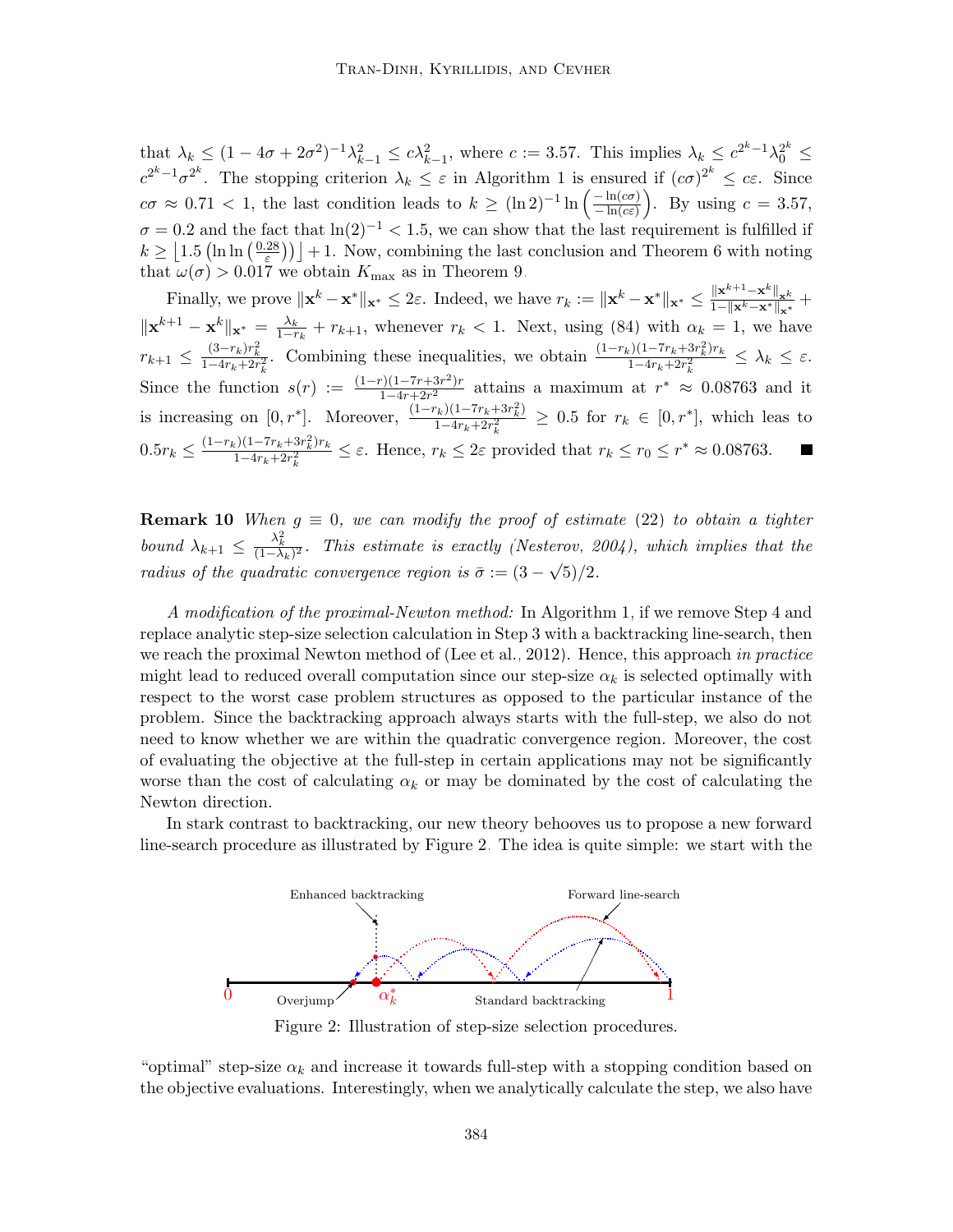access to the side information on whether or not we are within the quadratic convergence region, and hence, we can automatically switch to Step 4 in Algorithm [1.](#page-12-0) Alternatively, calculation of the analytic step-size can enhance backtracking since the knowledge of  $\alpha_k$ reduces the backtracking range from  $(0, 1]$  to  $(\alpha_k, 1]$  with the side-information as to when to automatically take the full-step without function evaluation.

#### 3.2 A Proximal Quasi-Newton Scheme

Even if the function f is self-concordant, the numerical evaluation of  $\nabla^2 f(\mathbf{x})$  can be expensive in many applications (e.g.,  $f(\mathbf{x}) := \sum_{j=1}^p f_j(\mathbf{A}_j \mathbf{x})$ , with  $p \gg n$ ). Hence, it is interesting to study proximal quasi-Newton method for solving [\(1\)](#page-0-0). Our interest in the quasi-Newton methods in this paper is for completeness; we do not provide any algorithmic details or implementations on our quasi-Newton variant.

To this end, we need a symmetric positive definite matrix  $\mathbf{H}_k$  that approximates  $\nabla^2 f(\mathbf{x}^k)$ at the iteration k. As a result, our main assumption here is that matrix  $\mathbf{H}_{k+1}$  at the next iteration  $k + 1$  satisfies the *secant equation*:

<span id="page-14-0"></span>
$$
\mathbf{H}_{k+1}(\mathbf{x}^{k+1} - \mathbf{x}^k) = \nabla f(\mathbf{x}^{k+1}) - \nabla f(\mathbf{x}^k).
$$
 (23)

For instance, it is well-known that the sequence of matrices  ${H_k}_{k\geq 0}$  updated by the fol-lowing BFGS formula satisfies the secant equation [\(23\)](#page-14-0) [\(Nocedal and Wright, 2006\)](#page-44-15):

<span id="page-14-3"></span>
$$
\mathbf{H}_{k+1} := \mathbf{H}_k + \frac{1}{(\mathbf{y}^k)^T \mathbf{z}^k} \mathbf{y}^k (\mathbf{y}^k)^T - \frac{1}{(\mathbf{z}^k)^T \mathbf{H}_k \mathbf{z}^k} \mathbf{H}_k \mathbf{z}^k (\mathbf{H}_k \mathbf{z}^k)^T,
$$
(24)

where  $\mathbf{z}^k := \mathbf{x}^{k+1} - \mathbf{x}^k$  and  $\mathbf{y}^k := \nabla f(\mathbf{x}^{k+1}) - \nabla f(\mathbf{x}^k)$ . Other methods for updating matrix  $\mathbf{H}_k$  can be found in [\(Nocedal and Wright, 2006\)](#page-44-15), which are not listed here.

In this subsection, we only analyze the full-step proximal quasi-Newton scheme based on the BFGS updates. The global convergence characterization of the BFGS quasi-Newton method can be obtained using our analysis in the next subsection. To this end, we have the following update equation, where the subscript  $q$  is used to distinguish the quasi-Newton method:

<span id="page-14-1"></span>
$$
\mathbf{x}^{k+1} := \mathbf{x}^k + \mathbf{d}_q^k. \tag{25}
$$

Here we use  $\mathbf{d}_q^k$  to stand for the proximal quasi-Newton search direction.

Under certain assumptions, one can prove that the sequence  $\{\mathbf x^k\}_{k\geq 0}$  generated by [\(25\)](#page-14-1) converges to  $x^*$  the unique solution of [\(1\)](#page-0-0). One of the common assumptions used in quasi-Newton methods is the Dennis-Moré condition, see (Dennis and Moré, 1974). Adopting the Dennis-Moré criterion, we impose the following condition in our context:

<span id="page-14-2"></span>
$$
\lim_{k \to \infty} \frac{\left\| \left[ \mathbf{H}_k - \nabla^2 f(\mathbf{x}^*) \right] (\mathbf{x}^{k+1} - \mathbf{x}^k) \right\|_{\mathbf{x}^*}^*}{\left\| \mathbf{x}^{k+1} - \mathbf{x}^k \right\|_{\mathbf{x}^*}} = 0.
$$
\n(26)

<span id="page-14-4"></span>The Dennis-Moré condition becomes standard in smooth optimization. Examples can be found, e.g., in [\(Byrd and Nocedal, 1989;](#page-42-14) [Nocedal and Wright, 2006\)](#page-44-15). Now, we establish the superlinear convergence of the sequence  $\{\mathbf x^k\}_{k\geq 0}$  generated by [\(25\)](#page-14-1) as follows.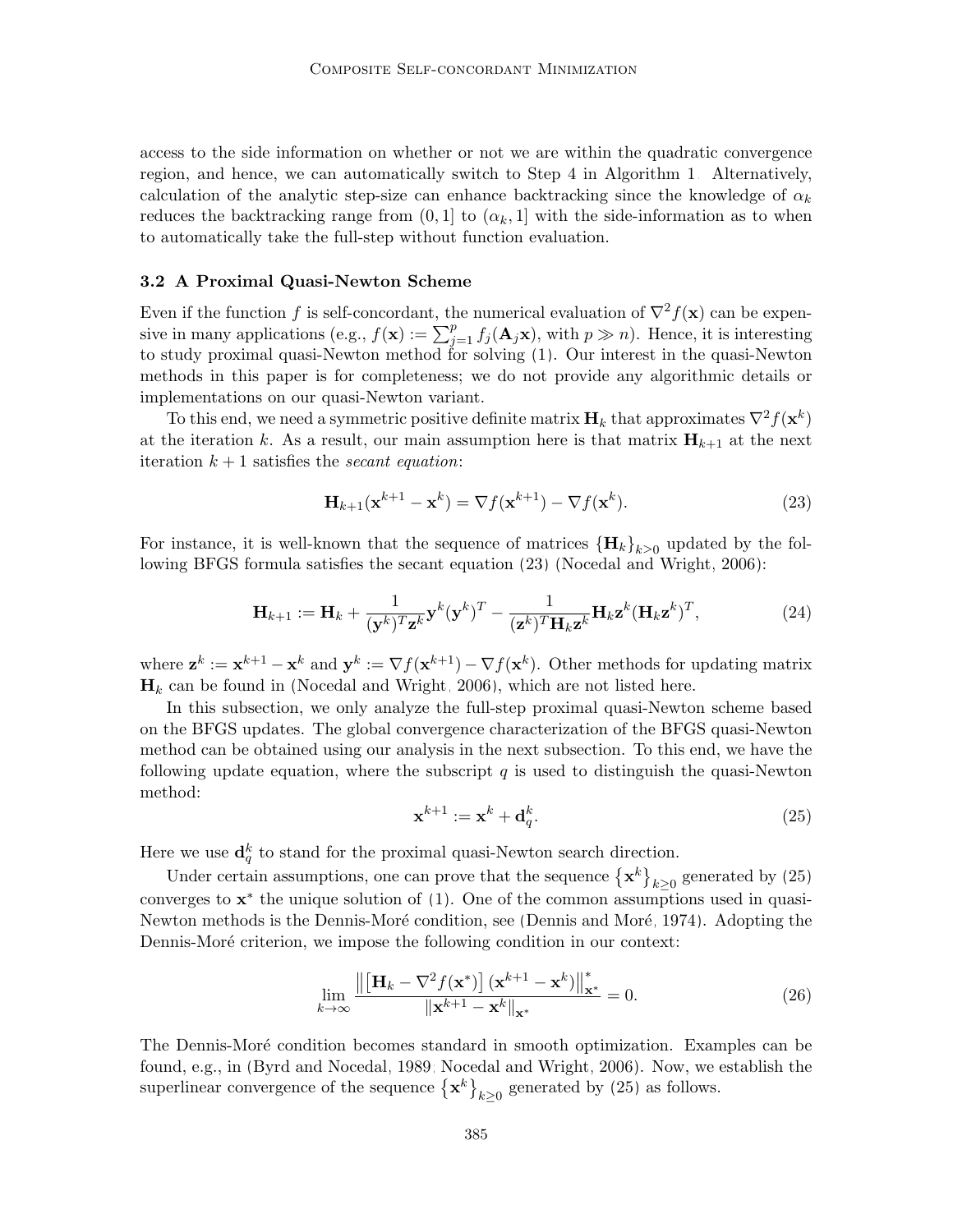**Theorem 11** Assume that  $x^*$  is the unique solution of [\(1\)](#page-0-0) and is strongly regular. Let  $\emph{matrix} \; \mathbf{H}_k \; \emph{maintains the secant equation (23) and let} \; \left\{ \mathbf{x}^k \right\}_{k \geq 0} \; \emph{be a sequence generated by}$  $\emph{matrix} \; \mathbf{H}_k \; \emph{maintains the secant equation (23) and let} \; \left\{ \mathbf{x}^k \right\}_{k \geq 0} \; \emph{be a sequence generated by}$  $\emph{matrix} \; \mathbf{H}_k \; \emph{maintains the secant equation (23) and let} \; \left\{ \mathbf{x}^k \right\}_{k \geq 0} \; \emph{be a sequence generated by}$ scheme [\(25\)](#page-14-1). Then the following statements hold:

- (a) Suppose, in addition, that the sequence of matrices  ${H_k}_{k\geq 0}$  satisfies the Dennis-Moré condition [\(26\)](#page-14-2) for sufficiently large k. Then the sequence  $\{x^k\}_{k\geq 0}$  converges to the solution  $\mathbf{x}^*$  of [\(1\)](#page-0-0) at a superlinear rate provided that  $\|\mathbf{x}^0 - \mathbf{x}^*\|_{\mathbf{x}^*} < 1$ .
- (b) Suppose that a matrix  $\mathbf{H}_0 \succ 0$  is chosen. Then  $(\mathbf{y}^k)^T \mathbf{z}^k > 0$  for all  $k \geq 0$  and hence the sequence  $\left\{\mathbf{H}_{k}\right\}_{k\geq0}$  generated by [\(24\)](#page-14-3) is symmetric positive definite and satisfies the secant equation [\(23\)](#page-14-0). Moreover, if the sequence  $\{x^k\}_{k\geq 0}$  generated by [\(25\)](#page-14-1) satisfies  $\sum_{k=0}^{\infty} ||\mathbf{x}^k - \mathbf{x}^*||_{\mathbf{x}^*} < +\infty$ , then this sequence converges to  $\mathbf{x}^*$  at a superlinear rate.

The proof of this theorem can be found in Appendix [A.3.](#page-5-1) We note that if the sequence  $\{\mathbf x^k\}_{k\geq 0}$  locally converges to  $\mathbf x^*$  at a linear rate w.r.t. the local norm at  $\mathbf x^*$ , i.e.  $\|\mathbf x^{k+1} - \mathbf x^*\|_{\mathbf x^*} \leq$  $\kappa \|\mathbf{x}^k - \mathbf{x}^*\|_{\mathbf{x}^*}$  for some  $\kappa \in (0, 1)$  and  $k \geq 0$ , then the condition  $\sum_{k=0}^{\infty} \|\mathbf{x}^k - \mathbf{x}^*\|_{\mathbf{x}^*} < +\infty$ automatically holds. From [\(26\)](#page-14-2) we also observe that the matrix  $H_k$  is required to well approximate  $\nabla^2 f(\mathbf{x}^*)$  along the direction  $\mathbf{d}_q^k$ , which is not in the whole space.

#### <span id="page-15-2"></span>3.3 A Proximal-Gradient Method

If we choose matrix  $\mathbf{H}_k := \mathbf{D}_k$ , where  $\mathbf{D}_k$  is a positive diagonal matrix, then the iterative scheme  $(14)$  is called the *proximal-gradient* scheme. In this case, we can write  $(14)$  as

<span id="page-15-0"></span>
$$
\mathbf{x}^{k+1} := \mathbf{x}^k + \alpha_k \mathbf{d}_g^k = (1 - \alpha_k) \mathbf{x}^k + \alpha_k \mathbf{s}_g^k,
$$
 (27)

where  $\alpha_k \in (0,1]$  is an appropriate step size,  $\mathbf{d}_g^k$  is the proximal-gradient search direction and  $\mathbf{s}_g^k \equiv \mathbf{s}^k$  as in [\(15\)](#page-9-2).

The following lemma shows how we can choose the step size  $\alpha_k$  corresponding to  $\mathbf{D}_k$ such that we obtain a descent direction in the proximal-gradient scheme [\(27\)](#page-15-0). The proof of this lemma can be found in Appendix [A.2.](#page-4-0)

<span id="page-15-1"></span>**Lemma 12** Let  $\{x^k\}_{k\geq 0}$  be a sequence generated by [\(27\)](#page-15-0). Suppose that the matrix  $D_k \succ 0$ is chosen such that the step size  $\alpha_k$  satisfies  $\alpha_k := \frac{\beta_k^2}{\lambda_k(\lambda_k+\beta_k^2)} \in (0,1]$  (see below), where  $\beta_k \ := \ \|\mathbf{d}_g^k\|_{\mathbf{D}_k} \ \ \textit{and} \ \ \lambda_k \ := \ \|\mathbf{d}_g^k\|_{\mathbf{x}^k}. \ \ \textit{Then} \ \left\{\mathbf{x}^k\right\}_{k\geq 0} \subset \textit{dom}(F) \ \ \textit{and the following estimate}$ holds

$$
F(\mathbf{x}^{k+1}) \le F(\mathbf{x}^k) - \omega \left(\beta_k^2 / \lambda_k\right),\tag{28}
$$

where  $\omega(\tau) := \tau - \ln(1 + \tau) > 0$ .

From Lemma [12,](#page-15-1) we observe that  $\alpha_k \leq 1$  if  $\frac{\lambda_k^2}{\beta_k^2} + \lambda_k \geq 1$ . It is obvious that if  $\lambda_k \geq 1$ then the last condition is automatically satisfied. We only consider the case  $\lambda_k < 1$ . In fact, since  $\lambda_k \geq 0$ , we relax actually the condition  $\frac{\lambda_k^2}{\beta_k^2} + \lambda_k \geq 1$  to a simpler condition  $\lambda_k \geq \beta_k$ .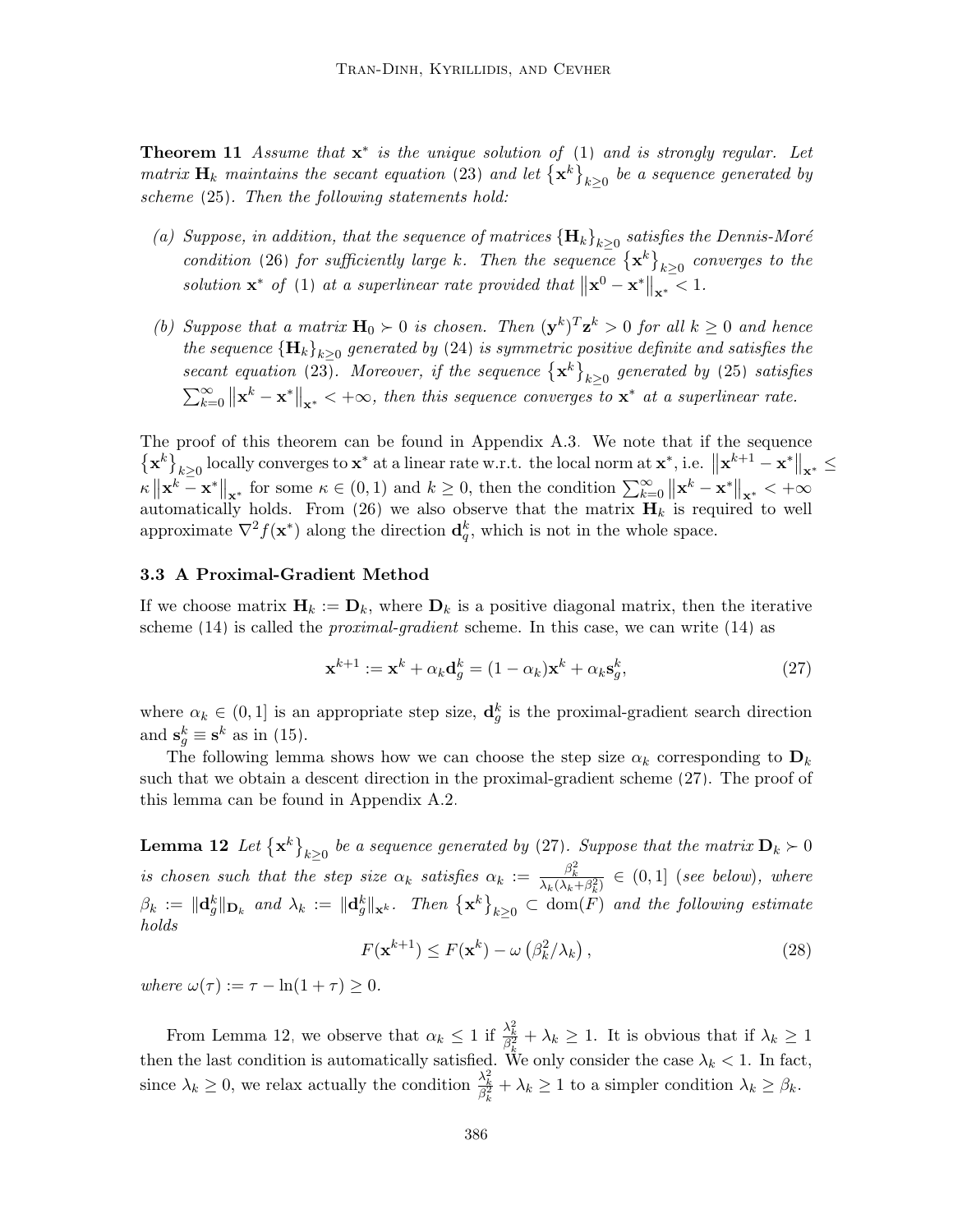<span id="page-16-1"></span>

|  | Algorithm 2 ( <i>Proximal-gradient method</i> ) |  |
|--|-------------------------------------------------|--|
|--|-------------------------------------------------|--|

**Inputs:**  $x^0 \in \text{dom}(F)$ , tolerance  $\varepsilon > 0$ .

for  $k = 0$  to  $k_{\text{max}}$  do 1. Choose an appropriate  $\mathbf{D}_k \succ 0$  based on [\(30\)](#page-16-0). 2. Compute  $\mathbf{d}_{g}^{k} := \mathcal{P}_{\mathbf{L}}^{g}$  $\mathbf{D}_k \left( \mathbf{D}_k \mathbf{x}^k - \nabla f(\mathbf{x}^k) \right) - \mathbf{x}^k$  due to [\(15\)](#page-9-2). 3. Compute  $\beta_k := \|\mathbf{d}_g^k\|_{\mathbf{D}_k}$  and  $\lambda_k := \|\mathbf{d}_g^k\|_{\mathbf{x}^k}$ . 4. If  $e_k := \|\mathbf{d}_g^k\|_2 \leq \varepsilon$  then terminate. 5. Update  $\mathbf{x}^{k+1} := \mathbf{x}^k + \alpha_k \mathbf{d}_g^k$ , where  $\alpha_k := \frac{\beta_k^2}{\lambda_k(\lambda_k + \beta_k^2)} \in (0, 1]$ . end for

We now study the case  $\mathbf{D}_k := L_k \mathbb{I}$ , where  $L_k \geq \underline{L} > 0$  is a positive constant and  $\mathbb{I}$  is the identity matrix with dimensions apparent from the context. Hence,  $\beta_k^2 = L_k ||\mathbf{d}_g^k||_2^2$  and

$$
\frac{\lambda_k^2}{\beta_k^2} = \frac{(\mathbf{d}_g^k)^T \nabla^2 f(\mathbf{x}^k) \mathbf{d}_g^k}{L_k \|\mathbf{d}_g^k\|_2^2}.
$$

However, since

$$
\sigma_{\min}(\nabla^2 f(\mathbf{x}^k)) \le \sigma^k := \frac{(\mathbf{d}_g^k)^T \nabla^2 f(\mathbf{x}^k) \mathbf{d}_g^k}{\|\mathbf{d}_g^k\|_2^2} \le \sigma_{\max}(\nabla^2 f(\mathbf{x}^k)),\tag{29}
$$

the condition  $\lambda_k \geq \beta_k$  is equivalent to

<span id="page-16-0"></span>
$$
L_k \le \sigma_k,\tag{30}
$$

where  $\sigma_{\min}^k := \sigma_{\min}(\nabla^2 f(\mathbf{x}^k))$  and  $\sigma_{\max}^k := \sigma_{\max}(\nabla^2 f(\mathbf{x}^k))$  are the smallest and largest eigenvalue of  $\nabla^2 f(\mathbf{x}^k)$ , respectively. Under the assumption that dom(f) contains no straightline, then we have the Hessian  $\nabla^2 f(\mathbf{x}^k) \succ 0$  by [\(Nesterov, 2004,](#page-43-2) Theorem 4.1.3), which implies that  $\sigma_{\min}^k > 0$ . Therefore, in the worst-case, we can choose  $L_k := \sigma_{\min}^k$ . However, this lower bound may be too conservative. In practice, we can apply a *bisection procedure* to meet the condition [\(30\)](#page-16-0). It is not difficult to prove via contradiction that the number of bisection steps is upper bounded by a constant.

We note that if g is separable, i.e.,  $g(\mathbf{x}) := \sum_{i=1}^n g_i(\mathbf{x}_i)$  (e.g.,  $g(\mathbf{x}) := \rho ||\mathbf{x}||_1$ ), then we can compute  $\mathbf{s}_{\mathbf{D}_k}^k$  in [\(15\)](#page-9-2) in a component-wise fashion as

$$
(\mathbf{s}_{L_k}^k)_i := \mathcal{P}_{\tau_i^k}^{g_i} \left( \mathbf{x}_i^k - \tau_i^k (\nabla f(\mathbf{x}^k))_i \right), \ i = 1, \dots, n,
$$
\n(31)

where  $\tau_i^k := 1/(\mathbf{D}_k)_{ii}$  and  $\mathcal{P}_{\tau_i}^{g_i}(\cdot)$  is the proximity operator of  $g_i$  function, with parameter  $\tau_i$ . The computation of  $\lambda_k$  only requires one matrix-vector multiplication and one vector inner-product; but it can be reduced by exploiting concrete structure of the smooth part  $f$ .

Based on Lemma [12,](#page-15-1) we describe the proximal-gradient scheme [\(27\)](#page-15-0) in Algorithm [2.](#page-16-1) The main computation cost of Algorithm [2](#page-16-1) is incurred at Step 2 and in calculating  $\lambda_k$ . If g is separable, then the computation of Step 2 can be done in a closed form. One main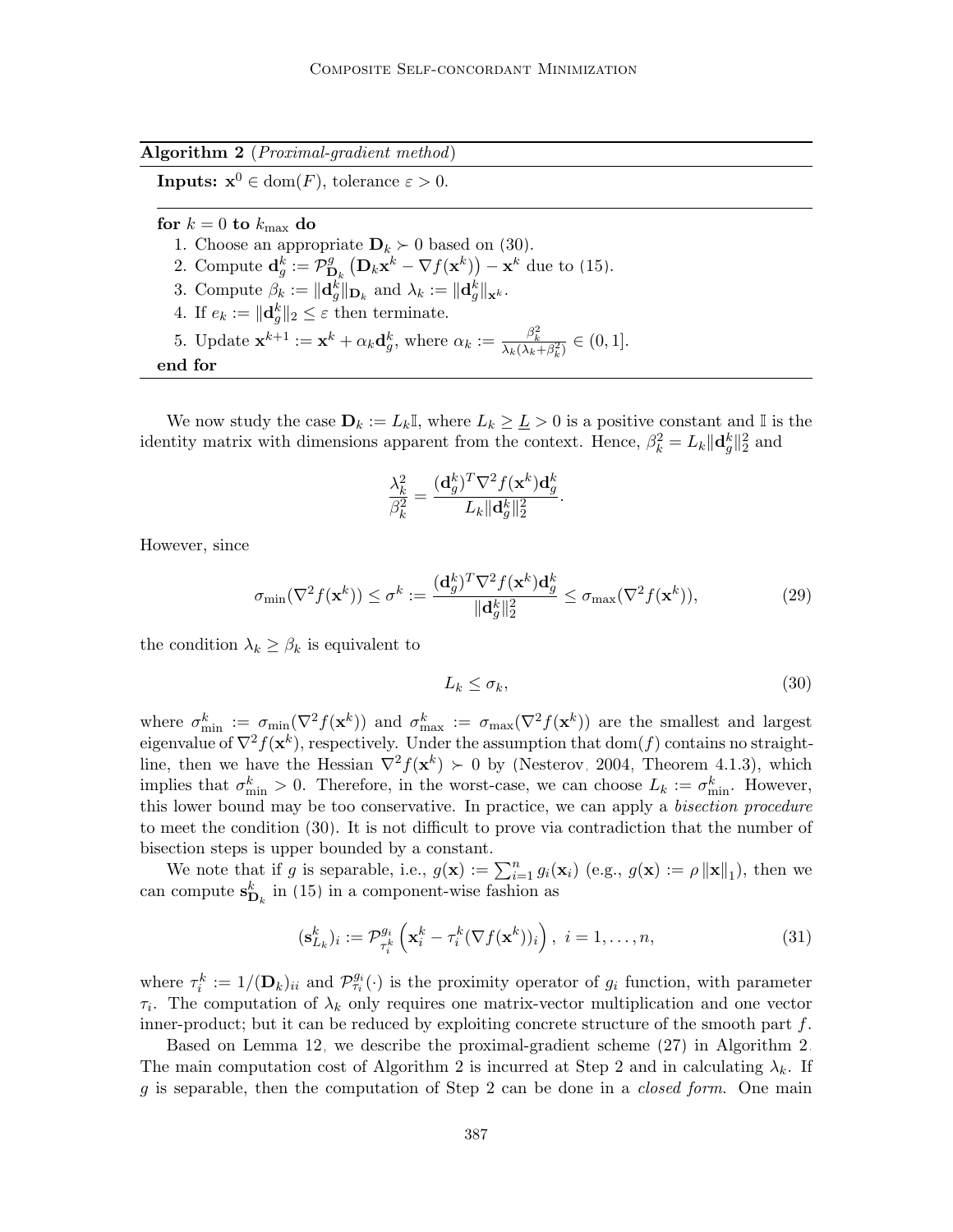step of Algorithm [2](#page-16-1) is Step 2, which depends on the cost of prox-operator  $\mathcal{P}_{\mathbf{L}}^{g}$  $\mathbf{D}_k$ . In practice,  $\mathbf{D}_k$  is determined by a bisection procedure whenever  $\lambda_k < 1$ , which requires additional computational cost. If we choose  $D_k := L_k \mathbb{I}$ , then in order to fulfill [\(30\)](#page-16-0), we can perform a back-tracking line search procedure on  $L_k$ . This line search procedure does not require the evaluations of the objective function. We modify Steps 1-3 of Algorithm [2](#page-16-1) as

- 1. Initialize  $L_k := L_k^0 > 0$ , e.g., by a Barzilai-Borwein step.
- 2. Compute  $\mathbf{d}_{g}^{k} := \mathcal{P}_{L}^{g}$  $L_{k}$ **I**<sub>k</sub>  $(L_{k}$ **x**<sup>k</sup>  $-\nabla f(\mathbf{x}^{k})$  $)-\mathbf{x}^{k}$  due to [\(15\)](#page-9-2).
- 3a. Compute  $\beta_k := \|\mathbf{d}_g^k\|_{L_k}$  and  $\lambda_k := \|\mathbf{d}_g^k\|_{\mathbf{x}^k}$ .
- 3b. If  $\lambda_k^2/\beta_k^2 + \lambda_k < 1$ , then set  $L_k := L_k/2$  and go back to Step 2.

We note that computing  $\lambda_k$  at Step 3 does not need to form the full Hessian  $\nabla^2 f(\mathbf{x}^k)$ , it only requires a directional derivative, which is relatively cheap in applications [\(Nocedal and](#page-44-15) [Wright, 2006,](#page-44-15) Chapter 7).

Global and local convergence. The global and local convergence of Algorithm [2](#page-16-1) is stated in the following theorems, whose proof can be found in Appendix [A.2.](#page-4-0)

<span id="page-17-3"></span>**Theorem 13** Assume that there exists  $\underline{L} > 0$  such that  $\mathbf{D}_k \succeq \underline{L} \mathbb{I}$  for  $k \geq 0$ , and the solution  $\mathbf{x}^*$  of [\(1\)](#page-0-0) is unique. Let the sublevel set

$$
\mathcal{L}_F(F(\mathbf{x}^0)) := \{ \mathbf{x} \in \text{dom}(F) \mid F(\mathbf{x}) \le F(\mathbf{x}^0) \}
$$

be bounded. Then, the sequence  $\left\{ \mathbf{x}^{k}\right\} _{k\geq0}$ , generated by Algorithm [2,](#page-16-1) converges to the unique solution  $\mathbf{x}^*$  of  $(1)$ .

<span id="page-17-2"></span>**Theorem 14** Assume that  $x^*$  is the unique solution of [\(1\)](#page-0-0) and is strongly regular. Let  $\{ {\mathbf x}^{k} \}_{k \geq 0}$  be the sequence generated by Algorithm [2.](#page-16-1) Then, for k sufficiently large, if

<span id="page-17-0"></span>
$$
\frac{\left\| \left[\mathbf{D}_k - \nabla^2 f(\mathbf{x}^*) \right] \mathbf{d}_g^k \right\|_{\mathbf{x}^*}^*}{\|\mathbf{d}_g^k\|_{\mathbf{x}^*}} < \frac{1}{2},\tag{32}
$$

then  $\{x^k\}_{k\geq 0}$  locally converges to  $x^*$  at a linear rate. In particular, if  $D_k := L_k \mathbb{I}$  and  $\gamma_* := \max\Big\{\Big|1 - \frac{L_k}{\sigma^*_{\min}}\Big\}$  $\Big\vert\,,\Big\vert1-\frac{L_k}{\sigma^*_{\max}}$  $\begin{array}{c} \begin{array}{c} \begin{array}{c} \end{array} \\ \begin{array}{c} \end{array} \end{array} \end{array}$  $\left\{ \frac{1}{2} \right\}$  $\frac{1}{2}$ , then the condition [\(32\)](#page-17-0) holds.

We note that  $\mathbf{x}^*$  is *unknown*; thus, evaluating  $\gamma_*$  a priori is infeasible in reality. In implementation, one can choose an appropriate value  $L_k \geq L > 0$  and then adaptively update  $L_k$  based on the knowledge of the eigenvalues of  $\nabla^2 f(\mathbf{x}^k)$  near to the solution  $\mathbf{x}^*$ . The condition [\(32\)](#page-17-0) can be expressed as  $(\mathbf{d}_g^k)^T [L_k^2 \nabla^2 f(\mathbf{x}^*)^{-1} + \nabla^2 f(\mathbf{x}^*) - 2L_k \mathbb{I}] \mathbf{d}_g^k \le (1/4) ||\mathbf{d}_g^k||_{\mathbf{x}^*}^2$ which leads to

<span id="page-17-1"></span>
$$
(3/4) \|\mathbf{d}_g^k\|_{\mathbf{x}^*}^2 + L^2[\|\mathbf{d}_g^k\|_{\mathbf{x}^*}^2]^2 < 2L_k \|\mathbf{d}_g^k\|_2^2. \tag{33}
$$

We note that to find  $L_k$  such that [\(33\)](#page-17-1) holds, we require  $\|\mathbf{d}_g^k\|_{\mathbf{x}^*}^* \|\mathbf{d}_g^k\|_{\mathbf{x}^*} < \sqrt{\frac{4}{3}}$  $\frac{4}{3} \|\mathbf{d}_{g}^{k}\|_{2}^{2}$ . If the last condition in Theorem [14](#page-17-2) is satisfied then the condition [\(33\)](#page-17-1) also holds. While the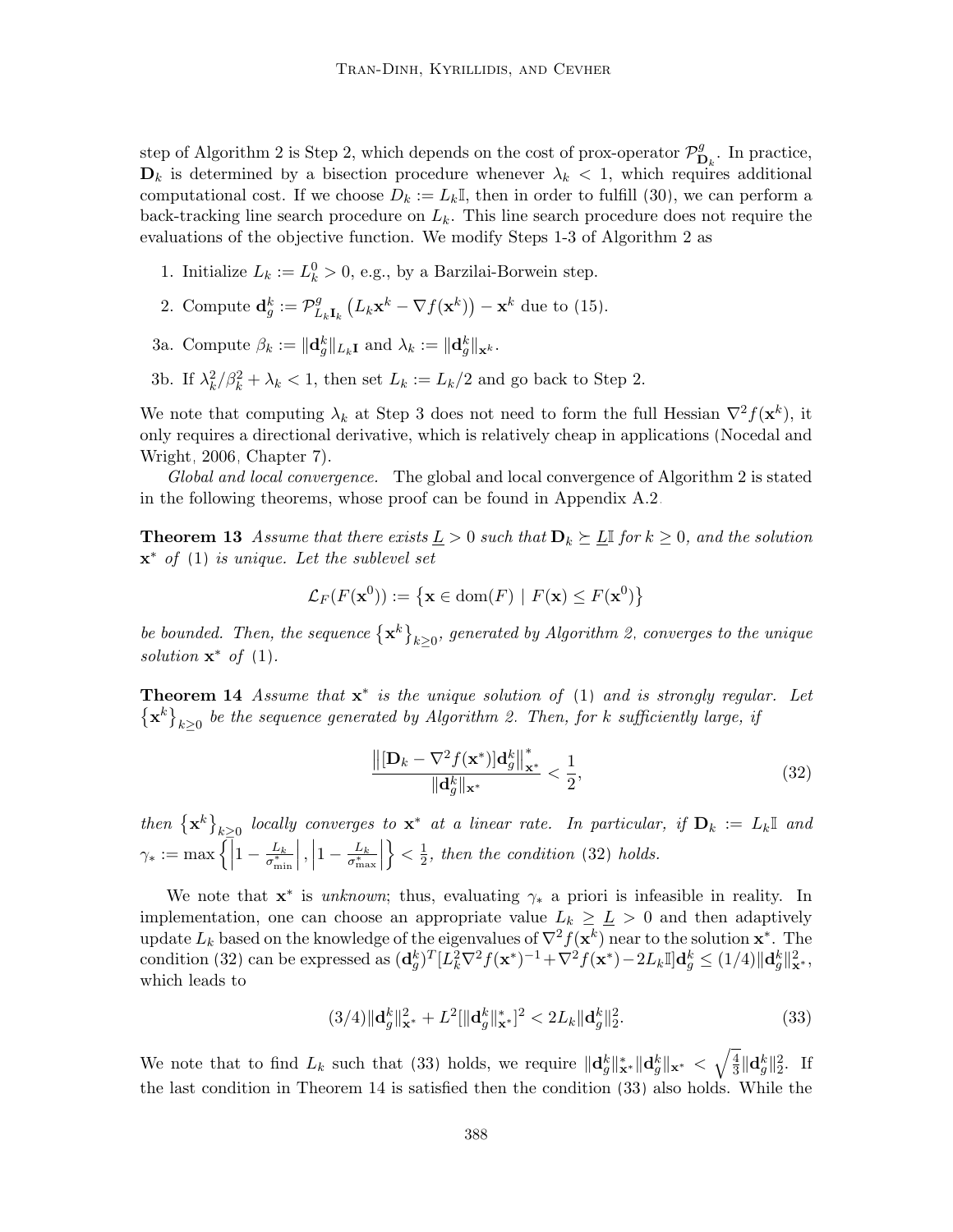last condition in Theorem [14](#page-17-2) seems too imposing, we claim that, for most  $f$  and  $g$ , we only require [\(33\)](#page-17-1) to be satisfied (see also the empirical evidence in Subsection [5.2.1\)](#page-27-0). The condition [\(32\)](#page-17-0) (or [\(33\)](#page-17-1)) can be referred to as a **restricted** approximation gap between  $D_k$ and the true Hessian  $\nabla^2 f(\mathbf{x}^*)$  along the direction  $\mathbf{d}_g^k$  for k sufficiently large. For instance, when g is based on the  $\ell_1$ -norm/the nuclear norm, the search direction  $\mathbf{d}_g^k$  have at most twice the sparsity/rank of  $\mathbf{x}^*$  near the convergence region.

**Remark 15** From the scheme [\(27\)](#page-15-0) we observe that the step size  $\alpha_k < 1$  may not preserve some of the desiderata on  $x^{k+1}$  due to the closed form solution of the prox-operator  $\mathcal{P}_{\mathbf{L}}^g$  $\overset{g}{\mathbf{D}}_k$  . For instance, when g is based on the  $\ell_1$ -norm,  $\alpha_k < 1$ , might increase the sparsity level of the solution as opposed to monotonically increasing it. However, in practice, the numerical values of  $\alpha_k$  are often 1 near the convergence, which maintain properties, such as sparsity, low-rankedness, etc.

Global convergence rate: In proximal gradient methods, proving global convergence rate guarantees requires a global constant to be known a priori—such as the Lipschitz constant. However such an assumption does not apply for the class of just self-concordant functions that we consider in this paper. We only characterize the following property in an ergodic sense. Let  $\{\mathbf x^k\}_{k\geq 0}$  be the sequence generated by [\(2\)](#page-16-1). We define

$$
\bar{\mathbf{x}}^k := S_k^{-1} \sum_{j=0}^k \alpha_j \mathbf{x}^j, \quad \text{where} \quad S_k := \sum_{j=0}^k \alpha_j > 0. \tag{34}
$$

Then we can show that  $F(\bar{\mathbf{x}}^k) - F^* \leq \frac{\bar{L}_k}{2S_k} ||\mathbf{x}^0 - \mathbf{x}^*||$ 2 <sup>2</sup>, where  $\bar{L}_k := \max_{0 \le j \le k} L_j$ . If  $\alpha_j \ge \underline{\alpha} > 0$ for  $0 \leq j \leq k$ , then  $S_k \geq \underline{\alpha}(k+1)$ , which leads to  $F(\bar{\mathbf{x}}^k) - F^* \leq \frac{\bar{L}_k}{2(k+1)\underline{\alpha}} \|\mathbf{x}^0 - \mathbf{x}^*\|$ 2  $\frac{2}{2}$ . The proof of this statement can be found in [\(Tran-Dinh et al., 2014b\)](#page-45-6), which we omit here.

A modification of the proximal-gradient method: If the point  $\mathbf{s}_g^k$  generated by [\(15\)](#page-9-2) belongs to dom(*F*), then  $F(s_g^k) < +\infty$ . Similarly to the definition of  $x^{k+1}$  in [\(27\)](#page-15-0), we can define a new trial point:

$$
\hat{\mathbf{x}}^k := (1 - \alpha_k)\mathbf{x}^k + \alpha_k \mathbf{s}_g^k.
$$
\n(35)

If  $F(\mathbf{s}_g^k) \le F(\mathbf{x}^k)$ , then, by the convexity of F, it is easy to show that:

$$
F(\hat{\mathbf{x}}^k) = F\big((1-\alpha_k)\mathbf{x}^k + \alpha_k \mathbf{s}_g^k\big) \le (1-\alpha_k)F(\mathbf{x}^k) + \alpha_k F(\mathbf{s}_g^k) \stackrel{F(\mathbf{s}_g^k) \le F(\mathbf{x}^k)}{\le} F(\mathbf{x}^k).
$$

In this case, based on the function values  $F(s_g^k)$ ,  $F(\hat{\mathbf{x}}^k)$  and  $F(\mathbf{x}^k)$  we can eventually choose the next iteration  $\mathbf{x}^{k+1}$  as follows:

<span id="page-18-0"></span>
$$
\mathbf{x}^{k+1} := \begin{cases} \mathbf{s}_g^k & \text{if } \mathbf{s}^k \in \text{dom}(F) \text{ and } F(\mathbf{s}_g^k) < F(\hat{\mathbf{x}}^k) \quad \text{(Case 1)},\\ \hat{\mathbf{x}}^k & \text{otherwise} \end{cases} \tag{36}
$$

The idea of this *greedy* modification is illustrated in Figure [3.](#page-19-2) We note that here we need to check  $s_g^k \in \text{dom}(F)$  such that  $F(s_g^k) < F(\mathbf{x}^k)$  and additional function evaluations  $F(s_g^k)$ and  $F(\hat{\mathbf{x}}^k)$ . However, careful implementations can recycle quantities that enable us to evaluate the objective at  $\mathbf{s}_g^k$  and at  $\mathbf{x}^{k+1}$  with very little overhead over the calculation of  $\alpha_k$ (see Section [4\)](#page-19-1). By using [\(36\)](#page-18-0), we can specify a modified proximal gradient algorithm for solving [\(1\)](#page-0-0), whose details we omit here since it is quite similar to Algorithm [2.](#page-16-1)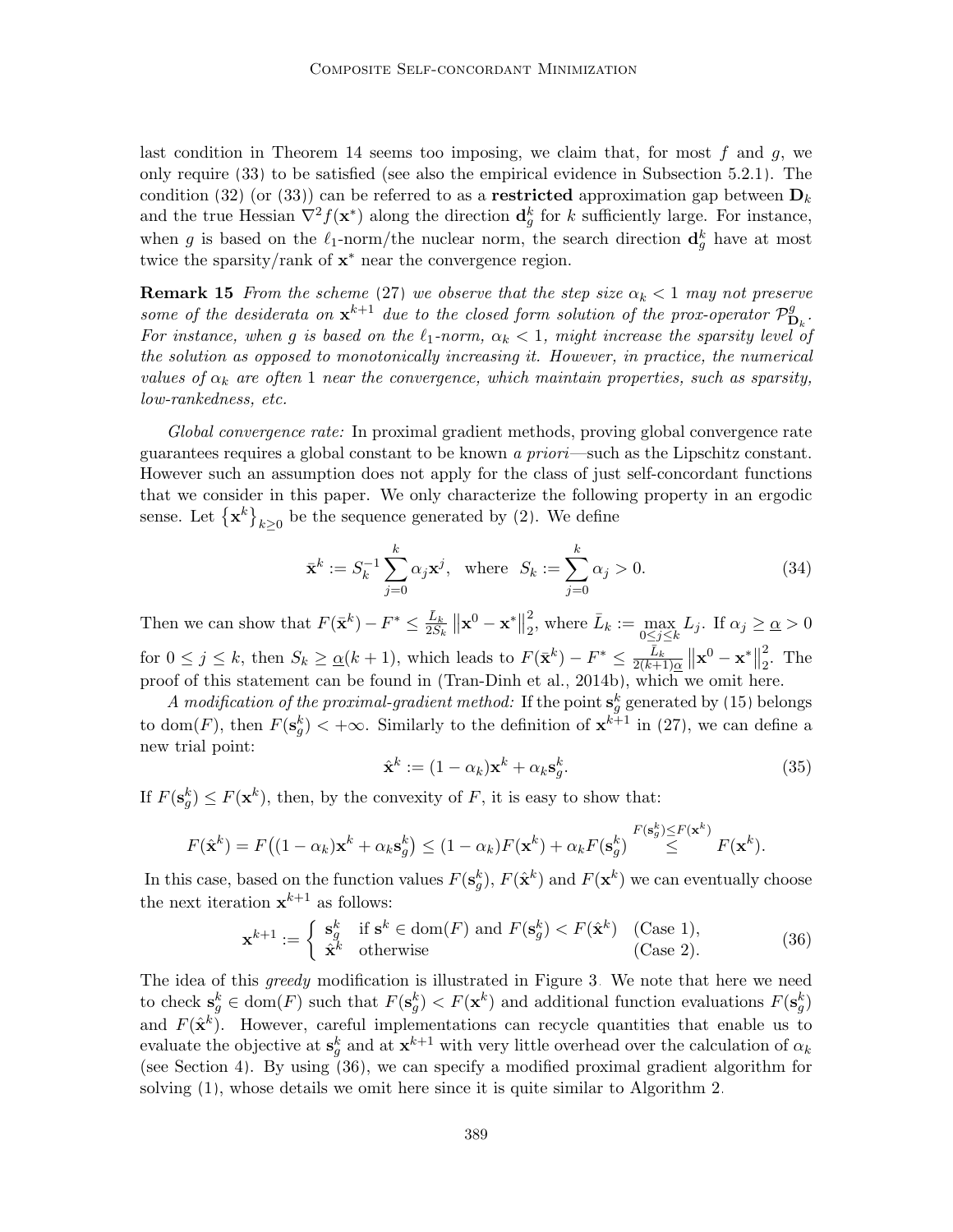<span id="page-19-2"></span>

Figure 3: Illustration of the modified proximal-gradient method

### <span id="page-19-1"></span>4. Concrete Instances of our Optimization Framework

We illustrate three instances of our framework for some of the applications described in Section [1.](#page-0-1) For concreteness, we describe only the first and second order methods. Quasi-Newton methods based on (L-)BFGS updates or other adaptive variable metrics can be similarly derived in a straightforward fashion.

#### <span id="page-19-0"></span>4.1 Graphical Model Selection

We customize our optimization framework to solve the graph selection problem [\(2\)](#page-3-0). For notational convenience, we maintain a matrix variable  $\Theta$  instead of vectorizing it. We observe that  $f(\Theta) := -\log(\det(\Theta)) + \text{tr}(\Sigma \Theta)$  is a standard self-concordant function, while  $g(\mathbf{\Theta}) := \rho \|\mathbf{vec}(\mathbf{\Theta})\|_1$  is convex and nonsmooth. The gradient and the Hessian of f can be computed explicitly as  $\nabla f(\mathbf{\Theta}) := \hat{\mathbf{\Sigma}} - \mathbf{\Theta}^{-1}$  and  $\nabla^2 f(\mathbf{\Theta}) := \mathbf{\Theta}^{-1} \otimes \mathbf{\Theta}^{-1}$ , respectively. Next, we formulate our proposed framework to construct two algorithmic variants for [\(2\)](#page-3-0).

#### 4.1.1 Dual Proximal-Newton Algorithm

We consider a second order algorithm via a dual solution approach for  $(15)$ . This approach is first introduced in our earlier work [\(Tran-Dinh et al., 2013a\)](#page-45-7), which did not consider the new modifications we propose in Section [3.1.](#page-10-4)

We begin by deriving the following dual formulation of the convex subproblem [\(15\)](#page-9-2). Let  $\mathbf{p}_k := \nabla f(\mathbf{x}^k)$ , the convex subproblem [\(15\)](#page-9-2) can then be written equivalently as

<span id="page-19-3"></span>
$$
\min_{\mathbf{x} \in \mathbb{R}^n} \left\{ (1/2)\mathbf{x}^T \mathbf{H}_k \mathbf{x} + (\mathbf{p}_k - \mathbf{H}_k \mathbf{x}^k)^T \mathbf{x} + g(\mathbf{x}) \right\}.
$$
 (37)

By using the min-max principle, we can write [\(37\)](#page-19-3) as

<span id="page-19-4"></span>
$$
\max_{\mathbf{u}\in\mathbb{R}^n} \min_{\mathbf{x}\in\mathbb{R}^n} \left\{ (1/2)\mathbf{x}^T \mathbf{H}_k \mathbf{x} + (\mathbf{p}_k - \mathbf{H}_k \mathbf{x}^k)^T \mathbf{x} + \mathbf{u}^T \mathbf{x} - g^*(\mathbf{u}) \right\},\tag{38}
$$

where  $g^*$  is the Fenchel conjugate function of  $g$ , i.e.,  $g^*(\mathbf{u}) := \sup_{\mathbf{x}}$  $\{ \mathbf{u}^T\mathbf{x} - g(\mathbf{x})\}.$  Solving the inner minimization in [\(38\)](#page-19-4) we obtain

<span id="page-19-5"></span>
$$
\min_{\mathbf{u}\in\mathbb{R}^n} \left\{ (1/2)\mathbf{u}^T \mathbf{H}_k^{-1} \mathbf{u} + \tilde{\mathbf{p}}_k^T \mathbf{u} + g^*(\mathbf{u}) \right\},\tag{39}
$$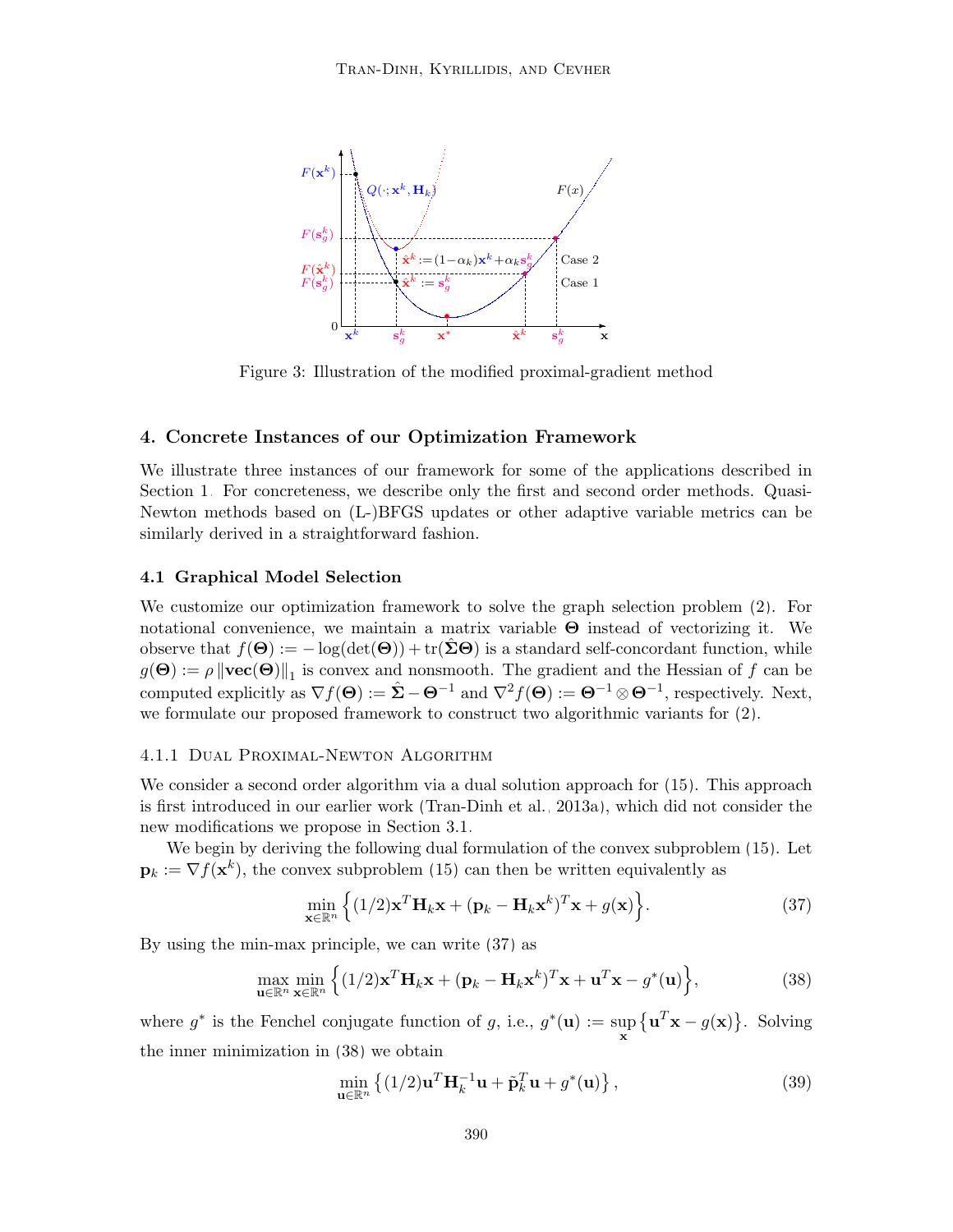where  $\tilde{\mathbf{p}}_k := \mathbf{H}_k^{-1} \mathbf{p}_k - \mathbf{x}^k$ . Note that the objective function  $\varphi(\mathbf{u}) := g^*(\mathbf{u}) + (1/2)\mathbf{u}^T \mathbf{H}_k^{-1} \mathbf{u} +$  $\tilde{\mathbf{p}}_k^T \mathbf{u}$  of [\(39\)](#page-19-5) is strongly convex, one can apply the fast projected gradient methods with a linear convergence rate for solving this problem, see [\(Nesterov, 2007;](#page-44-0) [Beck and Teboulle,](#page-41-1) [2009a\)](#page-41-1).

In order to recover the solution of the primal subproblem [\(15\)](#page-9-2), we note that the solution of the parametric minimization problem in [\(38\)](#page-19-4) is given by  $\mathbf{x}^*(\mathbf{u}) := \mathbf{x}^k - \mathbf{H}_k^{-1}(\mathbf{p}_k + \mathbf{u})$ . Let  $\mathbf{u}_{\mathbf{x}^k}^*$  be the optimal solution of [\(39\)](#page-19-5). We can recover the primal proximal-Newton search direction  $\mathbf{d}^k$  defined in [\(16\)](#page-10-1) as

<span id="page-20-0"></span>
$$
\mathbf{d}_n^k = -\nabla^2 f(\mathbf{x}^k)^{-1} \big( \nabla f(\mathbf{x}^k) + \mathbf{u}_{\mathbf{x}^k}^* \big). \tag{40}
$$

To compute the quantity  $\lambda_k$  defined by [\(18\)](#page-10-3) in Algorithm [1,](#page-12-0) we use [\(40\)](#page-20-0) such that:

<span id="page-20-1"></span>
$$
\lambda_k = \|\mathbf{d}_n^k\|_{\mathbf{x}^k} = \|\nabla f(\mathbf{x}^k) + \mathbf{u}_{\mathbf{x}^k}^*\|_{\mathbf{x}^k}^*.
$$
\n(41)

Note that computing  $\lambda_k$  by [\(41\)](#page-20-1) requires the inverse of the Hessian matrix  $\nabla^2 f(\mathbf{x}^k)$ .

Surprisingly, this dual approach allows us to avoid matrix inversion as well as Cholesky decomposition in computing the gradient  $\nabla f(\mathbf{\Theta}_i)$  and the Hessian  $\nabla^2 f(\mathbf{\Theta}_i)$  of f in graph selection. An alternative is of course to solve [\(15\)](#page-9-2) in its primal form. Though, in such case, we need to compute  $\mathbf{\Theta}_i^{-1}$  at each iteration i (say, via Cholesky decompositions).

The dual subproblem [\(39\)](#page-19-5) becomes as

<span id="page-20-2"></span>
$$
\mathbf{U}^* = \underset{\|\mathbf{vec}(\mathbf{U})\|_{\infty} \le 1}{\arg \min} \left\{ (1/2) \text{tr}((\mathbf{\Theta}_i \mathbf{U})^2) + \text{tr}(\widetilde{\mathbf{Q}} \mathbf{U}) \right\},\tag{42}
$$

for the graph selection, where  $\widetilde{\mathbf{Q}} := \rho^{-1}[\mathbf{\Theta}_i\widehat{\boldsymbol{\Sigma}}\mathbf{\Theta}_i - 2\mathbf{\Theta}_i]$ . Given the dual solution  $\mathbf{U}^*$  of [\(42\)](#page-20-2), the primal proximal-Newton search direction (i.e. the solution of [\(15\)](#page-9-2)) is computed as

$$
\Delta_i := -((\Theta_i \widehat{\Sigma} - \mathbb{I})\Theta_i + \rho \Theta_i \mathbf{U}^* \Theta_i). \tag{43}
$$

The quantity  $\lambda_i$  defined in [\(41\)](#page-20-1) can be computed as follows, where  $\mathbf{W}_i := \mathbf{\Theta}_i(\hat{\Sigma} + \rho \mathbf{U}^*)$ :

<span id="page-20-4"></span>
$$
\lambda_i := \left(p - 2 \cdot \text{tr}(\mathbf{W}_i) + \text{tr}(\mathbf{W}_i^2)\right)^{1/2}.
$$
 (44)

Algorithm [3](#page-21-0) summarizes the description above. Overall, this proximal-Newton (PN) algorithm does not require any matrix inversions or Cholesky decompositions. It only needs matrix-vector and matrix-matrix calculations, which might be attractive for different computational platforms (such as GPUs or simple parallel implementations). Note however that as we work through the dual problem, the primal solution can be dense even if majority of the entries are rather small (e.g., smaller than  $10^{-6}$ ).<sup>[5](#page-20-3)</sup>

We now explain the underlying costs of each step in Algorithm [3,](#page-21-0) which is useful when we consider different strategies for the selection of the step size  $\alpha_k$ . The computation of Q and  $\Delta_i$  require basic matrix multiplications. For the computation of  $\lambda_i$ , we require two trace operations:  $tr(\mathbf{W}_i)$  in  $\mathcal{O}(p)$  time-complexity and  $tr(\mathbf{W}_i^2)$  in  $\mathcal{O}(p^2)$  complexity. We note here

<span id="page-20-3"></span><sup>5.</sup> In our MATLAB implementation below, we have not exploited the fact that the primal solutions are sparse. The overall efficiency can be improved via thresholding tricks, both in terms of time-complexity (e.g., less number of iterations) and matrix estimation quality.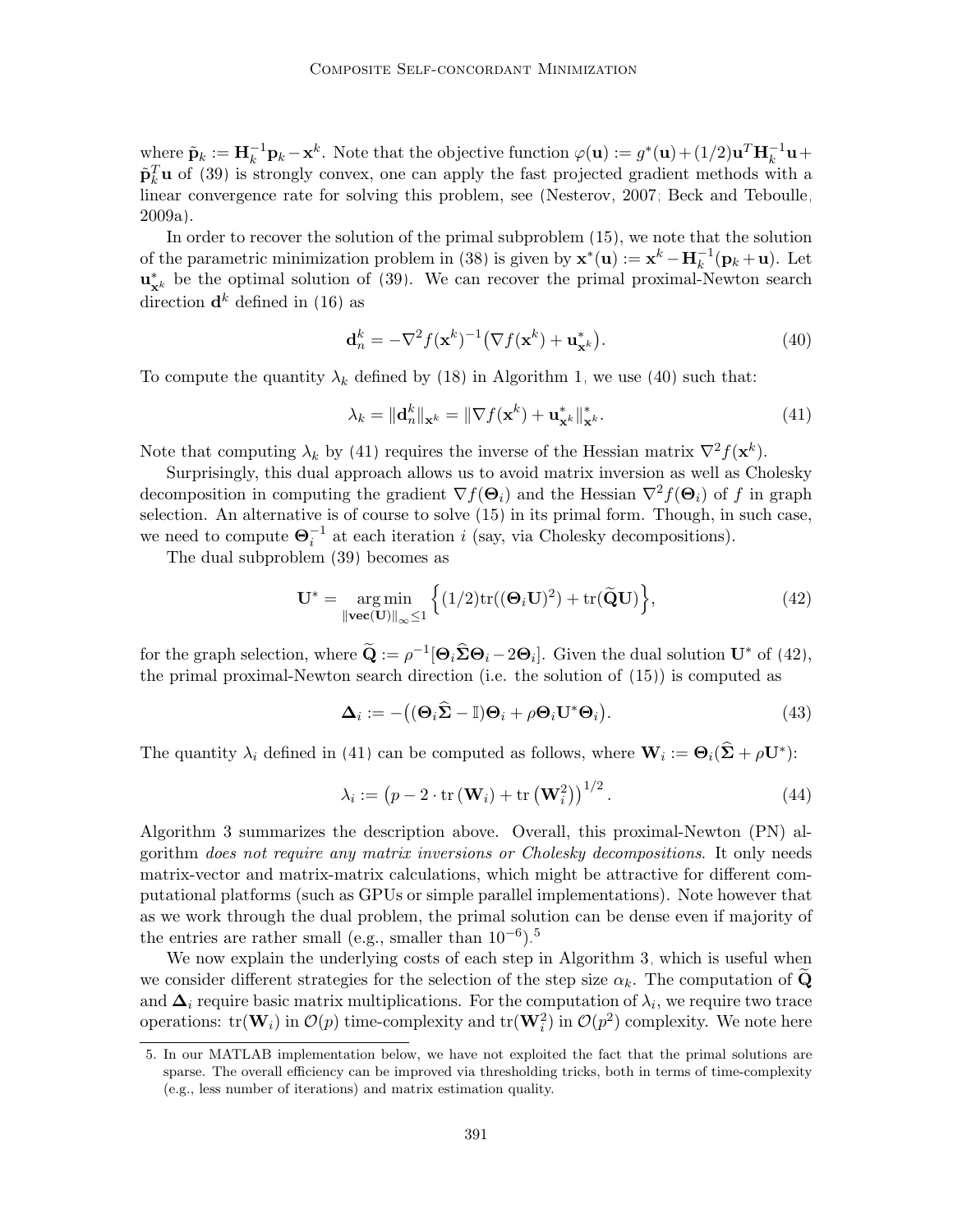<span id="page-21-0"></span>Algorithm 3 (Dual PN for graph selection (DPNGS))

**Input:** Matrix  $\hat{\Sigma} \succ 0$  and a given tolerance  $\varepsilon > 0$ . Set  $\sigma := 0.25(5 - \sqrt{17})$ . **Initialization:** Find a starting point  $\Theta_0 \succ 0$ . for  $i = 0$  to  $i_{\text{max}}$  do 1. Set  $\widetilde{\mathbf{Q}} := \rho^{-1} \left( \mathbf{\Theta}_i \widehat{\boldsymbol{\Sigma}} \mathbf{\Theta}_i - 2 \mathbf{\Theta}_i \right)$ . 2. Compute  $\mathbf{U}^*$  in [\(42\)](#page-20-2). 3. Compute  $\lambda_i$  by [\(44\)](#page-20-4), where  $\mathbf{W}_i := \mathbf{\Theta}_i(\widehat{\mathbf{\Sigma}} + \rho \mathbf{U}^*)$ . 4. If  $\lambda_i \leq \varepsilon$  terminate. 5. Compute  $\Delta_i := -\left( (\mathbf{\Theta}_i \widehat{\mathbf{\Sigma}} - \mathbb{I}) \mathbf{\Theta}_i + \rho \mathbf{\Theta}_i \mathbf{U}^* \mathbf{\Theta}_i \right)$ . 6. If  $\lambda_i > \sigma$ , then set  $\alpha_i := (1 + \lambda_i)^{-1}$ . Otherwise, set  $\alpha_i = 1$ . 7. Update  $\mathbf{\Theta}_{i+1} := \mathbf{\Theta}_i + \alpha_i \mathbf{\Delta}_i$ . end for

that, while  $W_i$  is a *dense* matrix, the trace operation in the latter case requires only the computation of the diagonal elements of  $\mathbf{W}_i^2$ . Given  $\mathbf{\Theta}_i$ ,  $\alpha_i$  and  $\mathbf{\Delta}_i$ , the calculation of  $\mathbf{\Theta}_{i+1}$ has  $\mathcal{O}(p^2)$  complexity. In contrast, evaluation of the objective can be achieved through Cholesky decompositions, which has  $\mathcal{O}(p^3)$  time complexity.

To compute [\(42\)](#page-20-2), we can use the fast proximal-gradient method (FPGM) [\(Nesterov,](#page-44-0) [2007;](#page-44-0) [Beck and Teboulle, 2009a\)](#page-41-1) with step size  $1/L$  where L is the Lipschitz constant of the gradient of the objective function in [\(42\)](#page-20-2). It is easy to observe that  $L := \gamma_{\max}^2(\Theta_i)$  where  $\gamma_{\max}(\mathbf{\Theta}_i)$  is the largest eigenvalue of  $\mathbf{\Theta}_i$ . For sparse  $\mathbf{\Theta}_i$ , we can approximately compute  $\gamma_{\text{max}}(\mathbf{\Theta}_i)$  is  $O(p^2)$  by using *iterative power methods* (typically, 10 iterations suffice). The projection onto  $\|\textbf{vec}(\mathbf{U})\|_{\infty} \leq 1$  clips the elements by unity in  $O(p^2)$  time. Since FPGM requires a constant number of iterations  $k_{\text{max}}$  (independent of p) to achieve an  $\varepsilon_{\text{in}}$  solution accuracy, the time-complexity for the solution in [\(42\)](#page-20-2) is  $O(k_{\text{max}}M)$ , where M is the cost of matrix multiplication. We have also implemented block coordinate descent and active set methods which scale  $O(p^2)$  in practice when the solution is quite sparse.

Overall, the major operation with general proximal maps in the algorithm is typically the matrix-matrix multiplications of the form  $\Theta_i U \Theta_i$ , where  $\Theta_i$  and U are symmetric positive definite. This operation can naturally be computed (e.g., in a GPU) in a parallel or distributed manner. For more details of such computations we refer the reader to [\(Bertsekas](#page-42-15) [and Tsitsiklis, 1989\)](#page-42-15). It is important to note that without Cholesky decompositions used in objective evaluations, the basic DPNGS approach theoretically scales with the cost of matrix-matrix multiplications.

#### 4.1.2 Proximal-Gradient Algorithm

Since  $g(\mathbf{\Theta}) := \rho \|\mathbf{vec}(\mathbf{\Theta})\|_1$  and  $\nabla f(\mathbf{\Theta}_i) = \mathbf{vec}(\hat{\mathbf{\Sigma}} - \mathbf{\Theta}_i^{-1})$ , the subproblem [\(15\)](#page-9-2) becomes:

<span id="page-21-1"></span>
$$
\Delta_{i+1} := \mathcal{T}_{\tau_i \rho} \big( \Theta_i - \tau_i (\widehat{\Sigma} - \Theta_i^{-1}) \big) - \Theta_i,
$$
\n(45)

where  $\mathcal{T}_{\tau}: \mathbb{R}^{p \times p} \to \mathbb{R}^{p \times p}$  is the component-wise matrix thresholding operator which is defined as  $\mathcal{T}_{\tau}(\Theta) := \max\{0, |\Theta| - \tau\}$ . We also note that the computation of  $\Delta_{i+1}$  requires a matrix inversion  $\Theta_i^{-1}$ . Since  $\Theta_i$  is positive definite, one can apply Cholesky decompositions to compute  $\Theta_i^{-1}$  in  $O(p^3)$  operations. To compute the quantity  $\lambda_i$ , we have  $\lambda_i := \|\mathbf{\Delta}_i\|_{\Theta_i} =$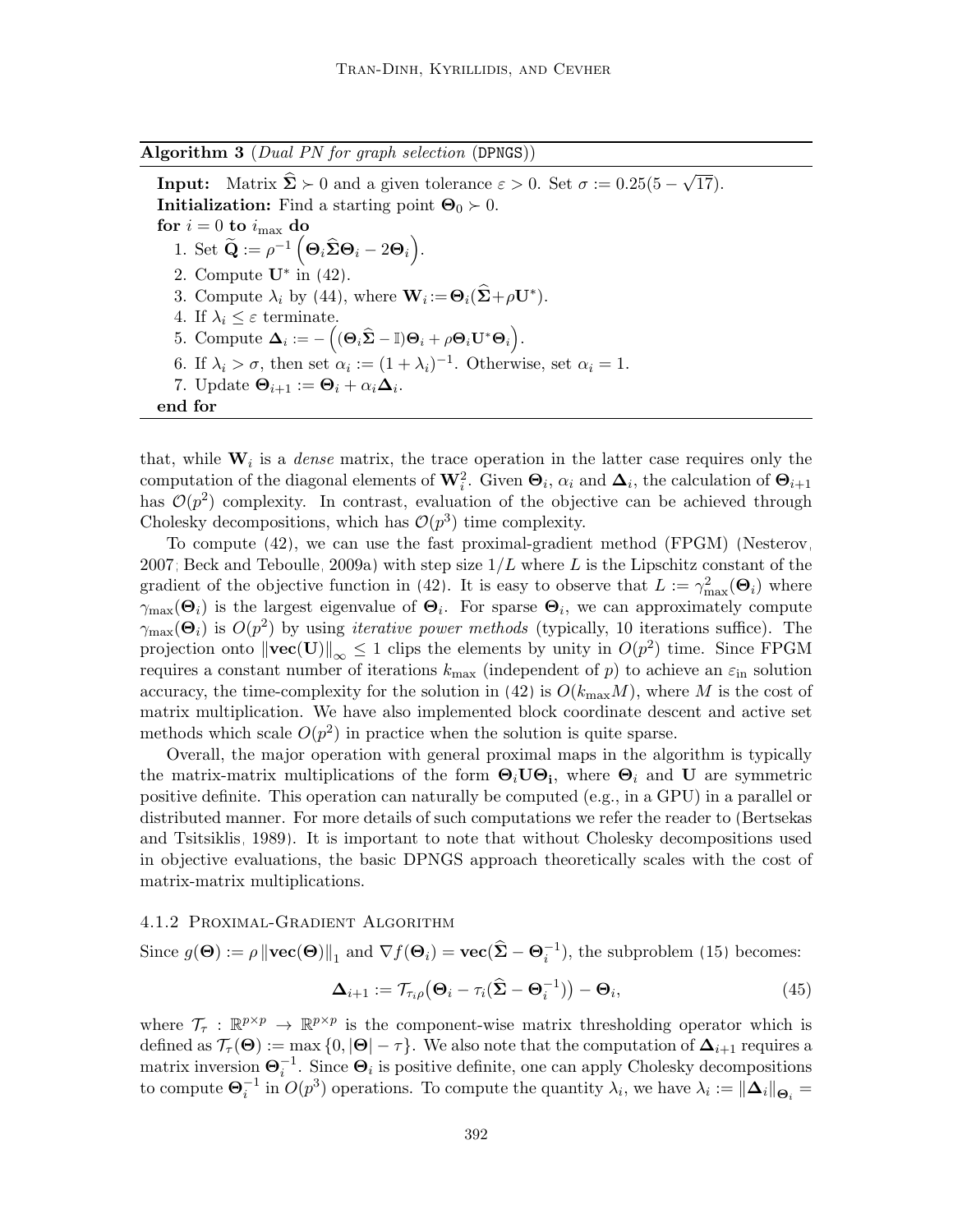$\|\mathbf{\Theta}_i^{-1}\mathbf{\Delta}_i\|_2$ . We also choose  $L_i := 0.5\|\nabla^2 f(\mathbf{\Theta}_i)\|_2 = 0.5\|\mathbf{\Theta}_i^{-1}\|_2^2$ . The above are summarized in Algorithm [4.](#page-22-0)

<span id="page-22-0"></span>

| <b>Algorithm 4</b> ( <i>Proximal-gradient method for graph selection</i> ( $ProxGrad1$ ))                                                         |
|---------------------------------------------------------------------------------------------------------------------------------------------------|
| <b>Initialization:</b> Choose a starting point $\mathbf{\Theta}_0 \succ 0$ .                                                                      |
| for $i = 0$ to $i_{\text{max}}$ do                                                                                                                |
| 1. Compute $\Theta_i^{-1}$ via Cholesky decomposition.                                                                                            |
| 2. Choose $L_i$ satisfying (30) and set $\tau_i := L_i^{-1}$ .                                                                                    |
| 3. Compute the search direction $\Delta_i$ as (45).                                                                                               |
| 4. Compute $\beta_i := L_i \ \textbf{vec}(\boldsymbol{\Delta}_i)\ _2$ and $\lambda_i := \ \boldsymbol{\Theta}_i^{-1} \boldsymbol{\Delta}_i\ _2$ . |
| 5. Determine the step size $\alpha_i := \frac{\beta_i}{\lambda_i(\lambda_i + \beta_i)}$ .                                                         |
| 6. Update $\mathbf{\Theta}_{i+1} := \mathbf{\Theta}_i + \alpha_i \mathbf{\Delta}_i$ .                                                             |
| end for                                                                                                                                           |

The per iteration complexity is dominated by matrix-matrix multiplications and Cholesky decompositions for matrix inversion calculations. In particular, Step 1 requires a Cholesky decomposition with  $\mathcal{O}(p^3)$  time-complexity. Step 2 requires to compute  $\ell_2$ -norm of a symmetric positive matrix, which can be done by a power-method in  $\mathcal{O}(p^2)$  time-complexity. The complexity of Steps 3, 4 and 6 requires  $\mathcal{O}(p^2)$  operations. Step 2 may require additional bisection steps as mentioned in Algorithm [2](#page-16-1) whenever  $\lambda_k < 1$ .

#### 4.2 Poisson Intensity Reconstruction

We now describe a variant of Algorithm [2;](#page-16-1) a similar instance based on Algorithm [1](#page-12-0) can be easily devised and we omit the details here. First, we can easily check that the function  $\tilde{f}(\mathbf{x}) := \sum_{i=1}^m \left( \mathbf{a}_i^T \mathbf{x} - y_i \log(\mathbf{a}_i^T \mathbf{x}) \right)$  in [\(3\)](#page-3-1) is convex and self-concordant with parameter  $M_{\tilde{f}}:=2\cdot \max\left\{\frac{1}{\sqrt{q}}\right\}$  $\frac{1}{\overline{y_i}} | y_i > 0, i = 1, \ldots, m$ , see [\(Nesterov, 2004,](#page-43-2) Theorem 4.1.1). We define the functions  $f$  and  $g$  as

$$
f(\mathbf{x}) := \frac{M_{\tilde{f}}^2}{4} \tilde{f}(\mathbf{x}), \quad g(\mathbf{x}) := \frac{M_{\tilde{f}}^2}{4} \left( \rho \phi(\mathbf{x}) + \delta_{\{\mathbf{u} \mid \mathbf{u} \ge 0\}}(\mathbf{x}) \right), \tag{46}
$$

where f and g satisfy Assumption [1](#page-8-2) and  $\delta_{\mathcal{C}}$  is the indicator function of C. Thus, the problem in  $(3)$  can be equivalently transformed into  $(1)$ . Here, the gradient and the Hessian of f satisfy:

<span id="page-22-1"></span>
$$
\nabla f(\mathbf{x}) = \frac{M_f^2}{4} \sum_{i=1}^m \left( 1 - \frac{y_i}{\mathbf{a}_i^T \mathbf{x}} \right) \mathbf{a}_i \text{ and } \nabla^2 f(\mathbf{x}) = \frac{M_f^2}{4} \sum_{i=1}^m \frac{y_i}{(\mathbf{a}_i^T \mathbf{x})^2} \mathbf{a}_i \mathbf{a}_i^T,
$$
(47)

respectively. For a given vector  $\mathbf{d} \in \mathbb{R}^n$ , the local norm  $\|\mathbf{d}\|_{\mathbf{x}}$  can then be written as

<span id="page-22-2"></span>
$$
\|\mathbf{d}\|_{\mathbf{x}} := \left(\mathbf{d}^T \nabla^2 f(\mathbf{x}) \mathbf{d}\right)^{1/2} = \frac{M_{\tilde{f}}}{2} \left(\sum_{i=1}^m \frac{y_i(\mathbf{a}_i^T \mathbf{d})^2}{(\mathbf{a}_i^T \mathbf{x})^2}\right)^{1/2}.
$$
 (48)

Computing this quantity requires one matrix-vector multiplication and  $\mathcal{O}(m)$  operations.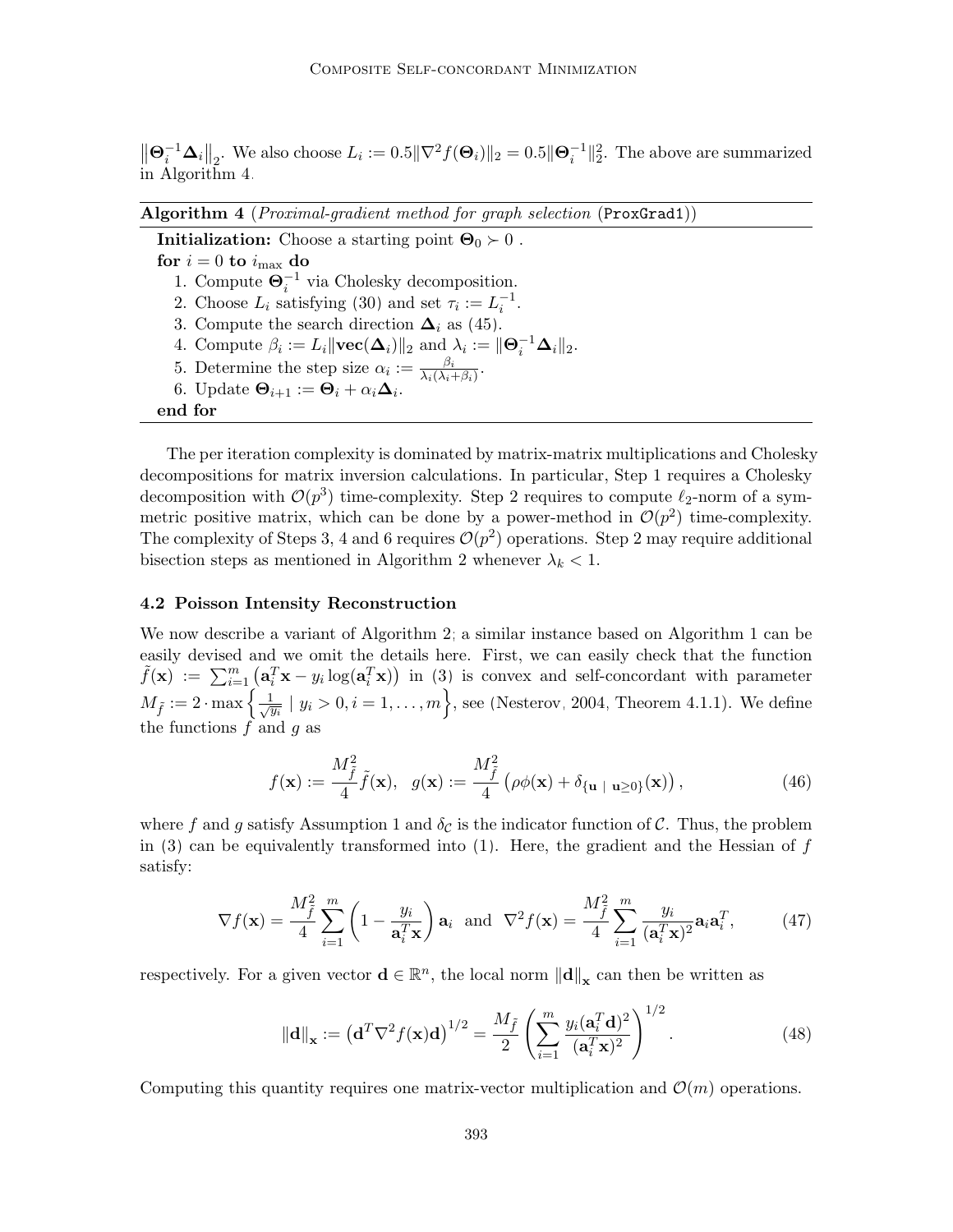For the Poisson model, the subproblem [\(15\)](#page-9-2) is expressed as follows:

<span id="page-23-0"></span>
$$
\min_{\mathbf{x}\geq 0} \left\{ (1/2) \|\mathbf{x} - \mathbf{w}^k\|_2^2 + \rho_k \phi(\mathbf{x}) \right\},\tag{49}
$$

where  $\mathbf{w}^k := \mathbf{x}^k - L_k^{-1} \nabla f(\mathbf{x}^k)$  and  $\rho_k := \frac{\rho M_{\tilde{f}}^2}{4L_k}$  $\frac{f}{4L_k}$ . As a penalty function  $\phi$  in the Poisson intensity reconstruction, we use the Total Variation norm (TV-norm), defined as  $\phi(\mathbf{x}) :=$  $\|\mathbf{Dx}\|_1$  (isotropic) or  $\phi(\mathbf{x}) := \|\mathbf{Dx}\|_{1,2}$  (anti-isotropic), where  $\mathbf{D}$  is a forward linear operator [\(Chambolle and Pock, 2011;](#page-42-0) [Beck and Teboulle, 2009b\)](#page-41-5). For both TV-norm regularizers, the method proposed in [\(Beck and Teboulle, 2009b\)](#page-41-5) can solve [\(49\)](#page-23-0) efficiently.

The above discussion leads to Algorithm [5.](#page-23-1) We note that the constant  $L_k$  at Step 2 of this algorithm can be estimated based on different rules. In our implementation below, we initialize  $L_k$  at a Barzilai-Borwein step size, i.e.,  $L_k := \frac{(\nabla f(\mathbf{x}^k) - \nabla f(\mathbf{x}^{k-1}))^T(\mathbf{x}^k - \mathbf{x}^{k-1})}{\|\mathbf{x}^k - \mathbf{x}^{k-1}\|^2}$  $\frac{\mathbf{x}^{(k)}(x^{k-1}) - (\mathbf{x}^{k-1} - \mathbf{x}^{k-1})}{\|\mathbf{x}^{k} - \mathbf{x}^{k-1}\|_2^2}$  and may perform a few backtracking iterations on  $L_k$  to ensure the condition  $(30)$  whenever  $\lambda_k < 1$ .

### <span id="page-23-1"></span>Algorithm 5 (ProxGrad for Poisson intensity reconstruction (ProxGrad2))

**Inputs:**  $x^0 \ge 0$ ,  $\varepsilon > 0$  and  $\rho > 0$ . Compute  $M_{\tilde{f}} := 2 \max \left\{ \frac{1}{\sqrt{3}} \right\}$  $\frac{1}{\overline{\mathbf{y}_i}} \mid \mathbf{y}_i > 0, i = 1, \ldots, m$ . for  $k = 0$  to  $k_{\text{max}}$  do 1. Evaluate the gradient of  $f$  as  $(47)$ . 2. Compute an appropriate value  $L_k > 0$  that satisfies [\(30\)](#page-16-0). 3. Compute  $\rho_k := 0.25 \rho M_{\tilde{f}}^2 L_k^{-1}$  $k_k^{-1}$  and  $\mathbf{w}^k := \mathbf{x}^k - L_k^{-1} \nabla f(\mathbf{x}^k)$ . 4. Compute  $\mathbf{s}_g^k$  by solving [\(49\)](#page-23-0) and then compute  $\mathbf{d}_g^k := \mathbf{s}_g^k - \mathbf{x}^k$ . 5. Compute  $\beta_k := L_k ||\mathbf{d}_g^k||_2^2$  and  $\lambda_k := ||\mathbf{d}_g^k||_{\mathbf{x}^k}$  as [\(48\)](#page-22-2). 6. If  $e_k := L_k^{-1}$  $\frac{1}{k} \sqrt{\beta_k} \leq \varepsilon$  then terminate. 7. Determine the step size  $\alpha_k := \frac{\beta_k}{\lambda_k (\lambda_k)}$  $\frac{\rho_k}{\lambda_k(\lambda_k+\beta_k)}$ . 8. Update  $\mathbf{x}^{k+1} := \mathbf{x}^k + \alpha_k \mathbf{d}_g^k$ . end for

Note that we can modify Step 8 in Algorithm [5](#page-23-1) by using the update scheme [\(36\)](#page-18-0) to obtain a new variant of this algorithm. We omit the details here.

#### 4.3 Heteroscedastic LASSO

We focus on a convex formulation of the unconstrained LASSO problem with unknown variance studied in (Städler et al., 2012) as

<span id="page-23-2"></span>
$$
(\boldsymbol{\beta}^*, \sigma^*) := \underset{\boldsymbol{\beta} \in \mathbb{R}^p, \sigma \in \mathbb{R}_{++}}{\arg \min} \left\{ -\log(\sigma) + (1/(2n)) \left\| \mathbf{X}\boldsymbol{\beta} - \sigma \mathbf{y} \right\|_2^2 + \rho \left\| \boldsymbol{\beta} \right\|_1 \right\}.
$$
 (50)

However, our algorithm can be applied to solve the multiple unknown variance case considered in [\(Dalalyan et al., 2013\)](#page-42-4).

By letting  $\mathbf{x} := (\boldsymbol{\beta}^T, \sigma)^T \in \mathbb{R}^{p+1}$ ,  $f(\mathbf{x}) := -\log(\sigma) + (1/(2n)) \|\mathbf{X}\boldsymbol{\beta} - \sigma\mathbf{y}\|_2^2$  $2<sup>2</sup>$ . Then, it is easy to see that the function  $f$  is standard self-concordant. Hence, we can apply Algorithm [2](#page-16-1) to solve this problem. To highlight the salient differences in the code, we note the following: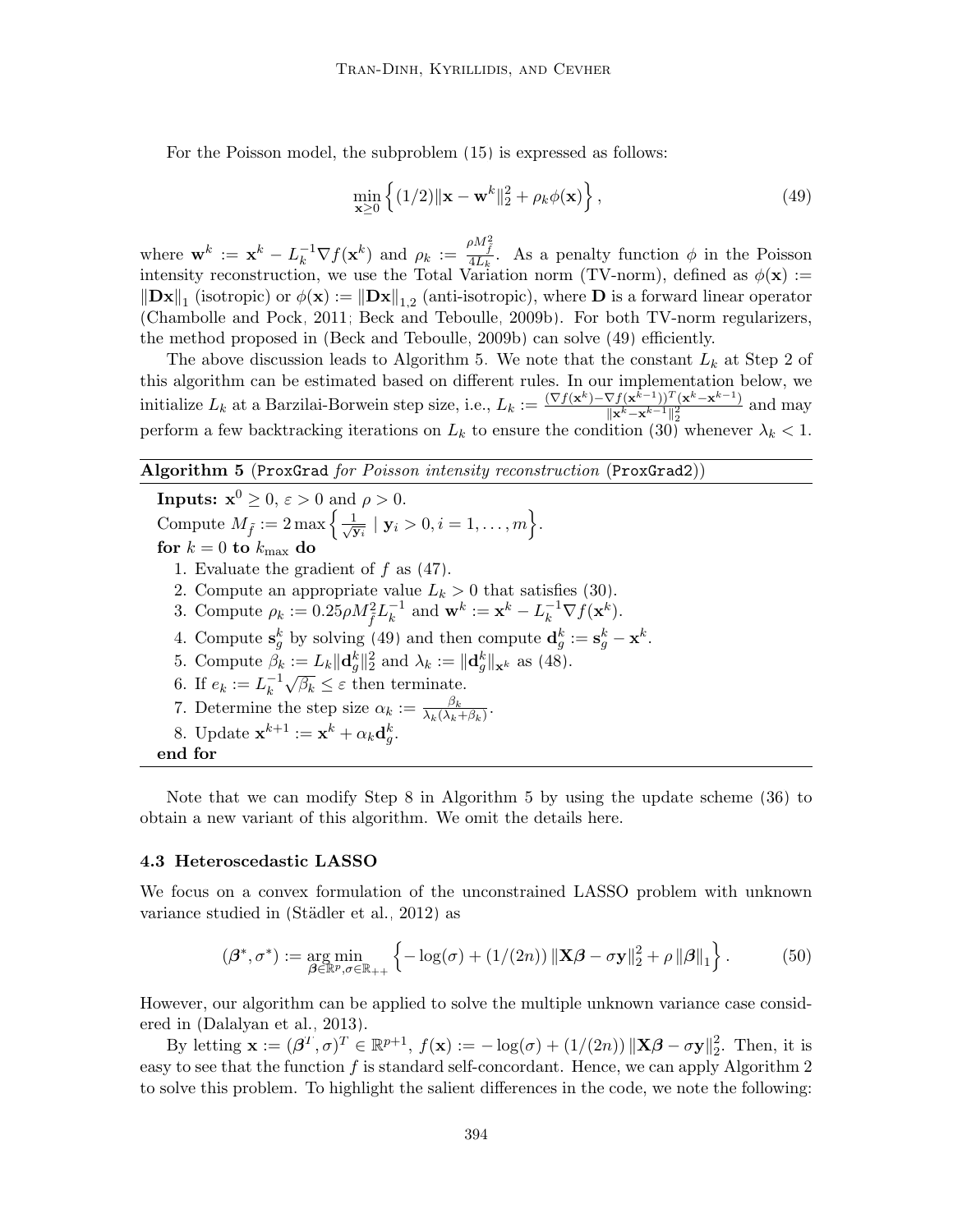• Define  $z := X\beta - \sigma y$ , then the gradient vector of function f can be computed as

$$
\nabla f(\mathbf{x}) := \left( n^{-1} \mathbf{z}^T \mathbf{X}, -\sigma^{-1} - n^{-1} \mathbf{y}^T \mathbf{z} \right)^T.
$$

This computation requires two matrix-vector multiplications and one inner product.

• The quantity  $\lambda_k$  can be explicitly computed as

$$
\lambda_k := \left( \left( \sigma_k^{-2} + n^{-1} \mathbf{y}^T \mathbf{y} \right) (\mathbf{d}_{\sigma}^k)^2 + n^{-1} \mathbf{z}_k^T \mathbf{z}_k - 2n^{-1} \mathbf{d}_{\sigma}^k \mathbf{y}^T \mathbf{z}_k \right)^{1/2},
$$

where  $\mathbf{z}_k := \mathbf{X} \mathbf{d}_{\boldsymbol{\beta}}^k$  and  $\mathbf{d}_{g}^k := ((\mathbf{d}_{\boldsymbol{\beta}}^k)^T, \mathbf{d}_{\boldsymbol{\sigma}}^k)^T$  is the search direction. This quantity requires one matrix-vector multiplication and two inner products. Moreover, this matrix-vector product can be reused to compute the gradient for the next iteration.

The final algorithm is very similar to Algorithm [5](#page-23-1) and hence we omit the details.

### <span id="page-24-0"></span>5. Numerical Experiments

In this section, we illustrate our optimization framework via numerical experiments on the variants discussed in Section [4.](#page-19-1) We only focus on proximal gradient and Newton variants and encourage the interested reader to try out the quasi-Newton variants for their own applications. All the tests are performed in MATLAB 2011b running on a PC Intel Xeon  $X5690$  $X5690$  $X5690$  at 3.47GHz per core with 94Gb RAM.<sup>6</sup>

### 5.1 Proximal-Newton Method in Action

By using the graph selection problem, we first show that the modifications on the proximal-Newton method provides advantages in practical convergence as compared to state-of-theart strategies and provides a safeguard for line-search procedures in optimization routines. We then highlight the impact of different subsolvers for  $(37)$  in the practical convergence of the algorithms.

### 5.1.1 Comparison of Different Step-Size Selection Procedures

We apply four different step-size selection procedures in our proximal-Newton framework to solve problem [\(2\)](#page-3-0). Specifically, we test the algorithm based on the following configuration:

- (i) We implement Algorithm [3](#page-21-0) in MATLAB using FISTA [\(Beck and Teboulle, 2009a\)](#page-41-1) to solve the dual subproblem with the following stopping criterion:  $\|\Theta_{i+1} - \Theta_i\|_F \leq$  $10^{-8} \times \max\{\|\mathbf{\Theta}_{i+1}\|_F, 1\}.$
- (ii) We consider four different globalization procedures, whose details can be found in Section [3.1:](#page-10-4) *a*) NoLS which uses the analytic step size  $\alpha_k^* = (1 + \lambda_k)^{-1}$ , *b*) BtkLS which is an instance of the proximal-Newton framework of [\(Lee et al., 2012\)](#page-43-1) and uses the standard backtracking line-search based on Armijo's rule, c) E-BtkLS which is based on the standard backtracking line-search enhanced by the lower bound  $\alpha_k^*$  and, d)

<span id="page-24-1"></span><sup>6.</sup> We also provide MATLAB implementations of the examples in this section as a software package (SCOPT) at http://lions.epfl.ch/software.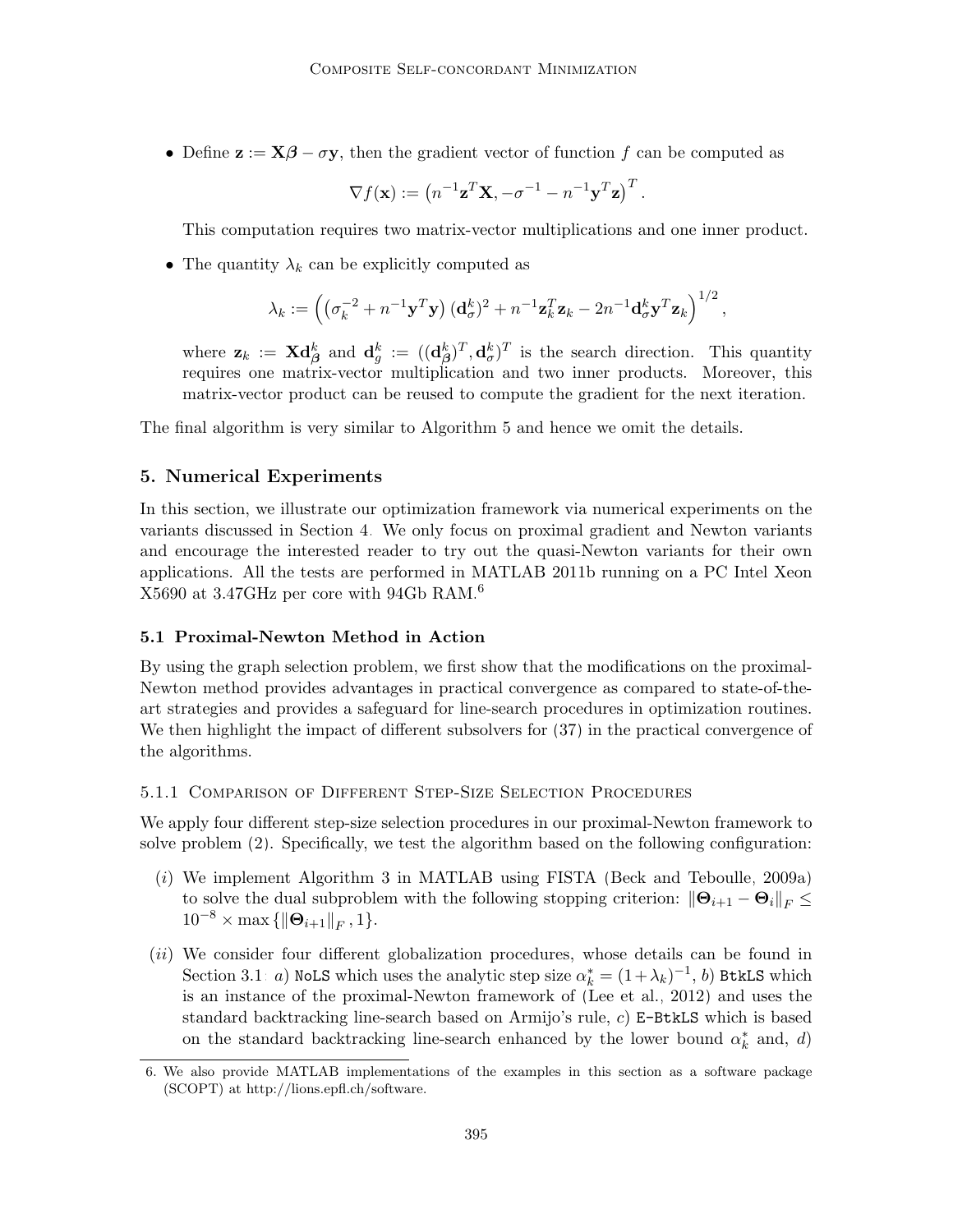FwLS as the forward line-search by starting from  $\alpha_k^*$  and increasing the step size until either  $\alpha_k = 1$ , infeasibility or the objective value does not improve.

 $(iii)$  We test our implementation on four problem cases: The first problem is a synthetic examples of size  $p = 10$ , where the data is generated as in [\(Kyrillidis and Cevher, 2013\)](#page-43-12). We run this test for 10 times and report computational primitives in average. Three remaining problems are based on real data from http://ima.umn.edu/~maxxa007/send\_SICS/, where the regularization parameters are chosen as the standard values (cf., [Tran-Dinh](#page-45-7) [et al.](#page-45-7) [\(2013a\)](#page-45-7); [Lee et al.](#page-43-1) [\(2012\)](#page-43-1); [Hsieh et al.](#page-43-4) [\(2011\)](#page-43-4)). We terminate the proximal-Newton scheme if  $\lambda_k \leq 10^{-6}$ .

The numerical results are summarized in Table [2.](#page-25-0) Here, #iter denotes the (average) number of iterations, #chol represents the (average) number of Cholesky decompositions and #Mm is the (average) number of matrix-matrix multiplications.

<span id="page-25-0"></span>

|              | Synthetic ( $\rho = 0.01$ )   Arabidopsis ( $\rho = 0.5$ )   Leukemia ( $\rho = 0.1$ )   Hereditary ( $\rho = 0.1$ ) |                          |                                                                 |    |                          |      |    |    |      |    |                          |       |
|--------------|----------------------------------------------------------------------------------------------------------------------|--------------------------|-----------------------------------------------------------------|----|--------------------------|------|----|----|------|----|--------------------------|-------|
| LS SCHEME    | $\#$ iter                                                                                                            |                          | #chol #Mm   #iter #chol #Mm   #iter #chol #Mm   #iter #chol #Mm |    |                          |      |    |    |      |    |                          |       |
| NoLS         | 25.4                                                                                                                 | $\overline{\phantom{a}}$ | 3400                                                            | 18 | $\overline{\phantom{a}}$ | 1810 | 44 | -  | 9842 | 72 | $\overline{\phantom{a}}$ | 20960 |
| <b>BtkLS</b> | 25.5                                                                                                                 | 37.0                     | 2436                                                            | 11 | 25                       | 718  | 15 | 50 | 1282 | 19 | 63                       | 2006  |
| E-BtkLS      | 25.5                                                                                                                 | 36.2                     | 2436                                                            | 11 | 24                       | 718  | 15 | 49 | 1282 | 15 | 51                       | 1282  |
| FwLS         | 18.1                                                                                                                 | 26.2                     | 1632                                                            | 10 | 17                       | 612  | 12 | 34 | 844  | 14 | 44                       | 1126  |

Table 2: Metadata for the line search strategy comparison

We can see that our new step-size selection procedure **FwLS** shows superior empirical performance as compared to the rest: The standard approach NoLS usually starts with pessimistic step-sizes which are designed for worst-case problem structures. Therefore, we find it advantageous to continue with a forward line-search procedure. Whenever it reaches the quadratic convergence, no Cholesky decompositions are required. This makes a difference, compared to standard backtracking line-search BtkLS where we need to evaluate the objective value at every iteration. While there is no free lunch, the cost of computing  $\lambda_k$  is  $\mathcal{O}(p^2)$  in FwLS, which turns out to be quite cheap in this application. The E-BtkLS combines both backtrack line-search and our analytic step-size  $\alpha_k^* := (1 + \lambda_k)^{-1}$ , which outperforms BtkLS as the regularization parameter becomes smaller. Finally, we note that the NoLS variant needs more iterations but it does not require any Cholesky decompositions, which might be advantageous in homogeneous computational platforms.

### 5.1.2 Impact of Different Solvers for the Subproblems

As mentioned in the introduction, an important step in our second order algorithmic frame-work is the solution of the subproblem [\(15\)](#page-9-2). If the variable matrix  $\mathbf{H}_k$  is not diagonal, computing  $\mathbf{s}_{\mathbf{H}_k}^k$  corresponds to solving a convex subproblem. For a given regularization term g, we can exploit different existing approaches to tackle this problem. We illustrate that the overall framework to be quite robust against the solution accuracy of the individual subsolver.

In this test, we consider the broad used  $\ell_1$ -norm function as the regularizer. Hence, [\(15\)](#page-9-2) collapses to an unconstrained LASSO problem; cf. [\(Wright et al., 2009\)](#page-45-8). To this end, we implement the proximal-Newton algorithm to solve the graph learning problem [\(2\)](#page-3-0) where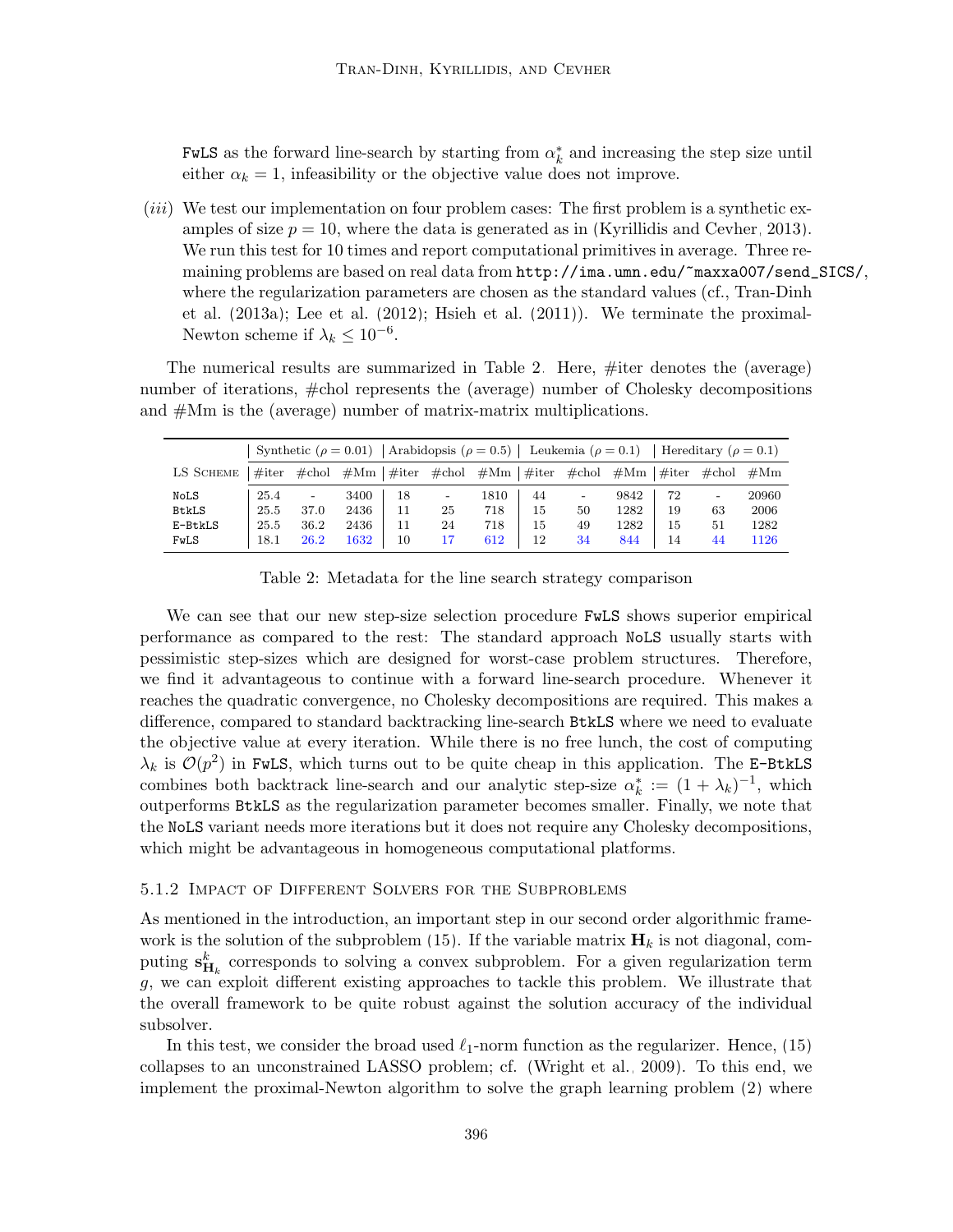<span id="page-26-0"></span>

|               |                          | Estrogen $(p = 692)$         |                                 |                          | Arabidopsis $(p = 834)$<br>Leukemia ( $p = 1255$ )<br>Hereditary $(p = 1869)$ |              |       |                    |                                     |                    |          |         |
|---------------|--------------------------|------------------------------|---------------------------------|--------------------------|-------------------------------------------------------------------------------|--------------|-------|--------------------|-------------------------------------|--------------------|----------|---------|
| SUB-SOLVERS   | #iter                    | $#$ chol                     | time[s]                         | #iter                    | $#$ chol                                                                      | time[s]      | #iter | $#$ chol           | time[s]<br>$\overline{\phantom{a}}$ | #iter              | $#$ chol | times   |
|               |                          |                              |                                 |                          |                                                                               | $\rho = 0.5$ |       |                    |                                     |                    |          |         |
|               |                          | $\#nnz = 0.022p^2$           |                                 | $\#nnz = 0.030p^2$       |                                                                               |              |       | $\#nnz = 0.022p^2$ |                                     | $\#nnz = 0.020p^2$ |          |         |
| pFISTA        | 9                        | 29                           | 13.10                           | 10                       | 35                                                                            | 24.76        | 9     | 31                 | 286.57                              | 17                 | 80       | 1608.66 |
| pFISTA[gpu]   | 9                        | 29                           | 10.70                           | 10                       | 35                                                                            | 16.81        | 9     | 31                 | 231.97                              | 17                 | 80       | 1265.97 |
| dFISTA        | 8                        | 16                           | 4.66                            | 10                       | 17                                                                            | 10.92        | 14    | 22                 | 50.19                               | 14                 | 27       | 147.86  |
| dFISTA [gpu]  | 8                        | 16                           | 4.16                            | 10                       | 17                                                                            | 7.89         | 14    | 22                 | 43.53                               | 14                 | 27       | 120.16  |
| FastAS        | 7                        | 24                           | 28.69                           | 8                        | 27                                                                            | 96.93        | 9     | 31                 | 532.11                              | 11                 | 40       | 1682.28 |
| <b>BCDC</b>   | 8                        | 25                           | 90.35                           | 9                        | 28                                                                            | 227.27       | 9     | 31                 | 549.80                              | 12                 | 47       | 3452.82 |
| MatQUIC       | 11                       | 29                           | 21.61                           | 10                       | 35                                                                            | 50.67        | 10    | 35                 | 119.06                              | 14                 | 44       | 891.29  |
| ProxGrad1     | 175                      | 175                          | 8.82                            | 226                      | 226                                                                           | 17.78        | 230   | 230                | 44.06                               | 660                | 660      | 350.52  |
|               |                          |                              |                                 |                          |                                                                               | $\rho = 0.1$ |       |                    |                                     |                    |          |         |
|               |                          |                              | $\#nnz = 0.072p^2 \ (\sim 6\%)$ | $\#nnz = 0.074p^2$       |                                                                               |              |       | $\#nnz = 0.065p^2$ |                                     | $\#nnz = 0.063p^2$ |          |         |
| pFISTA        | 34                       | 101                          | 357.25                          | 57                       | 148                                                                           | 1056.90      | 143   | 242                | 7490.27                             |                    |          |         |
| pFISTA[gpu]   | 34                       | 101                          | 300.90                          | 57                       | 148                                                                           | 730.07       | 143   | 242                | 6083.06                             |                    |          |         |
| <b>dFISTA</b> | 14                       | 32                           | 12.51                           | 12                       | 35                                                                            | 15.53        | 12    | 34                 | 38.73                               | 14                 | 44       | 150.03  |
| dFISTA [gpu]  | 14                       | 32                           | 11.18                           | 12                       | 35                                                                            | 11.18        | 12    | 34                 | 33.45                               | 14                 | 44       | 121.37  |
| FastAS        | $\overline{\phantom{a}}$ | $\qquad \qquad \blacksquare$ |                                 | $\overline{\phantom{0}}$ | $\overline{a}$                                                                |              |       |                    |                                     |                    |          |         |
| <b>BCDC</b>   | 13                       | 48                           | 1839.17                         | 15                       | 50                                                                            | 4806.62      |       |                    |                                     |                    |          |         |
| MatQUIC       | 30                       | 88                           | 573.87                          | 36                       | 95                                                                            | 1255.13      | 36    | 95                 | 4260.97                             |                    |          |         |
| ProxGrad1     | 4345                     | 4345                         | 224.95                          | 6640                     | 6640                                                                          | 532.77       | 9225  | 9225               | 1797.49                             |                    |          |         |

Table 3: Metadata for the subsolver efficiency comparison

 $g(\mathbf{x}) := \rho \|\mathbf{x}\|_1$ . To show the impact of the subsolver in [\(2\)](#page-3-0), we implement the following methods, which are all available in our software package SCOPT:

- $(i)$  pFISTA and dFISTA: in these cases, we use the FISTA algorithm [\(Beck and Teboulle,](#page-41-1) [2009a\)](#page-41-1) for solving the primal [\(37\)](#page-19-3) and the dual subproblem [\(39\)](#page-19-5). Moreover, to speedup the computations, we further run these methods on the GPU [NVIDIA Quadro 4000].
- $(ii)$  FastAS: this method corresponds to the exact implementation of the fast active-set method proposed in [\(Kim and Park, 2010\)](#page-43-13) for solving the primal-dual [\(37\)](#page-19-3).
- $(iii)$  BCDC: here, we consider the block-coordinate descent method implemented in [\(Hsieh](#page-43-4) [et al., 2011\)](#page-43-4) for solving the primal subproblem [\(37\)](#page-19-3).

We also compare the above variants of the *proximal-Newton approach* with  $(i)$  the proximal-gradient method (Algorithm [4\)](#page-22-0) denoted by  $ProxGrad1$  and  $(ii)$  a precise MATLAB implementation of QUIC (MatQUIC), as described in [\(Hsieh et al., 2011\)](#page-43-4). For the proximal-Newton and MatQUIC approaches, we terminate the execution if the maximum number of iterations exceeds 200 or the total execution time exceeds the 5 hours. The maximum number of iterations in ProxGrad1 is set to  $10^4$ .

The results are reported in Table [3.](#page-26-0) Overall, we observe that dFISTA shows superior performance across the board in terms of computational time and the total number of Cholesky decompositions required. Here, #nnz represents the number of nonzero entries in the final solution. The notation "−" indicates that the algorithms exceed either the maximum number of iterations or the time limit (5 hours).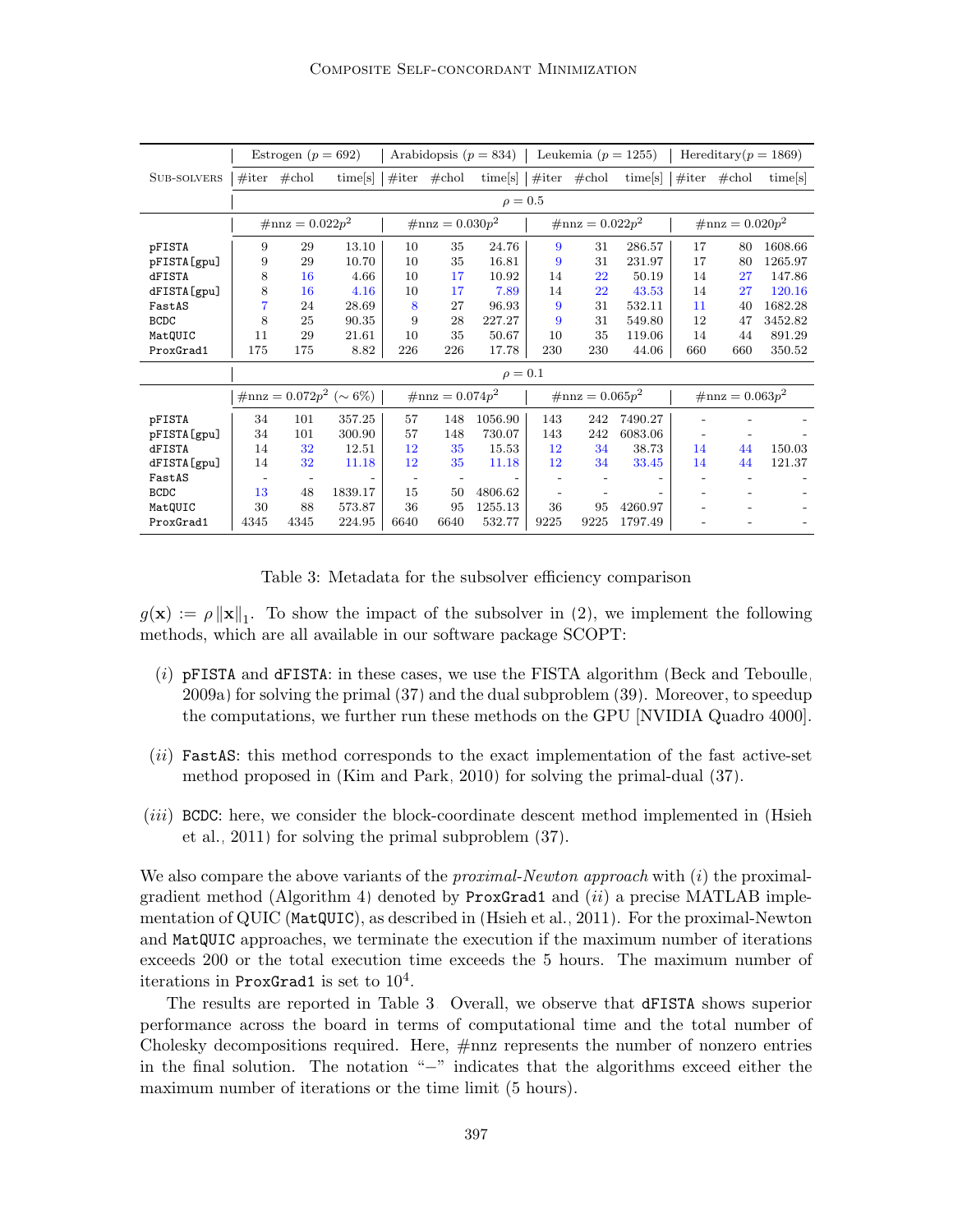If the parameter  $\rho$  is relatively large (i.e., the solution is expected to be quite sparse), FastAS, BCDC and MatQUIC perform well and converge in a reasonable time. This is expected since all three approaches vastly rely on the sparsity of the solution: the sparser the solution is, the faster their computations are performed, as restricted on the active set of variables. However, when  $\rho$  is small, the performance of these methods significantly degrade due to the increased number of active (non-zero) entries.

Aside from the above, ProxGrad1 performs well in terms of computational time, as compared to the rest of the methods. Unfortunately, the number of Cholesky decompositions in this method can become as many as the number of iterations, which indicates a computational bottleneck in high-dimensional problem cases. Moreover, when  $\rho$  is small, this method also slows down and requires more iterations to converge.

On the other hand, we also note that pFISTA is rather sensitive to the accuracy of the subsolver within the quadratic convergence region. In fact, while pFISTA reaches medium scale accuracies in a manner similar to dFISTA, it spends most of its iterations trying to achieve the higher accuracy values.

#### 5.2 Proximal-Gradient Algorithm in Action

In this subsection, we illustrate the performance of proximal gradient algorithm in practice on various problems with different regularizers.

### <span id="page-27-0"></span>5.2.1 Linear Convergence

To show the linear convergence of ProxGrad1 (Algorithm [2\)](#page-16-1) in practice, we consider the following numerical test. Our experiment is based on the Lymph and Estrogen problems downloaded from http://ima.umn.edu/~maxxa007/send\_SICS/. For both problem cases, we use different values for  $\rho$  as  $\rho = [0.1 : 0.05 : 0.6]$  in MATLAB notation. For each configuration, we measure the quantity:

<span id="page-27-1"></span>
$$
c_{\text{res}}^k := \frac{\left\| (\mathbf{D}_k - \nabla^2 f(\mathbf{x}^*)) \mathbf{d}_g^k \right\|_{\mathbf{x}^*}^*}{\|\mathbf{d}_g^k\|_{\mathbf{x}^*}},\tag{51}
$$

for few last iterations. This quantity can be referred to as the restricted approximation gap of  $D_k$  to  $\nabla^2 f(\mathbf{x}^*)$  along the proximal-gradient direction  $\mathbf{d}_g^k$ . We first run the proximal-Newton method up to  $10^{-16}$  accuracy to obtain the solution  $\mathbf{x}^*$  and then run the proximalgradient algorithm up to  $10^{-8}$  accuracy to compute  $c_{\text{res}}^k$  and the norm  $\|\mathbf{x}^k - \mathbf{x}^*\|_{\mathbf{x}^*}$ . From the proof of Theorem [14,](#page-17-2) we can show that if  $c_{\text{res}}^k < 0.5$  for sufficiently large k, then the sequence  $\{\mathbf x^k\}_{k\geq 0}$  locally converges to  $\mathbf x^*$  at a linear rate. We note that this condition is much weaker than the last condition given in Theorem [14](#page-17-2) but more difficult to interpret. Note that the requirement in Theorem [14](#page-17-2) leads to a restriction on the condition number of  $\nabla^2 f(\mathbf{x}^*)$  to be less than 3. We perform this test on two problem instances with 11 different values of the regularization parameter and then compute the median of  $c_{\text{res}}^k$  for each problem. Figure [4](#page-28-0) shows the median of the restricted approximation gap  $c_{\text{res}}^k$  and the real condition number of  $\nabla^2 f(\mathbf{x}^*)$ , respectively.

As expected, we observe that the real condition number of  $\nabla^2 f(\mathbf{x}^*)$  increases as the regularization parameter decreases. Moreover, the last condition given in Theorem [14](#page-17-2) does not hold in this example. However, if we look at the restricted condition number computed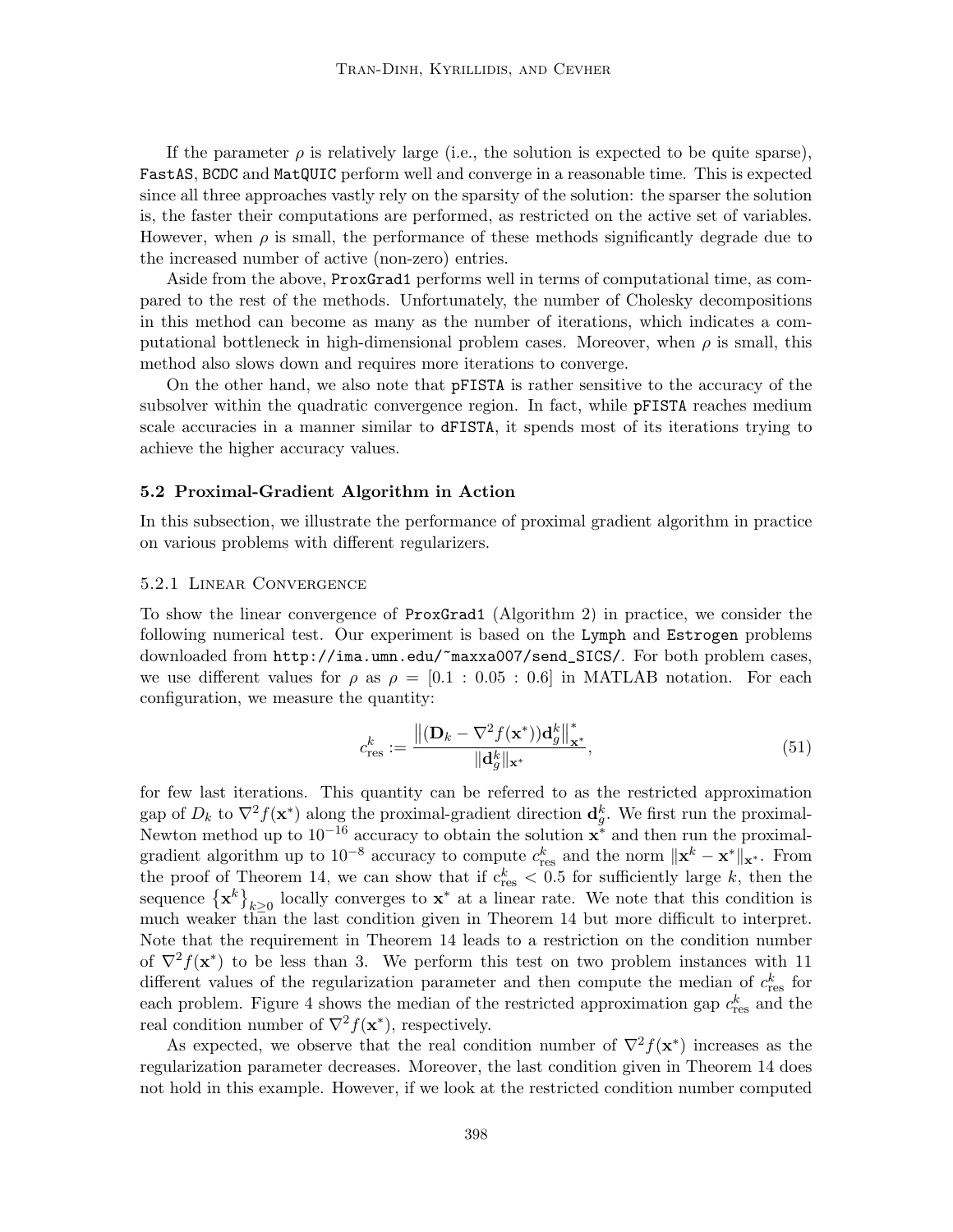<span id="page-28-0"></span>

Figure 4: For each test case: (Left) Restricted approximation gap  $c_{\text{res}}^k$  (Right) The actual condition number of  $\nabla^2 f(\mathbf{x}^*)$ .

by [\(51\)](#page-27-1), we can observe that for  $\rho \gtrsim 0.3$ , this value is strictly smaller than 0.5. In this case, the local linear convergence is actually observed in practice.

While  $c_{res}^k < 0.5$  is only a sufficient condition and can possibly be improved, we find it to be a good indicator of the convergence behavior. Figure [5](#page-28-1) shows the last 100 iterations of our gradient method for the Lymph problem with  $\rho = 0.15$  and  $\rho = 0.55$ . The number of iterations needed to achieve the final solution in these cases is 1525 and 140, respectively. In the former case, the calculated restricted condition number is above 0.5 and the final convergence rate suffers. For instance, the contraction factor  $\kappa$  in the estimate  $\|\mathbf{x}^{k+1} - \mathbf{x}^*\|_{\mathbf{x}^*} \leq \kappa \|\mathbf{x}^k - \mathbf{x}^*\|_{\mathbf{x}^*}$  is close to 1 when  $\rho = 0.15$ , while it is smaller when  $\rho = 0.55$ . We can observe from Figure [5](#page-28-1) (left) that the error  $\|\mathbf{x}^k - \mathbf{x}^*\|_{\mathbf{x}^*}$  drops rapidly at the last few iterations due to the affect of the bisection procedure, where we check the condition [\(30\)](#page-16-0) for  $\lambda_k < 1$ .

<span id="page-28-1"></span>

Figure 5: Linear convergence of ProxGrad1 for Lymph: Left:  $\rho = 0.15$  and Right:  $\rho = 0.55$ .

# 5.2.2  $TV_{\ell_1}$ -regularizer

In this experiment, we consider the Poisson intensity reconstruction problem, where the regularizer g, the TV $_{\ell_1}$ -norm which is called the *anisotropic*-TV; as an example, cf. [\(Beck](#page-41-5) [and Teboulle, 2009b\)](#page-41-5). Hence, we implement Algorithm [5](#page-23-1) (ProxGrad2) to solve [\(3\)](#page-3-1), improve it using the greedy step-size modification as described in Section [3.3](#page-15-2) (ProxGrad2g), and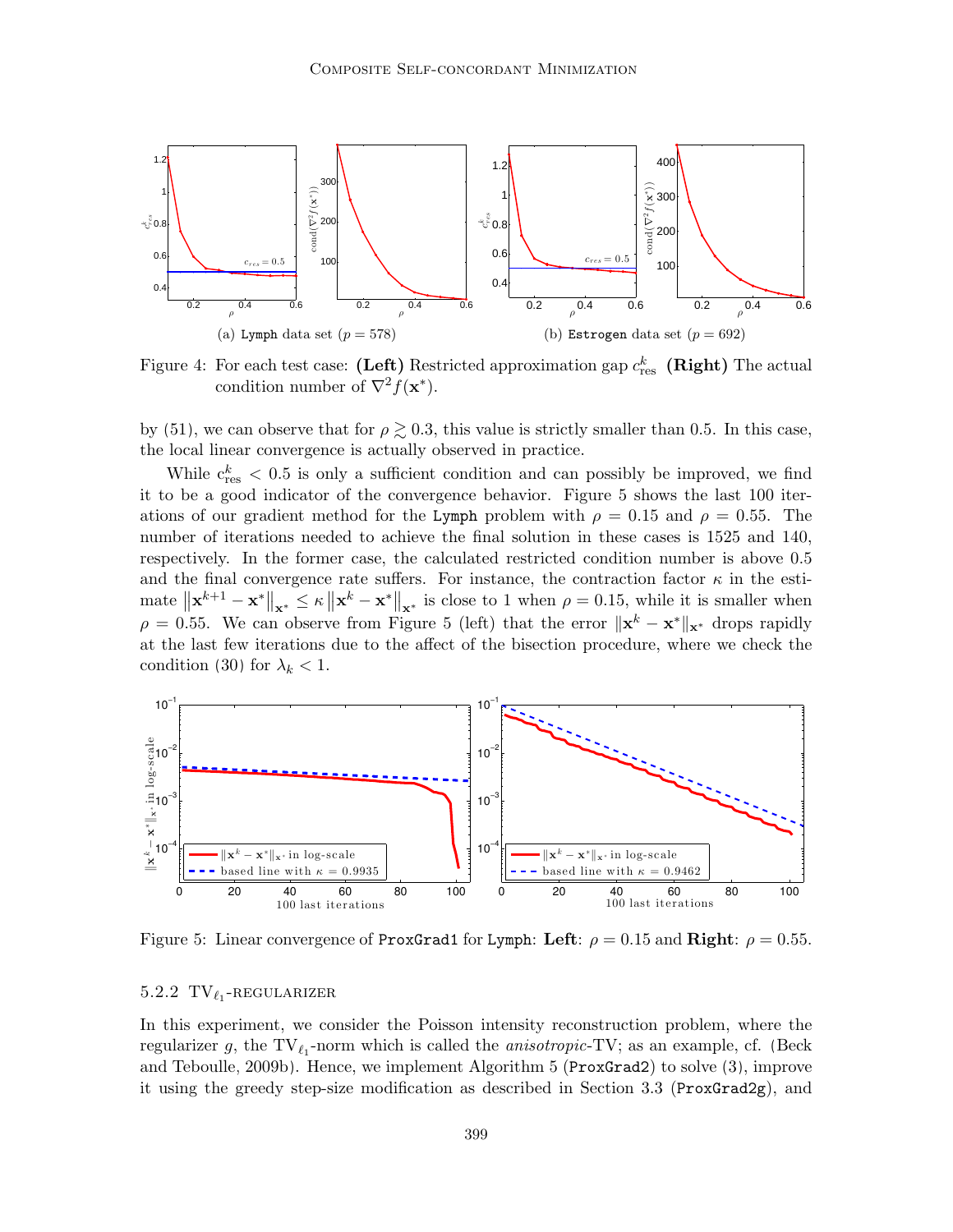compare its performance with the state-of-the-art Sparse Poisson Intensity Reconstruction Algorithms (SPIRAL-TAP) toolbox [\(Harmany et al., 2012\)](#page-43-6).

As a termination criterion, we have  $\|\mathbf{d}_{g}^{k}\|_{2} \leq 10^{-5} \max\left\{1, \|\mathbf{x}^{k}\|_{2}\right\}$  or when the objective value does not significantly change after 5 successive iterations, i.e., for each  $k$ ,  $|f(\mathbf{x}^{k+j})-f(\mathbf{x}^k)| \leq 10^{-8} \max\left\{1, |f(\mathbf{x}^k)|\right\}$  for  $j=1,\ldots,5$ .

We first illustrate the convergence behavior of the three algorithms under comparison. We consider two image test cases: house and cameraman, and we set the regularization parameter of the TV<sub> $\ell_1$ </sub>-norm to  $\rho = 2.5 \times 10^{-5}$ . Figure [9](#page-31-1) illustrate the convergence of the algorithms both in iteration count and the timing.



Figure 6: Convergence of three algorithms for house (top) and cameraman (bottom). Left: in iteration scale Right: in time log-scale.

Overall, ProxGrad2g exhibits the best convergence behavior in terms of iterations and time. Due to the inaccurate solutions of the subproblem [\(49\)](#page-23-0), the methods might exhibit oscillations. Since SPIRAL-TAP employs a Barzilai-Borwein step-size and performs a linesearch procedure up to very small step-size, the objective value is not sufficiently decreased; as a result of this, we observe more oscillations in the objective value.

In stark contrast, ProxGrad2 and ProxGrad2g use the Barzilai-Borwein step-size as an initial-guess for computing a search direction and then use the step-size correction procedure to ensure that the objective function decreases a certain amount at each iteration. This strategy turns out to be more effective since milder oscillations in the objective values are observed in practice (which are due to the inaccuracy of the TV-proximal operator).

Finally, we test the performance of ProxGrad2, ProxGrad2g and SPIRAL-TAP on 4 different image cases: barbara, cameraman, house and lena. We set  $\rho$  to two different values:  $\rho \in \{10^{-5}, 2.5 \cdot 10^{-5}\}$ . These values are chosen in order to obtain the best visual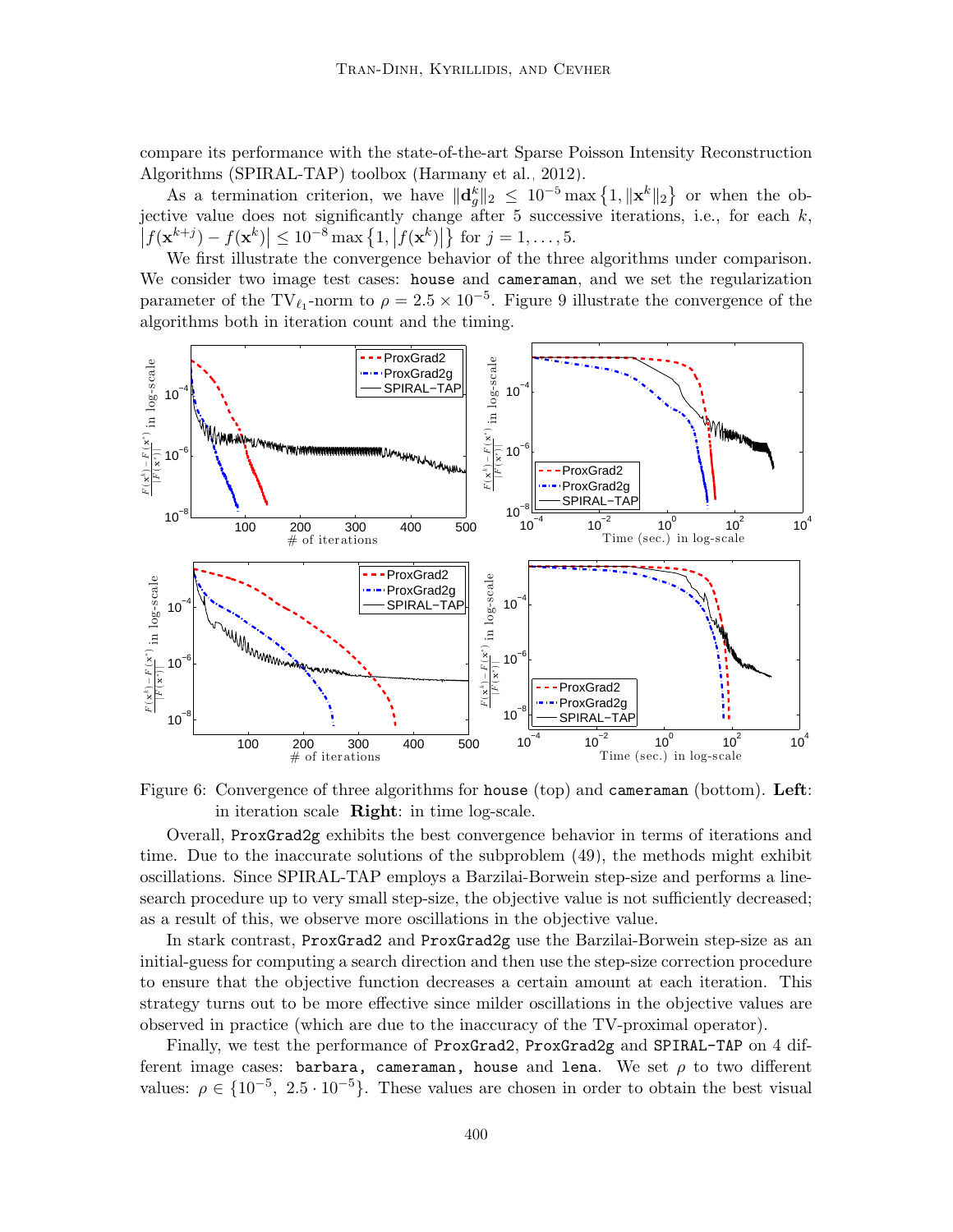<span id="page-30-0"></span>

Figure 7: The reconstructed images for **barbara**  $(\rho = 2.5 \times 10^{-5})$ 

reconstructions (e.g., see Figure [7\)](#page-30-0) and are previously used in [\(Harmany et al., 2012\)](#page-43-6). The summary results reported in Table [4.](#page-30-1) Here, AC denotes the multiplicative factor in time acceleration of ProxGrad2 as compared to SPIRAL-TAP, and  $\Delta F$  is the difference between the corresponding obtained objective values between ProxGrad2 and SPIRAL-TAP (a positive  $\Delta F$  means that SPIRAL-TAP obtains a higher objective value at termination).

<span id="page-30-1"></span>

|                                 | ProxGrad2 / SPIRAL-TAP<br>ProxGrad2g / |                |                              |                 |                    |                      |          |                                |              |              |  |  |  |
|---------------------------------|----------------------------------------|----------------|------------------------------|-----------------|--------------------|----------------------|----------|--------------------------------|--------------|--------------|--|--|--|
| IMAGE                           | $\rho \times 10^{-5}$                  | $\#$ iteration |                              | $CPU time  s $  |                    | АC                   |          | $F_{\min}^k$                   | $\Delta F$   |              |  |  |  |
| house<br>$(256 \times 256)$     | 116<br>1.0<br>92<br>$2.5\,$            | 256<br>244     | 27.45<br>500<br>18.18<br>500 | 56.95<br>50.26  | 1658.00<br>1431.94 | 60<br>79             | 29<br>28 | -10718352.93<br>$-10711758.80$ | 0.31<br>3.20 | 0.70<br>3.32 |  |  |  |
| barbara<br>$(256 \times 256)$   | <b>200</b><br>1.0<br>164<br>2.5        | 324<br>268     | 46.92<br>500<br>500<br>36.45 | 77.77<br>67.98  | 1204.36<br>1620.95 | 26<br>44             | 15<br>24 | -7388497.47<br>-7377424.50     | 0.05<br>1.90 | 0.30<br>2.02 |  |  |  |
| cameraman<br>$(256 \times 256)$ | 396<br>1.0<br>256<br>$2.5\,$           | 516<br>368     | 500<br>99.56<br>500<br>59.75 | 117.75<br>85.25 | 389.79<br>1460.62  | $\overline{4}$<br>24 | 3<br>17  | $-9186631.65$<br>-9175307.33   | 0.19<br>2.29 | 0.07<br>2.31 |  |  |  |
| lena<br>$(204 \times 204)$      | 152<br>1.0<br>304<br>$2.5\,$           | 220<br>184     | 27.43<br>500<br>500<br>59.20 | 41.31<br>36.77  | 1212.69<br>1132.04 | 44<br>19             | 29<br>31 | -5797053.79<br>-5789554.53     | 0.10<br>1.52 | 0.10<br>1.25 |  |  |  |

Table 4: The results and performance of three algorithms

From Table [4](#page-30-1) we observe that ProxGrad2 and ProxGrad2g are superior to SPIRAL-TAP, both in terms of CPU time and the final objective value in majority of problems. As the table shows, ProxGrad2g can be 4 to 79 times faster than SPIRAL-TAP. Moreover, it reports a better objective values in all cases.

### 5.2.3 A COMPARISON TO STANDARD GRADIENT METHODS BASED ON  $\mathcal{F}_L$  ASSUMPTION

In this subsection, we use the LASSO problem [\(50\)](#page-23-2) with unknown variance as a simple test case to illustrate the improvements over the "standard" methods. Note that the standard Lipschitz gradient assumption no longer holds in this example due to the log-term  $log(\sigma)$ . For this comparison, we dub our algorithm as  $ProxGrad3(g)$  and compare it against a stateof-the-art TFOCS software package [\(Becker et al., 2011\)](#page-41-6). The input data is synthetically generated based on the linear model  $y = X\beta^* + s$ , where  $\beta$  is the true sparse parameter vector; **X** is a Gaussian  $n \times p$  matrix and  $\mathbf{s} \sim \mathcal{N}(0, \sigma^2)$ , where  $\sigma = 0.01$ . In TFOCS, we configure the Nesterov's accelerated algorithm with two proximal operations (TFOCS-N07) and adaptive restart as well as the standard gradient method (TFOCS-GRA). Both options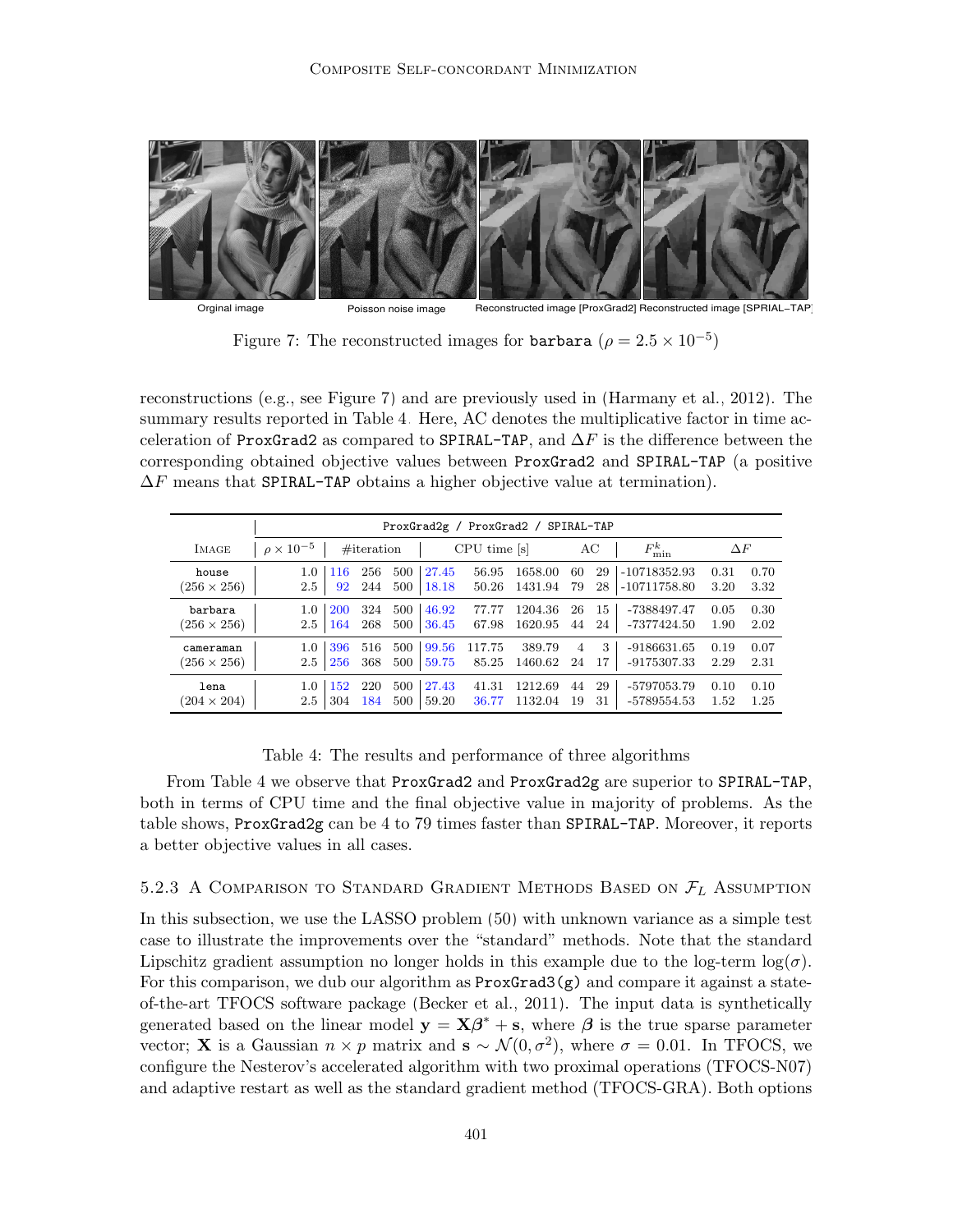use a backtracking step-size selection procedure due to the presence of the logarithmic term in the objective.

As we can see in Figure [9](#page-31-1) and Table [5](#page-32-0) that ProxGrad3g performs the best and manages to converge to a high accuracy solution at a linear rate in both examples. Interestingly, we find the per iteration complexity of ProxGrad3g is similar to ProxGrad3 and TFOCS-GRA. In terms of per iteration cost, TFOCS-N07 is the most expensive one as it uses dual prox operations and adaptive restart, and requires more backtracking operations. Hence, while it takes less iterations as compared to the TFOCS-GRA, it performs worse in terms of timing. For illustration purposes, we ran the algorithms to high accuracy. However, if a typical stopping criteria such as  $10^{-6}$  is used, our algorithm ProxGrad3g obtains  $\times 3$  to  $\times 8$ speed-ups over the standard gradient algorithm with backtracking enhancements.



Figure 8: Convergence plots of algorithms under comparison for  $n = 3000$  and  $p = 10000$ . From left to right,  $\rho = 10^{-3}, \frac{2}{3}$  $\frac{2}{3} \cdot 10^{-4}$ ,  $5 \cdot 10^{-4}$ .

<span id="page-31-1"></span>

Figure 9: Convergence plots of algorithms under comparison for  $n = 15000$  and  $p = 50000$ . From left to right,  $\rho = 2 \cdot 10^{-4}, \frac{4}{3}$  $\frac{4}{3} \cdot 10^{-4}$ , 10<sup>-4</sup>.

### <span id="page-31-0"></span>6. Conclusions

We propose a variable metric method for minimizing convex functions that are compositions of proximity functions with self-concordant smooth functions. Our framework does not rely on the usual Lipschitz gradient assumption on the smooth part for its convergence theory. A highlight of this work is the new set of analytic step-size selection and correction procedures, which are best matched to the underlying problem structures. Our empirical results illustrate that the new theory leads to significant improvements in the practical performance of the algorithmic instances when tested on a variety of different applications.

In this work, we present a convergence proof for composite minimization problems under the assumption of *exact algorithmic calculations* at each step of the methods. As future research direction, an interesting problem to pursue is the extension of this analysis to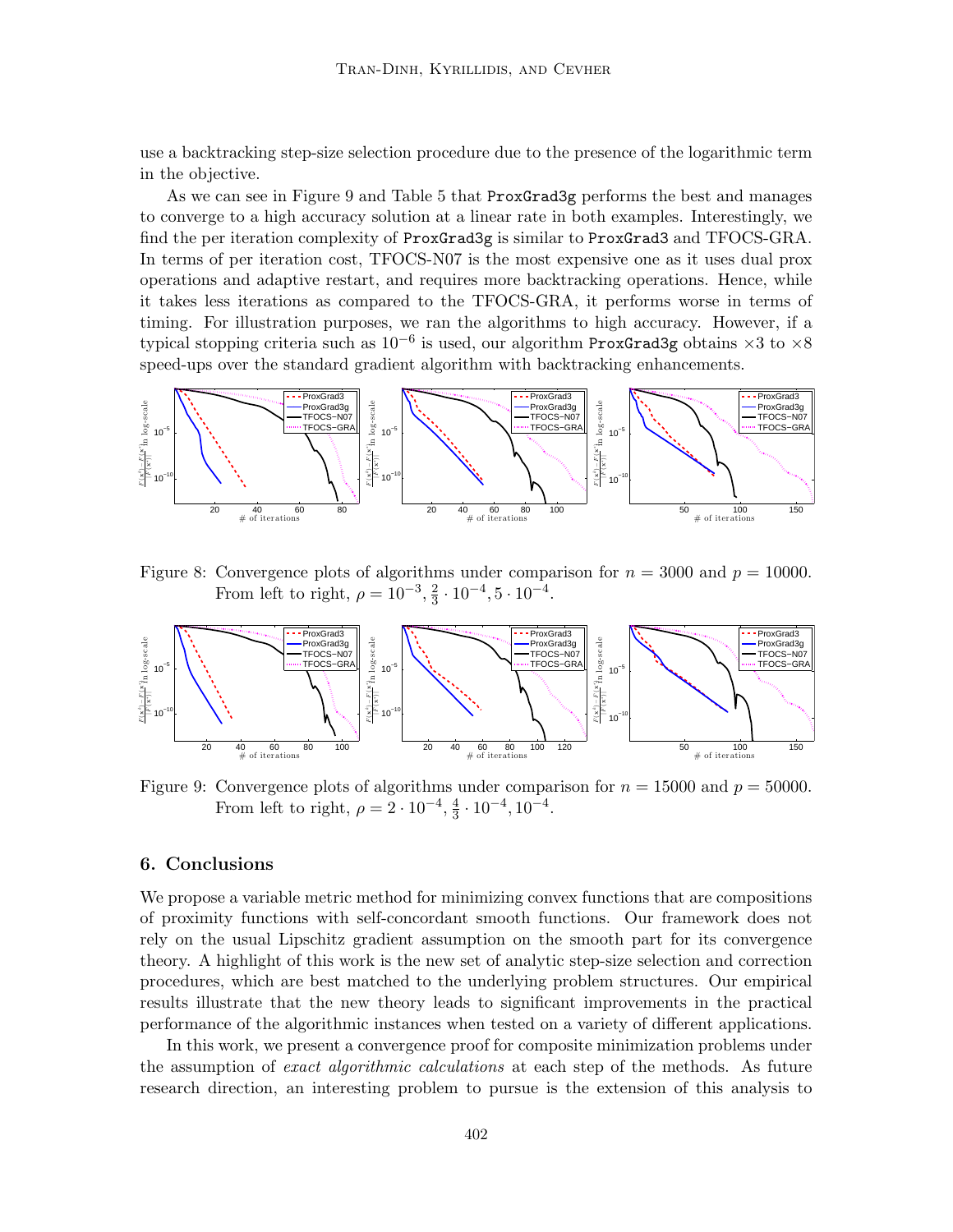<span id="page-32-0"></span>

| PROBLEM                            |                | ProxGrad3 / ProxGrad3g / TFOCS-NO7 / TFOCS-GRA |                |     |                    |                     |              |                 |                            |                            |                |  |  |
|------------------------------------|----------------|------------------------------------------------|----------------|-----|--------------------|---------------------|--------------|-----------------|----------------------------|----------------------------|----------------|--|--|
| (3000, 10000)                      |                |                                                | $\#$ iteration |     |                    |                     | CPU time [s] |                 | $\ \boldsymbol{\beta}\ _0$ | $\ \boldsymbol{\beta}\ _0$ | Overlap $(\%)$ |  |  |
| $\rho = 10^{-3}$                   | 36             | 24                                             | 79             | 88  | 1.0096             | 0.7862              | 3.2759       | 1.7648          |                            | 166                        | 44.72          |  |  |
| $\rho = \frac{2}{3} \cdot 10^{-4}$ | 54             | 54                                             | 94             | 119 | 1.2974             | 1.2918              | 3.6499       | 2.4002          | 360                        | 378                        | 92.22          |  |  |
| $\rho = 5 \cdot 10^{-4}$           | 78             | 78                                             | 97             | 166 | 1.7420             | 1.7513              | 3.7794       | 3.3416          |                            | 412                        | 100            |  |  |
| (15000, 50000)                     | $\#$ iteration |                                                |                |     |                    | $CPU$ time $[s]$    |              |                 | $\ \boldsymbol{\beta}\ _0$ | $\ \boldsymbol{\beta}\ _0$ | Overlap $(\%)$ |  |  |
| $\rho = 2 \cdot 10^{-4}$           | 36             | 30                                             | 99             |     | $110 \mid 21.7937$ | 19.3241             | 82.3298      | 46.0475         |                            | 845                        | 44.98          |  |  |
| $\rho = \frac{4}{3} \cdot 10^{-4}$ | 60             | 54                                             | 108            |     |                    | 136 31.7884 29.1194 |              | 89.4279 57.9088 | 1800                       | 1886                       | 87.91          |  |  |
| $\rho = 10^{-4}$                   | 90             | 90                                             | 113            |     | 166 44.2692        | 44.0611             | 95.3060      | 70.0946         |                            | 2201                       | 100            |  |  |

Table 5: Metadata on the Lasso problem with unknown variance

include inexact calculations and study how these errors propagate into the convergence and convergence rate guarantees [\(Kyrillidis et al., 2014\)](#page-43-14). We hope this paper triggers future efforts along this direction.

### Acknowledgments

This work is supported in part by the European Commission under Grant MIRG-268398, ERC Future Proof and SNF 200021-132548, SNF 200021-146750 and SNF CRSII2-147633. The authors are also grateful to three anonymous reviewers as well as to the action editor for their thorough reviews of this work, comments and suggestions on improving the content and the presentation of this paper.

### Appendix A. Technical proofs

In this appendix, we provide the detailed proofs of the theoretical results in the main text. It consists of global convergence and local convergence rate of our algorithms and other technical proofs.

#### A.1 Proof of Lemma [4](#page-8-3)

Since g is convex, we have  $g(y) \ge g(x) + v^T(y - x)$  for all  $v \in \partial g(x)$ . By adding this inequality to [\(9\)](#page-8-1) and noting that  $F(\mathbf{x}) := f(\mathbf{x}) + g(\mathbf{x})$ , we obtain

<span id="page-32-1"></span>
$$
F(\mathbf{y}) \ge F(\mathbf{x}) + (\nabla f(\mathbf{x}) + \mathbf{v})^T (\mathbf{y} - \mathbf{x}) + \omega(||\mathbf{y} - \mathbf{x}||_{\mathbf{x}})
$$
  
\n
$$
\ge F(\mathbf{x}) - \lambda(\mathbf{x}) ||\mathbf{y} - \mathbf{x}||_{\mathbf{x}} + \omega(||\mathbf{y} - \mathbf{x}||_{\mathbf{x}}).
$$
\n(52)

Here, the last inequality is due to the generalized Cauchy-Schwartz inequality and  $\lambda(\mathbf{x}) :=$  $\|\nabla f(\mathbf{x}) + \mathbf{v}\|_{\mathbf{x}}^*$ **x**. Let  $\mathcal{L}_F(F(\mathbf{x})) := \{ \mathbf{y} \in \text{dom}(F) \mid F(\mathbf{y}) \leq F(\mathbf{x}) \}$  be a sublevel set of F. Then, for any  $y \in \mathcal{L}_F(F(x))$ , we have  $F(y) \leq F(x)$  which leads to

$$
\lambda(\mathbf{x})\|\mathbf{y}-\mathbf{x}\|_{\mathbf{x}} \geq \omega(\|\mathbf{y}-\mathbf{x}\|_{\mathbf{x}}),
$$

due to [\(52\)](#page-32-1). Let  $s(t) := \frac{\omega(t)}{t} = 1 - \frac{\ln(1+t)}{t}$  $\frac{t+t}{t}$ . The last inequality leads to  $s(||\mathbf{y}-\mathbf{x}||_{\mathbf{x}}) \leq \lambda(\mathbf{x}).$ Since the equation  $\ln(1 + t) = (1 - \lambda(\mathbf{x}))$  has unique solution  $t^* > 0$  if  $\lambda(\mathbf{x}) < 1$ . Moreover,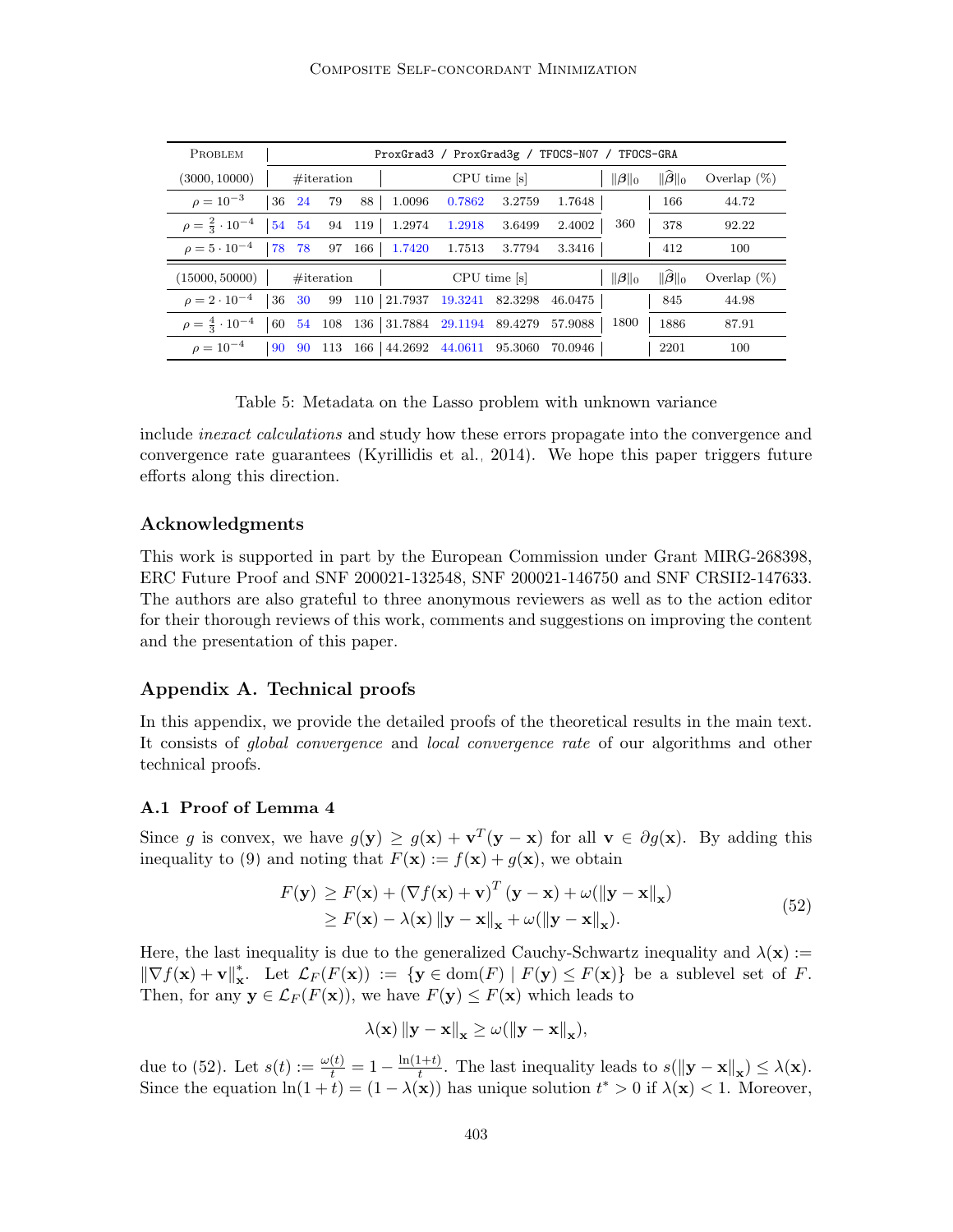the function s is strictly increasing and  $s(t) < 1$  for  $t \geq 0$ , which leads to  $0 \leq t \leq t^*$ . Since  $s(||\mathbf{y} - \mathbf{x}||_{\mathbf{x}})$  ≤  $\lambda(\mathbf{x})$ , we have  $||\mathbf{y} - \mathbf{x}||_{\mathbf{x}} \le t^*$ . Thus,  $\mathcal{L}_F(F(\mathbf{x}))$  is bounded. Hence,  $\mathbf{x}^*$  exists due to the well-known Weierstrass theorem.

The uniqueness of  $\mathbf{x}^*$  follows from the strict increase of  $\omega(\cdot)$ . Indeed, for any  $\mathbf{x} \in \text{dom}(F)$ , by the convexity of g we have  $g(\mathbf{x}) - g(\mathbf{x}^*) \geq \mathbf{v}_*^T(\mathbf{x} - \mathbf{x}^*)$ , where  $\mathbf{v}_* \in \partial g(\mathbf{x}^*)$ . By the selfconcordant property of f, we also have  $f(\mathbf{x}) - f(\mathbf{x}^*) \ge \nabla f(\mathbf{x}^*)^T (\mathbf{x} - \mathbf{x}^*) + \omega(||\mathbf{x} - \mathbf{x}^*||_{\mathbf{x}^*}).$ Adding these inequalities and using the optimality condition [\(11\)](#page-9-0), i.e.,  $0 = \mathbf{v}_* + \nabla f(\mathbf{x}^*),$ we have  $F(\mathbf{x}) - F(\mathbf{x}^*) \ge \omega(||\mathbf{x} - \mathbf{x}^*||_{\mathbf{x}^*})$ . Now, let  $\hat{\mathbf{x}}^* \ne \mathbf{x}^*$  is also an optimal solution of [\(1\)](#page-0-0). We have  $0 = F(\hat{\mathbf{x}}^*) - F(\mathbf{x}^*) \ge \omega(||\mathbf{x} - \mathbf{x}^*||_{\mathbf{x}^*}) > 0$ , which leads to a contradiction. This implies that  $\mathbf{x}^* \equiv \hat{\mathbf{x}}^*$ . A construction of the construction of the construction of the construction of the construction of the construction of the construction of the construction of the construction of the construction of the construction of th

### A.2 Proofs of Global Convergence: Theorem [6,](#page-11-4) Lemma [12](#page-15-1) and Theorem [13](#page-17-3)

In this subsection, we provide the proofs of Theorem [6,](#page-11-4) Lemma [12](#page-15-1) and Theorem [13](#page-17-3) in a unified fashion. We first provide a key result quantifying the improvement of the objective as a function of the step-size  $\alpha_k$ .

Maximum decrease of the objective function: Let  $\beta_k := ||\mathbf{d}^k||_{\mathbf{H}^k}$ ,  $\lambda_k := ||\mathbf{d}^k||_{\mathbf{x}^k}$  and:

$$
\mathbf{x}^{k+1} := \mathbf{x}^k + \alpha_k \mathbf{d}^k = (1 - \alpha_k) \mathbf{x}^k + \alpha_k \mathbf{s}^k,
$$

where  $\alpha_k := \frac{\beta_k^2}{\lambda_k(\lambda_k+\beta_k^2)} \in (0,1]$ . We will prove below that the following holds at each iteration of the algorithms:

<span id="page-33-4"></span><span id="page-33-0"></span>
$$
F(\mathbf{x}^{k+1}) \le F(\mathbf{x}^k) - \omega\left(\frac{\beta_k^2}{\lambda_k}\right). \tag{53}
$$

Moreover, the choice of  $\alpha_k$  is *optimal* (in the analytical worst-case sense). **Proof** Indeed, since g is convex and  $\alpha_k \in (0, 1]$ , we have  $g(\mathbf{x}^{k+1}) = g((1 - \alpha_k)\mathbf{x}^k + \alpha_k \mathbf{s}^k) \le$  $(1 - \alpha_k)g(\mathbf{x}^k) + \alpha_k g(\mathbf{s}^k)$ , which leads to

$$
g(\mathbf{x}^{k+1}) - g(\mathbf{x}^k) \le \alpha_k (g(\mathbf{s}^k) - g(\mathbf{x}^k)).
$$
\n(54)

For  $\mathbf{x}^{k+1} \in \text{dom}(F)$  so that  $\|\mathbf{x}^{k+1} - \mathbf{x}^k\|_{\mathbf{x}^k} < 1$ , the bound [\(10\)](#page-8-1) holds. Combining [\(54\)](#page-33-0) with the self-concordant property  $(10)$  of f, we obtain

<span id="page-33-3"></span>
$$
F(\mathbf{x}^{k+1}) \leq F(\mathbf{x}^k) + \nabla f(\mathbf{x}^k)^T(\mathbf{x}^{k+1} - \mathbf{x}^k) + \omega_* \left( \|\mathbf{x}^{k+1} - \mathbf{x}^k\|_{\mathbf{x}^k} \right) + \alpha_k \left( g(\mathbf{s}^k) - g(\mathbf{x}^k) \right)
$$
\n
$$
\stackrel{(16)}{\leq} F(\mathbf{x}^k) + \alpha_k \nabla f(\mathbf{x}^k)^T \mathbf{d}^k + \omega_* \left( \alpha_k \|\mathbf{d}^k\|_{\mathbf{x}^k} \right) + \alpha_k \left( g(\mathbf{s}^k) - g(\mathbf{x}^k) \right).
$$
\n(55)

Since  $s^k$  is the unique solution of [\(15\)](#page-9-2), by using the optimality condition [\(17\)](#page-10-0), we get

<span id="page-33-1"></span>
$$
-\nabla f(\mathbf{x}^k) - \mathbf{H}_k(\mathbf{s}^k - \mathbf{x}^k) \in \partial g(\mathbf{s}^k) \Rightarrow -\nabla f(\mathbf{x}^k)^T(\mathbf{s}^k - \mathbf{x}^k) - \|\mathbf{s}^k - \mathbf{x}^k\|_{\mathbf{H}_k}^2 \in (\mathbf{s}^k - \mathbf{x}^k)^T \partial g(\mathbf{s}^k).
$$
 (56)

Combining [\(56\)](#page-33-1) with  $g(\mathbf{x}^k) - g(\mathbf{s}^k) \geq \mathbf{v}^T(\mathbf{x}^k - \mathbf{s}^k)$ ,  $\mathbf{v} \in \partial(\mathbf{s}^k)$ , due to the convexity of  $g(\cdot)$ , we have

<span id="page-33-2"></span>
$$
g(\mathbf{s}^k) - g(\mathbf{x}^k) \le -\nabla f(\mathbf{x}^k)^T (\mathbf{s}^k - \mathbf{x}^k) - \|\mathbf{s}^k - \mathbf{x}^k\|_{\mathbf{H}_k}^2.
$$
 (57)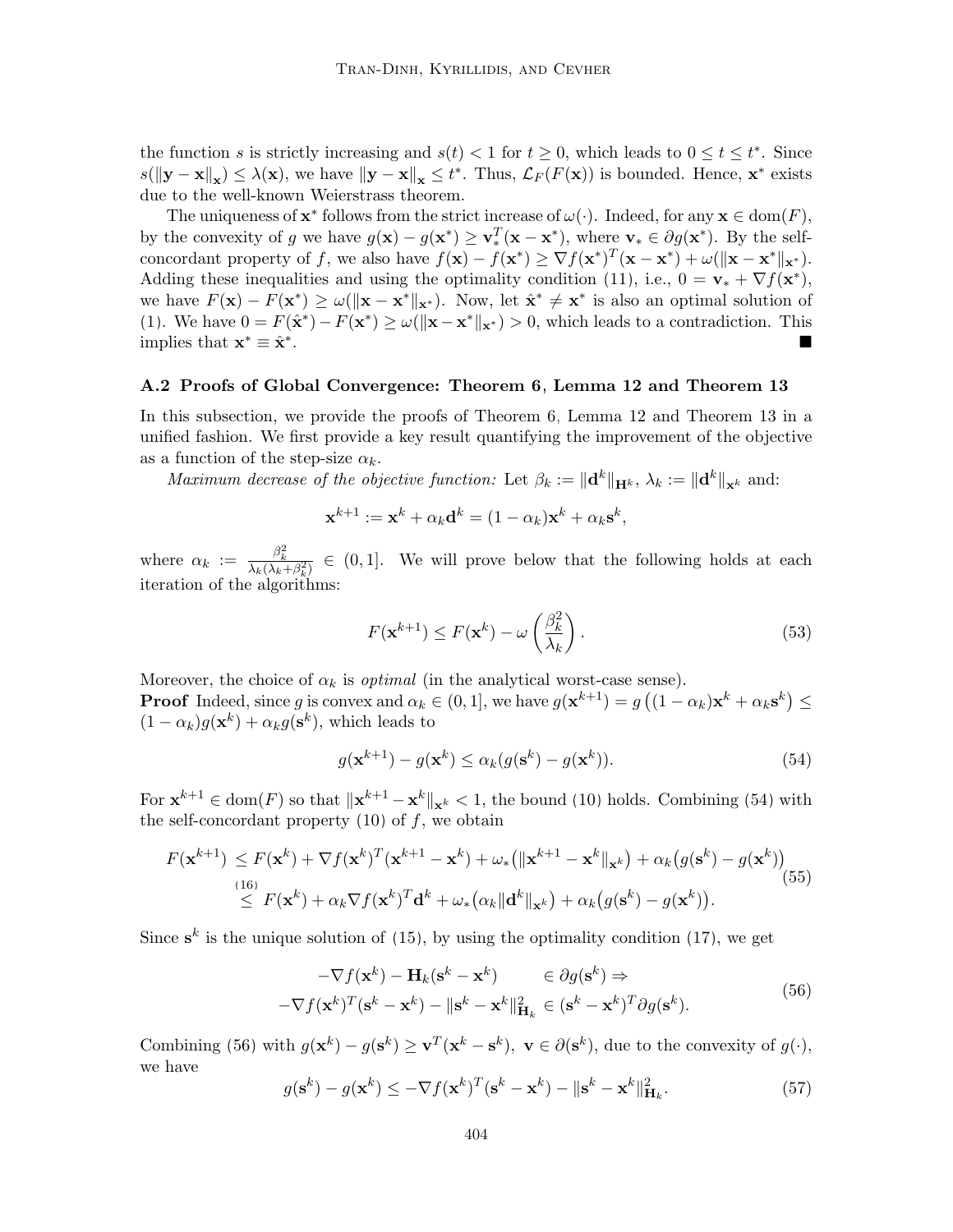Using [\(57\)](#page-33-2) in [\(55\)](#page-33-3) together with the definitions of  $\beta_k$  and  $\lambda_k$ , we obtain

$$
F(\mathbf{x}^{k+1}) \stackrel{(16)}{\leq} F(\mathbf{x}^k) - \alpha_k \beta_k^2 + \omega_* (\alpha_k \lambda_k).
$$
 (58)

Let us consider the function  $\varphi(\alpha) := \alpha \beta_k^2 - \omega_*(\alpha \lambda_k)$ . By the definition of  $\omega_*(\cdot)$ , we can easily show that  $\varphi(\alpha)$  attains the maximum at:

<span id="page-34-0"></span>
$$
\alpha_k := \frac{\beta_k^2}{\lambda_k(\lambda_k + \beta_k^2)},\tag{59}
$$

provided that  $\alpha_k \in (0,1]$ . We note that the choice of  $\alpha_k$  as [\(59\)](#page-34-0) preserves the condition  $\|\mathbf{x}^{k+1} - \mathbf{x}^{k}\|_{\mathbf{x}^{k}} < 1$ . Moreover,  $\varphi(\alpha_k) = \omega(\beta_k^2/\lambda_k)$ , which proves [\(53\)](#page-33-4).

Proof of Theorem [6:](#page-11-4) Since  $\mathbf{H}_k := \nabla^2 f(\mathbf{x}^k)$ , we observe  $\beta_k := ||\mathbf{d}^k||_{\mathbf{H}_k} \equiv ||\mathbf{d}^k||_{\mathbf{x}_k} =: \lambda_k$ , where  $\mathbf{d}^k \equiv \mathbf{d}^k_n$ . In this case, the step size  $\alpha_k$  in [\(59\)](#page-34-0) becomes  $\alpha_k = \frac{1}{1+k}$ .  $\frac{1}{1+\lambda_k}$  which is in  $(0, 1)$ . Moreover,  $(53)$  reduces to:

$$
F(\mathbf{x}^{k+1}) \le F(\mathbf{x}^k) - \omega(\lambda_k),
$$

which is indeed  $(21)$ .

Finally, we assume that, for a given  $\sigma \in (0,1)$ , we have  $\lambda_k \geq \sigma$  for  $0 \leq k \leq k_{\text{max}} - 1$ . Since  $\omega$  strictly increases, it follows from [\(21\)](#page-11-5) by induction that:

$$
F(\mathbf{x}^*) \le F(\mathbf{x}^k) \le F(\mathbf{x}^0) - \sum_{j=0}^{k-1} \omega(\lambda_j) \le F(\mathbf{x}^0) - k\omega(\sigma).
$$

This estimate shows that the number of iterations to reach  $\lambda_k < \sigma$  is at most  $k_{\text{max}} =$  $\overline{1}$  $F(\mathbf{x}^0) - F(\mathbf{x}^*)$  $\frac{D(-F(\mathbf{x}^*))}{\omega(\sigma)}$  $+1.$ 

*Proof of Lemma [12:](#page-15-1)* Proof of Lemma [12](#page-15-1) immediately follows from [\(53\)](#page-33-4) by taking  $\mathbf{H}_k \equiv$  and  $\mathbf{d}^k = \mathbf{d}^k$  $\mathbf{D}_k$  and  $\mathbf{d}^k \equiv \mathbf{d}_g^k$ . In the second control of the second control of the second control of the second control of the second control of

*Proof of Theorem [13:](#page-17-3)* We consider the sequence  $\{F(\mathbf{x}^k)\}_{k\geq 0}$ . By Lemma [12,](#page-15-1) this sequence is nonincreasing. Moreover,  $F(\mathbf{x}^0) \geq F(\mathbf{x}^k) \geq F(\mathbf{x}^*)$  for all  $k \geq 0$ . As a result, the sequence  $\{F(\mathbf{x}^k)\}_{k\geq 0}$  converges to a finite value  $F^*$ . By Lemma [12,](#page-15-1) we can derive

$$
\sum_{j=0}^{\infty} \omega \left( \frac{\|\mathbf{d}_g^j\|_{\mathbf{D}_j}^2}{\|\mathbf{d}_g^j\|_{\mathbf{x}^j}} \right) \le F(\mathbf{x}^0) - F^* < +\infty.
$$

Since the function  $\omega(\tau) = \tau - \ln(1 + \tau) \geq \frac{\tau^2}{4}$  $\frac{f^2}{4}$  for  $\tau \in (0,1]$  is increasing, this implies that  $\lim_{j\to\infty} \|\mathbf{d}_g^j\|_2^2 / \|\mathbf{d}_g^j\|_{\mathbf{x}^j} = 0$  due to the fact that  $\mathbf{D}_k \succeq \underline{L} \mathbb{I} \succ 0$ . Since  $\mathcal{L}_F(F(\mathbf{x}^0))$  is bounded, by applying Zangwill's convergence theorem in [\(Zangwill, 1969\)](#page-45-9), we can show that every limit point  $\mathbf{x}^*$  of the sequence  $\{\mathbf{x}^k\}_{k\geq 0}$  is the stationary point of [\(11\)](#page-9-0). Since  $\mathbf{x}^*$  is unique, the whole sequence  $\{\mathbf x^k\}_{k\geq 0}$  converges to  $\mathbf x^*$ .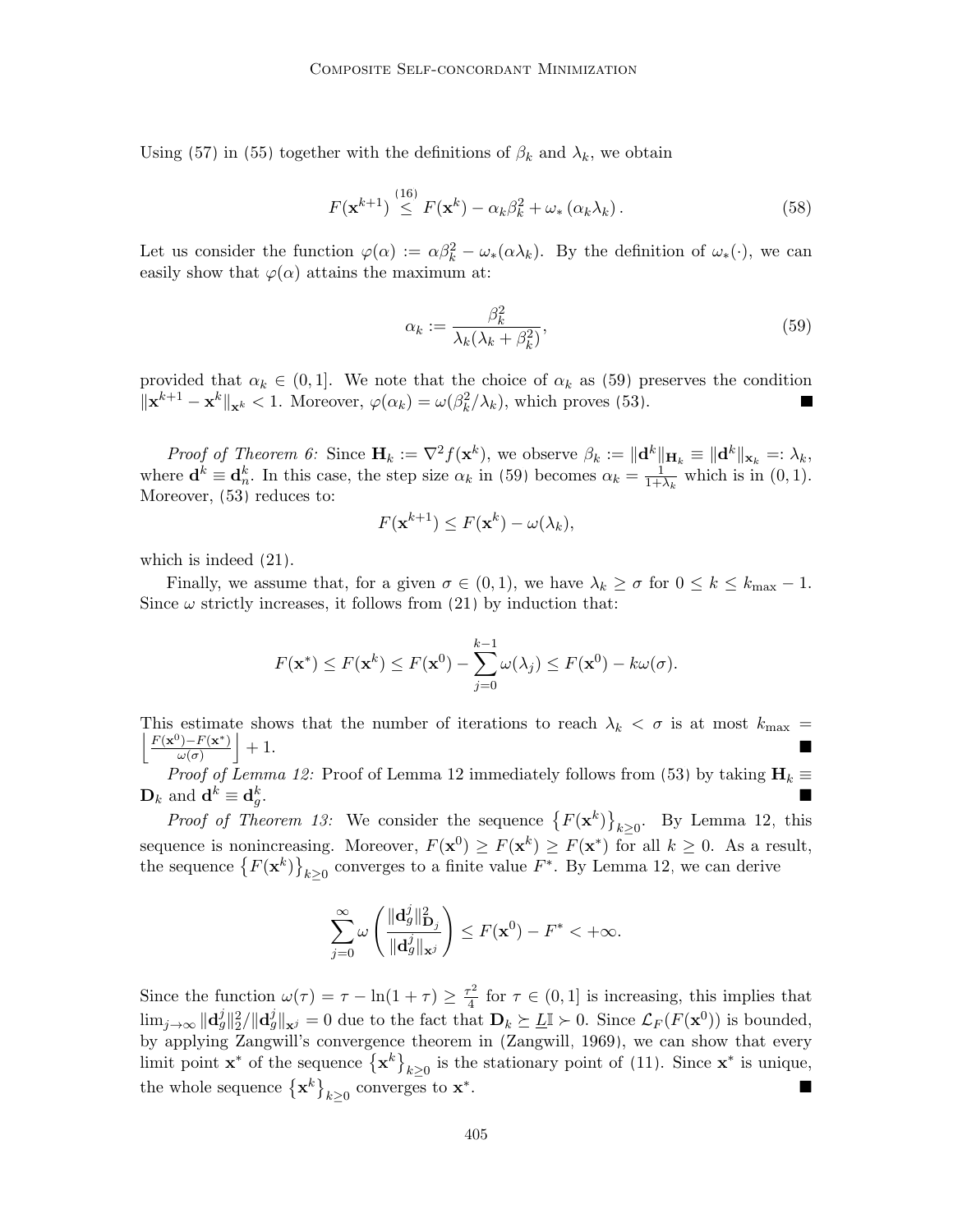### A.3 Proofs of Local Convergence: Theorem [7,](#page-11-3) Theorem [11](#page-14-4) and Theorem [14](#page-17-2)

We first provide a fixed-point representation of the optimality conditions and prove some key estimates used in the sequel.

Optimality conditions as fixed-point formulations: Let f be a given standard selfconcordant function, g be a given proper, lower semicontinuous and convex function, and  $\mathbf{H}_k$  be a given symmetric positive definite matrix. Besides the two key inequalities [\(9\)](#page-8-1) and [\(10\)](#page-8-1), we also need the following inequality [\(Nesterov and Nemirovski, 1994;](#page-44-1) [Nesterov, 2004,](#page-43-2) Theorem 4.1.6) in the proofs below:

$$
(1 - \|\mathbf{y} - \mathbf{x}\|_{\mathbf{x}})^2 \nabla^2 f(\mathbf{x}) \preceq \nabla^2 f(\mathbf{y}) \preceq (1 - \|\mathbf{y} - \mathbf{x}\|_{\mathbf{x}})^{-2} \nabla^2 f(\mathbf{x}),
$$
(60)

for any  $\mathbf{x}, \mathbf{y} \in \text{dom}(f)$  such that  $\|\mathbf{y} - \mathbf{x}\|_{\mathbf{x}} < 1$ .

Let  $\mathbf{x}^*$  be the unique solution of [\(1\)](#page-0-0) and  $\mathbf{x}^*$  be strongly regular, i.e.,  $\nabla^2 f(\mathbf{x}^*) \succ 0$ . Then the Dikin ellipsoid  $W(\mathbf{x}^*, 1) := {\mathbf{x} \in \mathbb{R}^n \mid \|\mathbf{x} - \mathbf{x}^*\|_{\mathbf{x}^*} < 1}$  also belongs to dom(f). Moreover,  $\nabla^2 f(\mathbf{x}) \succ 0$  for all  $\mathbf{x} \in W(\mathbf{x}^*, 1)$  due to [\(Nesterov, 2004,](#page-43-2) Theorem 4.1.5). Hence, the *strong regularity* assumption is sufficient to ensure that  $\nabla^2 f$  is positive definite in the neighborhood  $W(\mathbf{x}^*, 1)$ .

For a fixed  $\bar{\mathbf{x}} \in \text{dom}(F)$ , where  $F := f + g$ , we redefined the following operators, based on the fixed-point characterization and [\(15\)](#page-9-2):

<span id="page-35-0"></span>
$$
P_{\bar{\mathbf{x}}}^{g}(\mathbf{z}) := P_{\nabla^{2} f(\bar{\mathbf{x}})}^{g}(\mathbf{z}), \quad S_{\bar{\mathbf{x}}}(\mathbf{z}) := \nabla^{2} f(\bar{\mathbf{x}}) \mathbf{z} - \nabla f(\mathbf{z}), \tag{61}
$$

and

<span id="page-35-3"></span>
$$
\mathbf{e}_{\bar{\mathbf{x}}}(\mathbf{H}_k, \mathbf{z}) := \left(\nabla^2 f(\bar{\mathbf{x}}) - \mathbf{H}_k\right) (\mathbf{z} - \mathbf{x}^k). \tag{62}
$$

Here,  $P_{\bar{\mathbf{x}}}^g$  and  $S_{\bar{\mathbf{x}}}$  can be considered as a generalized proximal operator of g and the gradient step of f, respectively. While  $\mathbf{e}_{\bar{\mathbf{x}}}(\mathbf{H}_k, \cdot)$  measures the error between  $\nabla^2 f(\bar{\mathbf{x}})$  and  $\mathbf{H}_k$  along the direction  $\mathbf{z} - \mathbf{x}^k$ .

Next, given  $s^k$  is the unique solution of [\(15\)](#page-9-2), we characterize the optimality condition of the original problem [\(1\)](#page-0-0) and the subproblem [\(15\)](#page-9-2) based on the  $P_{\bar{x}}^{\bar{g}}$ ,  $S_{\bar{x}}$  and  $\mathbf{e}_{\bar{x}}(\mathbf{H}_k, \cdot)$ operators. From [\(17\)](#page-10-0), we have

$$
S_{\bar{\mathbf{x}}}(\mathbf{x}^k) + \mathbf{e}_{\bar{\mathbf{x}}}(\mathbf{H}_k, \mathbf{s}^k) \in \nabla^2 f(\bar{\mathbf{x}}) \mathbf{s}^k + \partial g(\mathbf{s}^k).
$$

By the definition of  $P_{\bar{\mathbf{x}}}^{g}$  in [\(61\)](#page-35-0), the above expression leads to

<span id="page-35-1"></span>
$$
\mathbf{s}^{k} = P_{\bar{\mathbf{x}}}^{g} \big( S_{\bar{\mathbf{x}}} (\mathbf{x}^{k}) + \mathbf{e}_{\bar{\mathbf{x}}} (\mathbf{H}_{k}, \mathbf{s}^{k}) \big). \tag{63}
$$

By replacing  $\bar{\mathbf{x}}$  with  $\mathbf{x}^*$ , i.e., the unique solution of [\(1\)](#page-0-0), into [\(63\)](#page-35-1) we obtain

$$
\mathbf{s}^{k} = P_{\mathbf{x}^{*}}^{g} \left( S_{\mathbf{x}^{*}}(\mathbf{x}^{k}) + \mathbf{e}_{\mathbf{x}^{*}}(\mathbf{H}_{k}, \mathbf{s}^{k}) \right). \tag{64}
$$

Moreover, if we replace  $H_k$  by  $\nabla^2 f(x^*)$  (which is assumed to be positive definite) in the fixed-point expression [\(12\)](#page-9-1), we finally have

<span id="page-35-2"></span>
$$
\mathbf{x}^* = P_{\mathbf{x}^*}^g \left( S_{\mathbf{x}^*}(\mathbf{x}^*) \right). \tag{65}
$$

Formulas [\(63\)](#page-35-1) to [\(65\)](#page-35-2) represent the fixed-point formulation of the optimality conditions.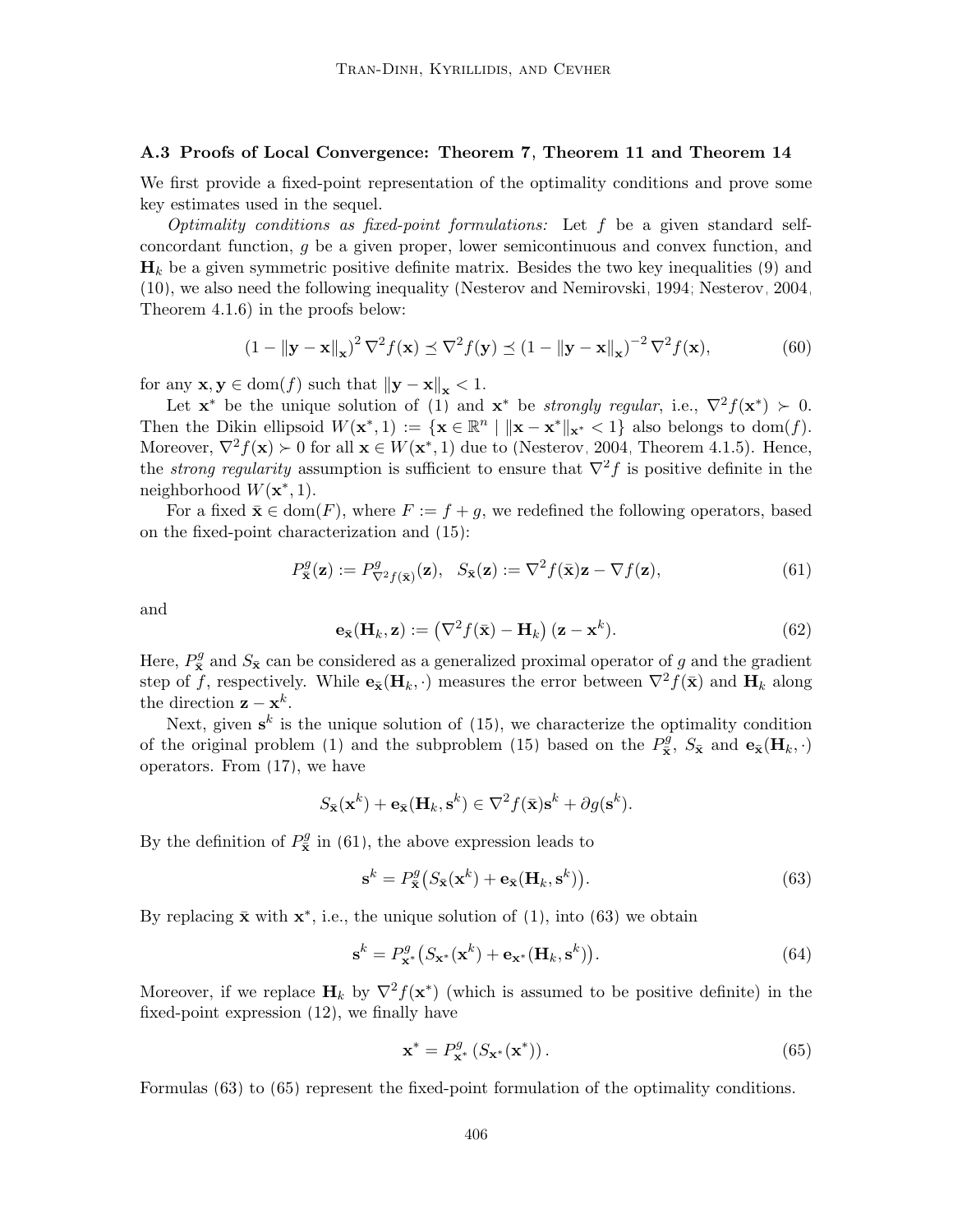Key estimates: Let  $\mathbf{r}_k := ||\mathbf{x}^k - \mathbf{x}^*||_{\mathbf{x}^*}$  and  $\lambda_k$  be defined by [\(18\)](#page-10-3). For any  $\alpha_k \in (0,1],$ we prove the following estimates:

<span id="page-36-0"></span>
$$
\|\mathbf{s}_{n}^{k+1} - \mathbf{s}_{n}^{k}\|_{\mathbf{x}^{k}} \leq \frac{\alpha_{k}^{2}\lambda_{k}^{2}}{1 - \alpha_{k}\lambda_{k}} + \frac{2\alpha_{k}\lambda_{k} - \alpha_{k}^{2}\lambda_{k}^{2}}{(1 - \alpha_{k}\lambda_{k})^{2}} \|\mathbf{d}^{k+1}\|_{\mathbf{x}^{k}},
$$
\n(66)

<span id="page-36-4"></span>
$$
\|\mathbf{s}^{k} - \mathbf{x}^*\|_{\mathbf{x}^*} \le \frac{\mathbf{r}_k^2}{1 - \mathbf{r}_k} + \|(\mathbf{H}_k - \nabla^2 f(\mathbf{x}^*))\mathbf{d}^k\|_{\mathbf{x}^*}^*,\tag{67}
$$

provided that  $\alpha_k \lambda_k < 1$ ,  $\mathbf{r}_k < 1$  and the first estimate [\(66\)](#page-36-0) requires  $\mathbf{H}_k = \nabla^2 f(\mathbf{x}^k)$ . **Proof** First, by using the nonexpansiveness of  $P_x^g$  $\mathbf{x}^k$  in Lemma [2,](#page-7-4) it follows from [\(63\)](#page-35-1) that:

<span id="page-36-1"></span>
$$
\|\mathbf{s}^{k+1} - \mathbf{s}^{k}\|_{\mathbf{x}^{k}} = \left\|P_{\mathbf{x}^{k}}^{g}(S_{\mathbf{x}^{k}}(\mathbf{x}^{k+1}) + \mathbf{e}_{\mathbf{x}^{k}}(\mathbf{H}_{k+1}, \mathbf{s}^{k+1})) - P_{\mathbf{x}^{k}}^{g}(S_{\mathbf{x}^{k}}(\mathbf{x}^{k}) + \mathbf{e}_{\mathbf{x}^{k}}(\mathbf{H}_{k}, \mathbf{s}^{k}))\right\|_{\mathbf{x}^{k}}
$$
\n
$$
\leq \left\|S_{\mathbf{x}^{k}}(\mathbf{x}^{k+1}) + \mathbf{e}_{\mathbf{x}^{k}}(\mathbf{H}_{k}, \mathbf{s}^{k}) - S_{\mathbf{x}^{*}}(\mathbf{x}^{*})\right\|_{\mathbf{x}^{k}}^{*}
$$
\n
$$
\leq \left\|\nabla f(\mathbf{x}^{k+1}) - \nabla f(\mathbf{x}^{k}) - \nabla^{2} f(\mathbf{x}^{k})(\mathbf{x}^{k+1} - \mathbf{x}^{k})\right\|_{\mathbf{x}^{k}}^{*}
$$
\n
$$
+ \left\|\mathbf{e}_{\mathbf{x}^{k}}(\mathbf{H}_{k+1}, \mathbf{s}^{k+1}) - \mathbf{e}_{\mathbf{x}^{k}}(\mathbf{H}_{k}, \mathbf{s}^{k})\right\|_{\mathbf{x}^{k}}^{*}
$$
\n
$$
\stackrel{\text{(68)}}{=} \left\|\int_{0}^{1} \left(\nabla^{2} f(\mathbf{x}^{k} + \tau(\mathbf{x}^{k+1} - \mathbf{x}^{k})) - \nabla^{2} f(\mathbf{x}^{k})\right) (\mathbf{x}^{k+1} - \mathbf{x}^{k}) d\tau\right\|_{\mathbf{x}^{k}}^{*}
$$
\n
$$
+ \left\|\mathbf{e}_{\mathbf{x}^{k}}(\mathbf{H}_{k+1}, \mathbf{s}^{k+1}) - \mathbf{e}_{\mathbf{x}^{k}}(\mathbf{H}_{k}, \mathbf{s}^{k})\right\|_{\mathbf{x}^{k}}^{*},
$$

where  $(i)$  is due to the mean-value theorem, respectively.

Second, we estimate the first term in [\(68\)](#page-36-1). For this purpose, we define

$$
\Sigma_k := \int_0^1 \left( \nabla^2 f(\mathbf{x}^k + \tau(\mathbf{x}^{k+1} - \mathbf{x}^k)) - \nabla^2 f(\mathbf{x}^k) \right) d\tau, \mathbf{M}_k := \nabla^2 f(\mathbf{x}^k)^{-1/2} \Sigma_k \nabla^2 f(\mathbf{x}^k)^{-1/2}.
$$
\n(69)

Based on the proof of [\(Nesterov, 2004,](#page-43-2) Theorem 4.1.14), we can show that:

<span id="page-36-3"></span><span id="page-36-2"></span>
$$
\|\mathbf{M}_{k}\|_{2} \leq \frac{\|\mathbf{x}^{k+1} - \mathbf{x}^{k}\|_{\mathbf{x}^{k}}}{1 - \|\mathbf{x}^{k+1} - \mathbf{x}^{k}\|_{\mathbf{x}^{k}}}.
$$

Using this estimate, the definition [\(69\)](#page-36-2) and noting that  $\mathbf{x}^{k+1} = \mathbf{x}^k + \alpha_k \mathbf{d}^k$ , we obtain

$$
\|\Sigma_{k}(\mathbf{x}^{k+1} - \mathbf{x}^{k})\|_{\mathbf{x}^{k}}^{*} = \left[ (\mathbf{x}^{k+1} - \mathbf{x}^{k})^{T} \Sigma_{k} \nabla^{2} f(\mathbf{x}^{k})^{-1} \Sigma_{k} (\mathbf{x}^{k+1} - \mathbf{x}^{k}) \right]^{1/2}
$$
  
\n
$$
= \left[ (\mathbf{x}^{k+1} - \mathbf{x}^{k})^{T} \nabla^{2} f(\mathbf{x}^{k})^{1/2} \mathbf{M}_{k}^{T} \mathbf{M}_{k} \nabla^{2} f(\mathbf{x}^{k})^{1/2} (\mathbf{x}^{k+1} - \mathbf{x}^{k}) \right]^{1/2}
$$
  
\n
$$
= \|\mathbf{M}_{k} \nabla^{2} f(\mathbf{x}^{k})^{1/2} (\mathbf{x}^{k+1} - \mathbf{x}^{k})\|_{2}
$$
  
\n
$$
\stackrel{(i)}{\leq} \|\mathbf{M}_{k}\|_{2} \left[ (\mathbf{x}^{k+1} - \mathbf{x}^{k})^{T} \nabla^{2} f(\mathbf{x}^{k}) (\mathbf{x}^{k+1} - \mathbf{x}^{k}) \right]^{1/2}
$$
  
\n
$$
= \|\mathbf{M}_{k}\|_{2} \|\mathbf{x}^{k+1} - \mathbf{x}^{k}\|_{\mathbf{x}^{k}}
$$
  
\n
$$
\leq \frac{\|\mathbf{x}^{k+1} - \mathbf{x}^{k}\|_{\mathbf{x}^{k}}^{2}}{1 - \|\mathbf{x}^{k+1} - \mathbf{x}^{k}\|_{\mathbf{x}^{k}}}
$$
  
\n
$$
= \frac{\alpha_{k}^{2} \|\mathbf{d}^{k}\|_{\mathbf{x}^{k}}^{2}}{1 - \alpha_{k} \|\mathbf{d}^{k}\|_{\mathbf{x}^{k}}},
$$
 (70)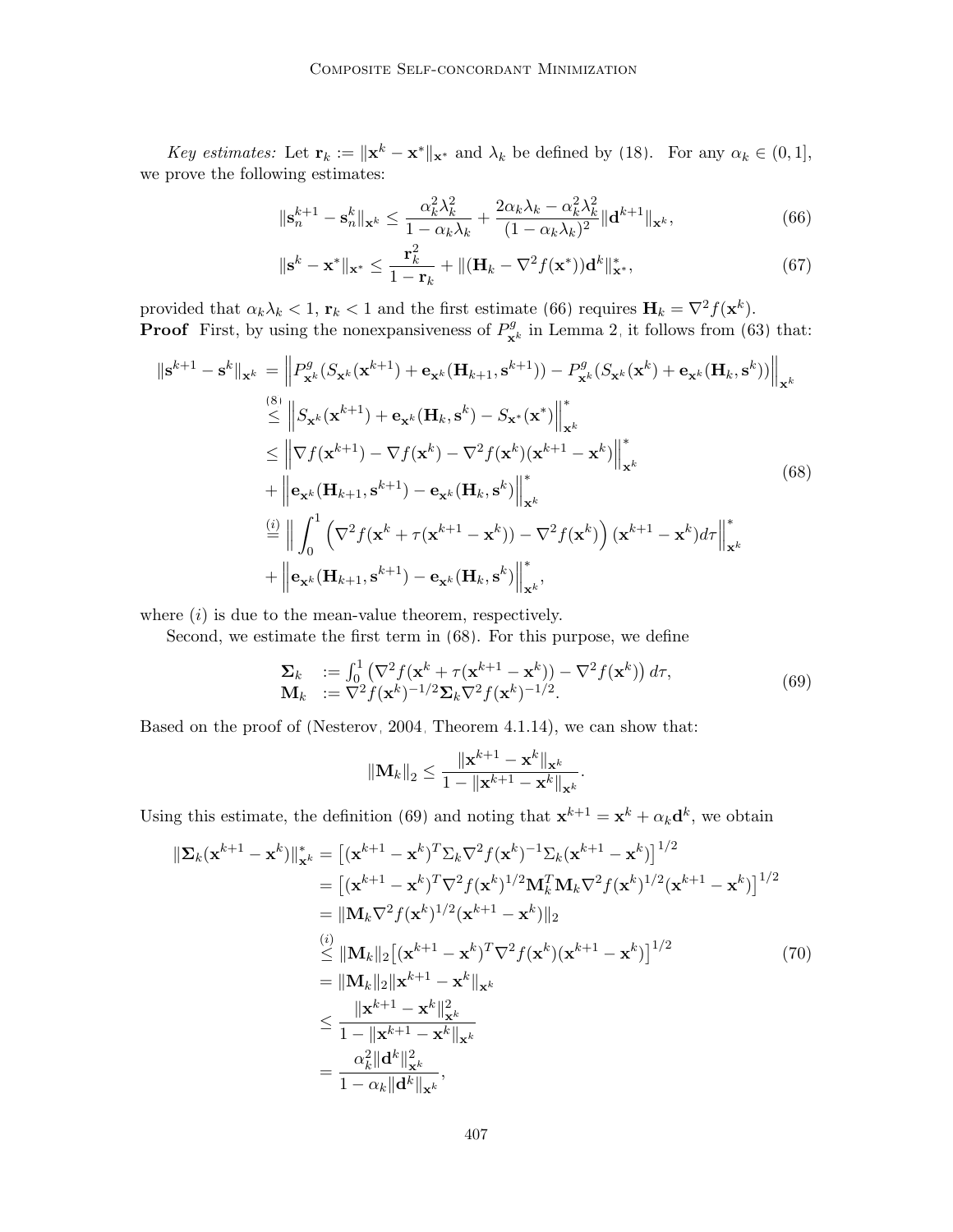where  $(i)$  is due to the Cauchy-Schwartz inequality.

Third, we consider the second term in [\(68\)](#page-36-1) for  $\mathbf{H}_k \equiv \nabla^2 f(\mathbf{x}^k)$ . By the definition of  $\mathbf{e}_{\bar{\mathbf{x}}}$ , it is obvious that  $\mathbf{e}_{\mathbf{x}^k}(\nabla^2 f(\mathbf{x}^k), \mathbf{s}^k) = 0$ . Hence, we have

<span id="page-37-0"></span>
$$
\mathcal{T}_2 := \left\| \mathbf{e}_{\mathbf{x}^k} (\nabla^2 f(\mathbf{x}^{k+1}), \mathbf{s}^{k+1}) - \mathbf{e}_{\mathbf{x}^k} (\nabla^2 f(\mathbf{x}^k), \mathbf{s}^k) \right\|_{\mathbf{x}^k}^*
$$
\n
$$
= \left\| \mathbf{e}_{\mathbf{x}^k} (\nabla^2 f(\mathbf{x}^{k+1}), \mathbf{s}^{k+1}) \right\|_{\mathbf{x}^k}^*
$$
\n
$$
= \left\| (\nabla^2 f(\mathbf{x}^{k+1}) - \nabla^2 f(\mathbf{x}^k)) \mathbf{d}^{k+1} \right\|_{\mathbf{x}^k}^*.
$$
\n(71)

We now define the following quantity, whose spectral norm we bound below

<span id="page-37-4"></span>
$$
\mathbf{N}_k := \nabla^2 f(\mathbf{x}^k)^{-1/2} \left( \nabla^2 f(\mathbf{x}^{k+1}) - \nabla^2 f(\mathbf{x}^k) \right) \nabla^2 f(\mathbf{x}^k)^{-1/2}.
$$
 (72)

By applying [\(60\)](#page-35-3) with  $\mathbf{x} = \mathbf{x}^k$  and  $\mathbf{y} = \mathbf{x}^{k+1}$ , we can bound the spectral norm of  $\mathbf{N}_k$  as follows:

<span id="page-37-1"></span>
$$
\|\mathbf{N}_{k}\|_{2} \leq \max\left\{1 - \left(1 - \|\mathbf{x}^{k+1} - \mathbf{x}^{k}\|_{\mathbf{x}^{k}}\right)^{2}, \left(1 - \|\mathbf{x}^{k+1} - \mathbf{x}^{k}\|_{\mathbf{x}^{k}}\right)^{-2} - 1\right\}
$$
  
= 
$$
\frac{2\|\mathbf{x}^{k+1} - \mathbf{x}^{k}\|_{\mathbf{x}^{k}} - \|\mathbf{x}^{k+1} - \mathbf{x}^{k}\|_{\mathbf{x}^{k}}^{2}}{(1 - \|\mathbf{x}^{k+1} - \mathbf{x}^{k}\|_{\mathbf{x}^{k}})^{2}}.
$$
 (73)

Therefore, from [\(71\)](#page-37-0) we can obtain the following estimate:

$$
(\mathcal{T}_2)^2 = \mathbf{e}_{\mathbf{x}^k} (\nabla^2 f(\mathbf{x}^{k+1}), \mathbf{s}^{k+1})^T \nabla^2 f(\mathbf{x}^k)^{-1} \mathbf{e}_{\mathbf{x}^k} (\nabla^2 f(\mathbf{x}^{k+1}), \mathbf{s}^{k+1})
$$
  
\n
$$
= (\mathbf{d}^{k+1})^T \nabla^2 f(\mathbf{x}^k)^{1/2} \mathbf{N}_k^2 \nabla^2 f(\mathbf{x}^k)^{1/2} \mathbf{d}^{k+1}
$$
  
\n
$$
\leq ||\mathbf{N}_k||_2^2 ||\mathbf{d}^{k+1}||_{\mathbf{x}^k}^2.
$$
\n(74)

By substituting [\(73\)](#page-37-1) into [\(74\)](#page-37-2) and noting that  $\alpha_k \mathbf{d}^k = \mathbf{x}^{k+1} - \mathbf{x}^k$ , we obtain

<span id="page-37-3"></span><span id="page-37-2"></span>
$$
\mathcal{T}_2 \le \frac{2\alpha_k \left\| \mathbf{d}^k \right\|_{\mathbf{x}^k} - \alpha_k^2 \left\| \mathbf{d}^k \right\|_{\mathbf{x}^k}^2}{(1 - \alpha_k \left\| \mathbf{d}^k \right\|_{\mathbf{x}^k})^2} \|\mathbf{d}^{k+1} \|_{\mathbf{x}^k}.
$$
\n(75)

Now, by substituting [\(70\)](#page-36-3) and [\(75\)](#page-37-3) into [\(68\)](#page-36-1) and noting that  $\mathbf{H}_k \equiv \nabla^2 f(\mathbf{x}^k)$ ,  $\mathbf{s}^k \equiv \mathbf{s}_n^k$ ,  $\mathbf{d}^k \equiv \mathbf{d}^k_n$  and  $\lambda_k \equiv ||\mathbf{d}^k_n||_{\mathbf{x}^k}$ , we obtain

$$
\left\| \mathbf{s}_{n}^{k+1} - \mathbf{s}_{n}^{k} \right\|_{\mathbf{x}^{k}} \leq \frac{\alpha_{k}^{2} \left\| \mathbf{d}_{n}^{k} \right\|_{\mathbf{x}^{k}}^{2}}{1 - \alpha_{k} \left\| \mathbf{d}_{n}^{k} \right\|_{\mathbf{x}^{k}} + \frac{2 \alpha_{k} \left\| \mathbf{d}_{n}^{k} \right\|_{\mathbf{x}^{k}} - \alpha_{k}^{2} \left\| \mathbf{d}_{n}^{k} \right\|_{\mathbf{x}^{k}}^{2}}{(1 - \alpha_{k} \left\| \mathbf{d}_{n}^{k} \right\|_{\mathbf{x}^{k}})^{2}} \|\mathbf{d}_{n}^{k+1} \|_{\mathbf{x}^{k}}.
$$

which is indeed [\(66\)](#page-36-0).

Similarly to the proof of [\(68\)](#page-36-1) and [\(70\)](#page-36-3), we have

$$
\|\mathbf{s}^{k} - \mathbf{x}^{*}\|_{\mathbf{x}^{*}} \stackrel{(65)}{=} \|P_{\mathbf{x}^{*}}^{g}(S_{\mathbf{x}^{*}}(\mathbf{x}^{k}) + \mathbf{e}_{\mathbf{x}^{*}}(\mathbf{H}_{k}, \mathbf{s}^{k})) - P_{\mathbf{x}^{*}}^{g}(S_{\mathbf{x}^{*}}(\mathbf{x}^{*}))\|_{\mathbf{x}^{*}} \n\stackrel{(8)}{\leq} \|S_{\mathbf{x}^{*}}(\mathbf{x}^{k}) + \mathbf{e}_{\mathbf{x}^{*}}(\mathbf{H}_{k}, \mathbf{s}^{k}) - S_{\mathbf{x}^{*}}(\mathbf{x}^{*})\|_{\mathbf{x}^{*}}^{*} \n\leq \left\|\nabla f(\mathbf{x}^{k}) - \nabla f(\mathbf{x}^{*}) - \nabla^{2} f(\mathbf{x}^{*})(\mathbf{x}^{k} - \mathbf{x}^{*})\right\|_{\mathbf{x}^{*}}^{*} + \left\|\mathbf{e}_{\mathbf{x}^{*}}(\mathbf{H}_{k}, \mathbf{s}^{k})\right\|_{\mathbf{x}^{*}}^{*} \n= \left\|\int_{0}^{1} \left(\nabla^{2} f(\mathbf{x}^{*} + \tau(\mathbf{x}^{k} - \mathbf{x}^{*})) - \nabla^{2} f(\mathbf{x}^{*})\right) (\mathbf{x}^{k} - \mathbf{x}^{*}) d\tau\right\|_{\mathbf{x}^{*}}^{*} + \left\|\mathbf{e}_{\mathbf{x}^{*}}(\mathbf{H}_{k}, \mathbf{s}^{k})\right\|_{\mathbf{x}^{*}}^{*} \n\stackrel{(70)}{\leq} \frac{\|\mathbf{x}^{k} - \mathbf{x}^{*}\|_{\mathbf{x}^{*}}^{2}}{1 - \|\mathbf{x}^{k} - \mathbf{x}^{*}\|_{\mathbf{x}^{*}}^{*}} + \left\|\left(\mathbf{H}_{k} - \nabla^{2} f(\mathbf{x}^{*})\right) \mathbf{d}^{k}\right\|_{\mathbf{x}^{*}}^{*},
$$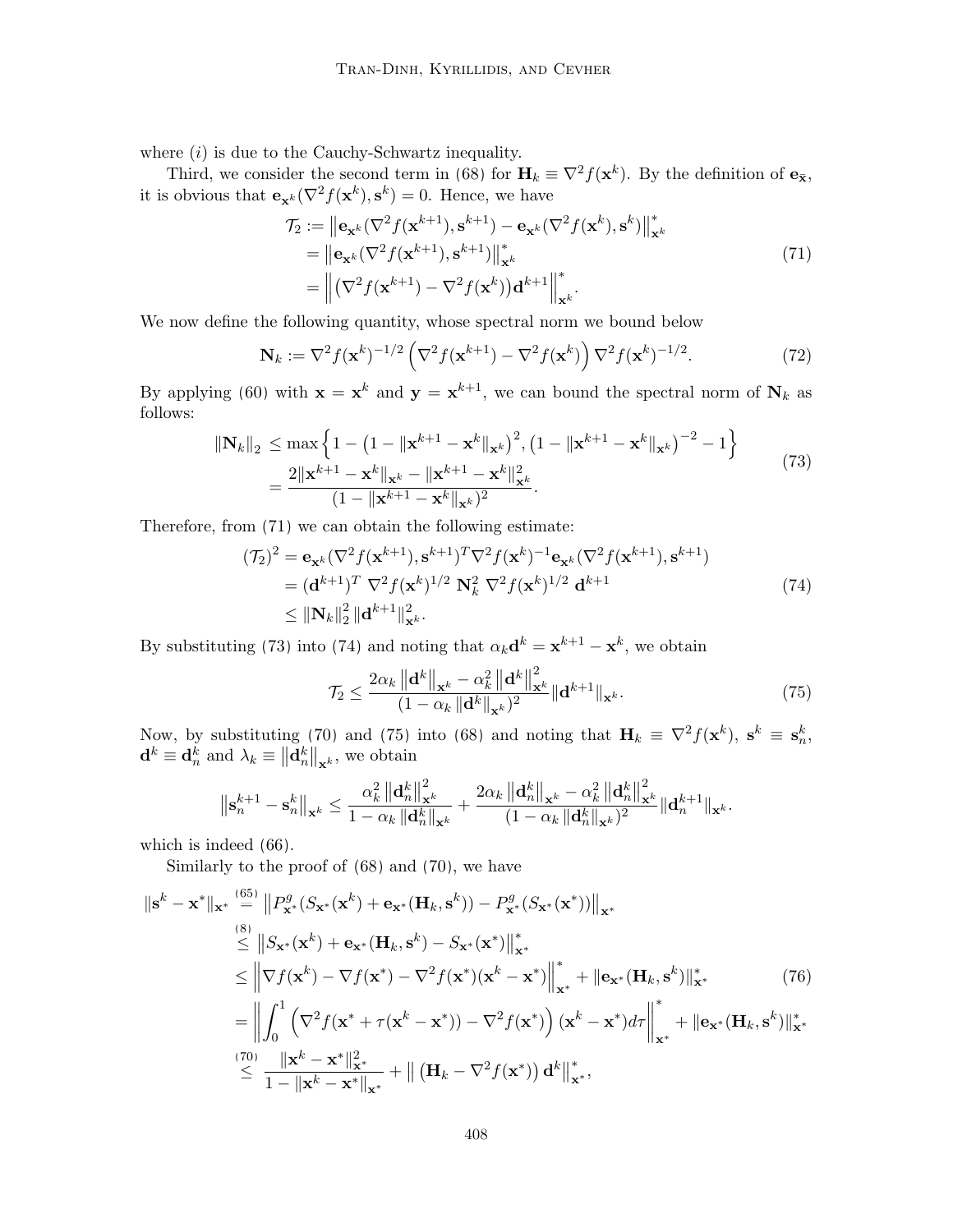which is indeed [\(67\)](#page-36-4) since  $\mathbf{r}_k = ||\mathbf{x}^k - \mathbf{x}^*||_{\mathbf{x}^*}.$ 

*Proof of Theorem [7:](#page-11-3)* Since  $\mathbf{x}^k = \mathbf{s}_n^k - \mathbf{d}_n^k$  due to [\(20\)](#page-11-0), we have  $\mathbf{x}^{k+1} = \mathbf{x}^k + \alpha_k \mathbf{d}_n^k =$  $\mathbf{s}_n^k - (1 - \alpha_k) \mathbf{d}_n^k$ , which leads to

$$
\mathbf{d}_n^{k+1} = \mathbf{s}_n^{k+1} - \mathbf{x}^{k+1} = \mathbf{s}_n^{k+1} - \mathbf{s}_n^k + (1 - \alpha_k)\mathbf{d}_n^k.
$$

By applying the triangle inequality to the above expression, we have

$$
\|\mathbf{d}_n^{k+1}\|_{\mathbf{x}^k} = \|\mathbf{s}_n^{k+1} - \mathbf{s}_n^k + (1 - \alpha_k)\mathbf{d}_n^k\|_{\mathbf{x}^k} \le \|\mathbf{s}_n^{k+1} - \mathbf{s}_n^k\|_{\mathbf{x}^k} + (1 - \alpha_k)\|\mathbf{d}_n^k\|_{\mathbf{x}^k}.\tag{77}
$$

Substituting [\(66\)](#page-36-0) into [\(77\)](#page-38-0) we obtain

$$
\|\mathbf{d}_{n}^{k+1}\|_{\mathbf{x}^{k}} \leq \frac{\alpha_{k}^{2}\lambda_{k}^{2}}{1-\alpha_{k}\lambda_{k}} + \frac{2\alpha_{k}\lambda_{k} - \alpha_{k}^{2}\lambda_{k}^{2}}{(1-\alpha_{k}\lambda_{k})^{2}} \|\mathbf{d}^{k+1}\|_{\mathbf{x}^{k}} + (1-\alpha_{k})\lambda_{k}.
$$

Rearranging this inequality we get

$$
\|\mathbf{d}_{n}^{k+1}\|_{\mathbf{x}^{k}} \leq \left(\frac{\left(1-\alpha_{k}\lambda_{k}\right)\left(1-\alpha_{k}+(2\alpha_{k}^{2}-\alpha_{k})\lambda_{k}\right)}{1-4\alpha_{k}\lambda_{k}+2\alpha_{k}^{2}\lambda_{k}^{2}}\right)\lambda_{k},\tag{78}
$$

provided that  $1 - 4\alpha_k \lambda_k + 2\alpha_k^2 \lambda_k^2 > 0$ . Now, by applying [\(60\)](#page-35-3) with  $\mathbf{x} = \mathbf{x}^k$  and  $\mathbf{y} = \mathbf{x}^{k+1}$ , one can show that

<span id="page-38-2"></span>
$$
\|\mathbf{d}_n^{k+1}\|_{\mathbf{x}^{k+1}} \le \frac{\|\mathbf{d}_n^{k+1}\|_{\mathbf{x}^k}}{1 - \alpha_k \|\mathbf{d}_n^k\|_{\mathbf{x}^k}}.\tag{79}
$$

We note that  $1 - 4\alpha_k \lambda_k + 2\alpha_k^2 \lambda_k^2 > 0$  if  $\alpha_k \lambda_k < 1 - 1/\sqrt{2}$ . By combining [\(78\)](#page-38-1) and [\(79\)](#page-38-2) we obtain

$$
\|\mathbf{d}_{n}^{k+1}\|_{\mathbf{x}^{k+1}} \leq \left(\frac{1-\alpha_{k}+(2\alpha_{k}^{2}-\alpha_{k})\lambda_{k}}{1-4\alpha_{k}\lambda_{k}+2\alpha_{k}^{2}\lambda_{k}^{2}}\right)\lambda_{k},
$$

which is  $(22)$ .

Next, we consider the sequence  $\{\mathbf x^k\}_{k\geq 0}$  generated by damped step proximal Newton method [\(20\)](#page-11-0) with the step size  $\alpha_k = (1 + \overline{\lambda_k})^{-1}$ . It is clear that [\(22\)](#page-11-2) is transformed into:

$$
\lambda_{k+1} \le \frac{2\lambda_k}{1 - 2\lambda_k - \lambda_k^2} \lambda_k. \tag{80}
$$

Assuming  $\lambda_k \leq \bar{\sigma} := \sqrt{5} - 2$ , we can easily deduce that  $\frac{2\lambda_k}{1 - 2\lambda_k - \lambda_k^2} \leq 1$  and thus,  $\lambda_{k+1} \leq \lambda_k$ . By induction, if  $\lambda_0 \leq \bar{\sigma}$  then,  $\lambda_{k+1} \leq \lambda_k$  for all  $k \geq 0$ . Moreover, we have  $\lambda_{k+1} \leq$ <br> $\lambda_1$  and  $\lambda_2$  which shows that the sequence  $\{\lambda_1\}$  converges to zero at a quadratic rate  $\frac{2}{1-2\bar{\sigma}-\bar{\sigma}^2}\lambda_k^2$ , which shows that the sequence  $\{\lambda_k\}_{k\geq 0}$  converges to zero at a quadratic rate, which completes the proof of part b).

Now, since  $\alpha_k = 1$ , the estimate [\(22\)](#page-11-2) reduces to  $\lambda_{k+1} \leq \frac{\lambda_k^2}{1-4\lambda_k+2\lambda_k^2}$ . By the same argument as in the proof of part b), we can show that the sequence  $\{\lambda_k\}_{k\geq 0}$  converges to zero at a quadratic rate.

<span id="page-38-1"></span><span id="page-38-0"></span> $\blacksquare$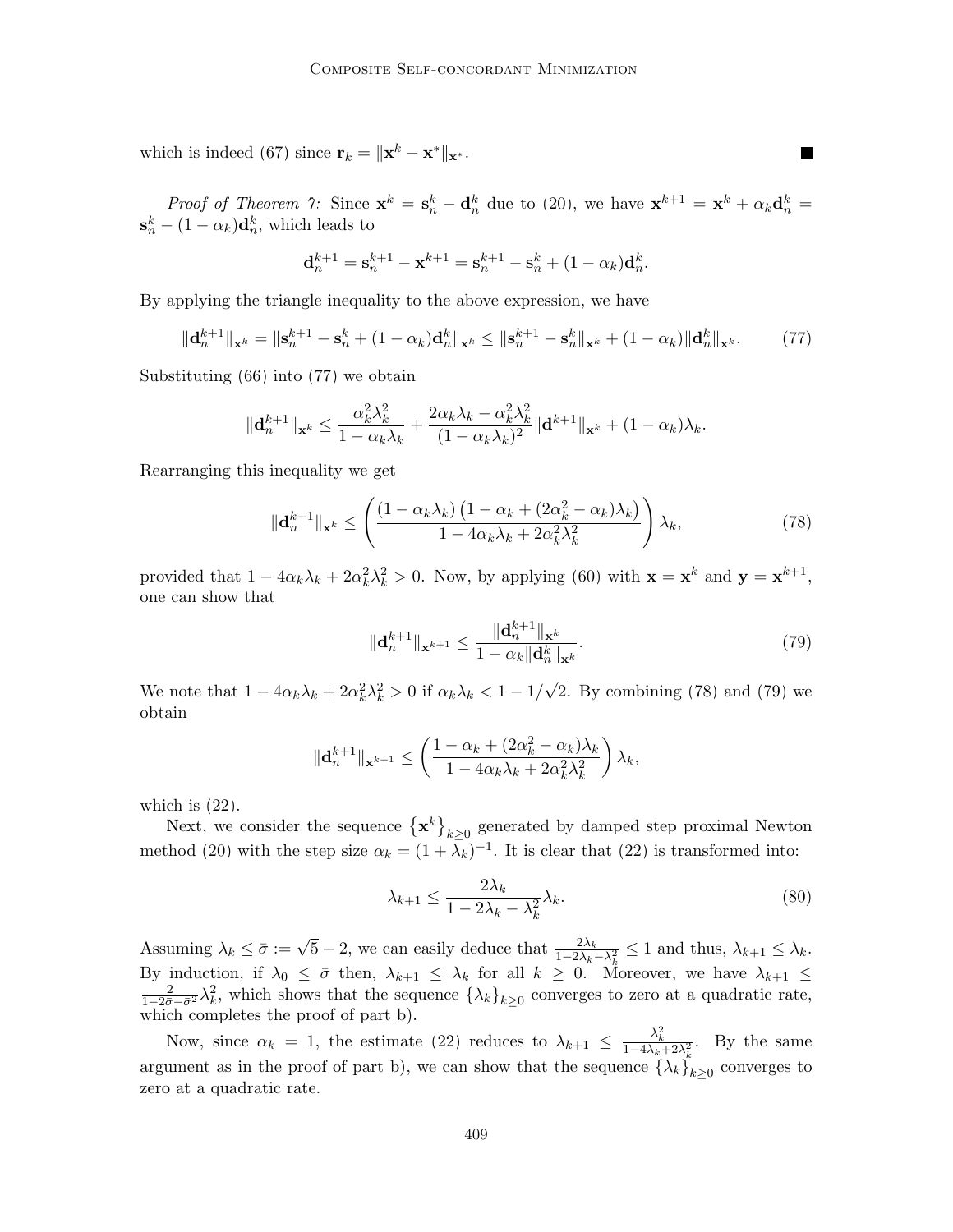Finally, we prove the last statement in Theorem [7.](#page-11-3) By substituting  $\mathbf{H}_k := \nabla^2 f(\mathbf{x}^k)$  into [\(66\)](#page-36-0), we obtain

<span id="page-39-2"></span>
$$
\|\mathbf{s}^{k} - \mathbf{x}^*\|_{\mathbf{x}^*} \le \frac{\mathbf{r}_k^2}{1 - \mathbf{r}_k} + \|(\nabla^2 f(\mathbf{x}^k) - \nabla^2 f(\mathbf{x}^*))\mathbf{d}^k\|_{\mathbf{x}^*}^*.
$$
 (81)

Let  $\mathcal{T}_3 := ||(\nabla^2 f(\mathbf{x}^k) - \nabla^2 f(\mathbf{x}^*)) \mathbf{d}^k||_{\mathbf{x}^*}^*$ . Similarly to the proof of [\(75\)](#page-37-3), we can show that:

<span id="page-39-1"></span>
$$
\mathcal{T}_3 \le \left[ \frac{2\|\mathbf{x}^k - \mathbf{x}^*\|_{\mathbf{x}^*} - \|\mathbf{x}^k - \mathbf{x}^*\|_{\mathbf{x}^*}^2}{(1 - \|\mathbf{x}^k - \mathbf{x}^*\|_{\mathbf{x}^*})^2} \right] \|\mathbf{d}^k\|_{\mathbf{x}^*} \le \alpha_k \frac{(2 - r_k)r_k}{(1 - r_k)^2} (r_{k+1} + r_k). \tag{82}
$$

Here the second inequality follows from the fact that  $\|\mathbf{d}^k\|_{\mathbf{x}^*} = \alpha_k \|\mathbf{x}^{k+1} - \mathbf{x}^k\|_{\mathbf{x}^*} \leq \alpha_k \|\mathbf{x}^{k+1} - \mathbf{x}^k\|_{\mathbf{x}^*}$  $\mathbf{x}^* \|_{\mathbf{x}^*} + \| \mathbf{x}^k - \mathbf{x}^* \|_{\mathbf{x}^*} = \alpha_k (r_{k+1} + r_k)$ . We also have  $r_{k+1} = \| \mathbf{x}^{k+1} - \mathbf{x}^* \|_{\mathbf{x}^*} = \| (1 - \alpha_k) \mathbf{x}^k + \alpha_k$  $\alpha_k \mathbf{s}^k - \mathbf{x}^* \Vert_{\mathbf{x}^*} \leq (1 - \alpha_k) r_k + \alpha_k \Vert \mathbf{s}_k - \mathbf{x}^* \Vert_{\mathbf{x}^*}$ . Using these inequalities, [\(82\)](#page-39-1) and [\(81\)](#page-39-2) we get

<span id="page-39-3"></span><span id="page-39-0"></span>
$$
r_{k+1} \le (1 - \alpha_k)r_k + \alpha_k \frac{r_k^2}{1 - r_k} + \alpha_k^2 \frac{(2 - r_k)r_k}{(1 - r_k)^2}(r_{k+1} + r_k). \tag{83}
$$

Rearranging this inequality to obtain

$$
r_{k+1} \leq \left(\frac{1 - \alpha_k + (2\alpha_k^2 + 3\alpha_k - 2)r_k + (1 - \alpha_k - \alpha_k^2)r_k^2}{1 - 2(1 + \alpha_k^2)r_k + (1 + \alpha_k^2)r_k^2}\right)r_k.
$$
\n(84)

We consider two cases:

**Case 1:**  $\alpha_k = 1$ : We have  $r_{k+1} \leq \frac{3 - r_k}{1 - 4r_k + 1}$  $\frac{3-r_k}{1-4r_k+2r_k^2}r_k^2$ . Hence, if  $r_k < 1-1/\sqrt{2}$  then  $1-4r_k+2r_k^2 > 0$ . Moreover,  $r_{k+1} \leq r_k$  if  $3r_k - r_k^2 < 1 - 4r_k + 2r_k^2$ , which is satisfied if  $r_k < (7 - \sqrt{37})/6 \approx$ 0.152873. Now, if we assume that  $r_0 \leq \sigma \in (0, (7 - \sqrt{37})/6)$ , then, by induction, we have  $r_{k+1} \leq \frac{3-\sigma}{1-4\sigma+2\sigma^2} r_k^2$ . This shows that  $\{r_k\}_{k\geq 0}$  locally converges to  $0^+$  at a quadratic rate. Since  $r_k := ||\mathbf{x}^k - \mathbf{x}^*||_{\mathbf{x}^*}$ , we can conclude that  $\mathbf{x}^k \to \mathbf{x}^*$  at a quadratic rate as  $k \to \infty$ .  $\parallel$ x<sup>∗</sup> Case 2:  $\alpha_k = (1 + \lambda_k)^{-1}$ : Since  $\lambda_k = ||\mathbf{x}^{k+1} - \mathbf{x}^k||_{\mathbf{x}^k} \le \frac{||\mathbf{x}^{k+1} - \mathbf{x}^*||_{\mathbf{x}^*} + ||\mathbf{x}^k - \mathbf{x}^*||_{\mathbf{x}^*}}{1 - ||\mathbf{x}^k - \mathbf{x}^*||_{\mathbf{x}^*}}$  $\frac{-\mathbf{x}^* \|\mathbf{x}^* + \|\mathbf{x}^k - \mathbf{x}^*\|_{\mathbf{x}^*}}{1 - \|\mathbf{x}^k - \mathbf{x}^*\|_{\mathbf{x}^*}} = \frac{r_{k+1} + r_k}{1 - r_k}$  $\frac{1+1+rk}{1-r_k}$ . We have  $1 - \alpha_k \leq \frac{r_{k+1} + r_k}{(1 + \lambda_k)(1 - r_k)} \leq \frac{r_{k+1} + r_k}{1 - r_k}$  $\frac{1+1+r_k}{1-r_k}$ . Substituting this into [\(83\)](#page-39-3) and using the fact that  $\alpha_k \leq 1$ , we have

$$
r_{k+1} \le \frac{(r_{k+1} + r_k)r_k}{1 - r_k} + \frac{r_k^2}{1 - r_k} + \frac{(2 - r_k)r_k}{(1 - r_k)^2}(r_{k+1} + r_k).
$$

Rearranging this inequality, we finally get

<span id="page-39-4"></span>
$$
r_{k+1} \le \frac{4 - 3r_k}{1 - 5r_k + 3r_k^2} r_k^2. \tag{85}
$$

Since  $1 - 5r_k + 3r_k^2 > 0$  if  $r_k < (5 - \sqrt{13})/6$ , we can see from [\(85\)](#page-39-4) that  $r_k < (9 - \sqrt{57})/12 \approx$ 0.120847 then  $r_{k+1} \leq r_k$ . By induction, if we choose  $r_0 \leq \bar{\sigma} \in (0, (9-\sqrt{57})/12)$  then  $r_{k+1} \leq$  $\frac{4-3\bar{\sigma}}{1-5\bar{\sigma}+3\bar{\sigma}^2}r_k^2$ , which shows that  $\{r_k\}_{k\geq 0}$  converges to  $0^+$  at a quadratic rate. Consequently, the sequence  $\{\mathbf x^k\}_{k\geq 0}$  locally converges to  $\mathbf x^*$  at a quadratic rate.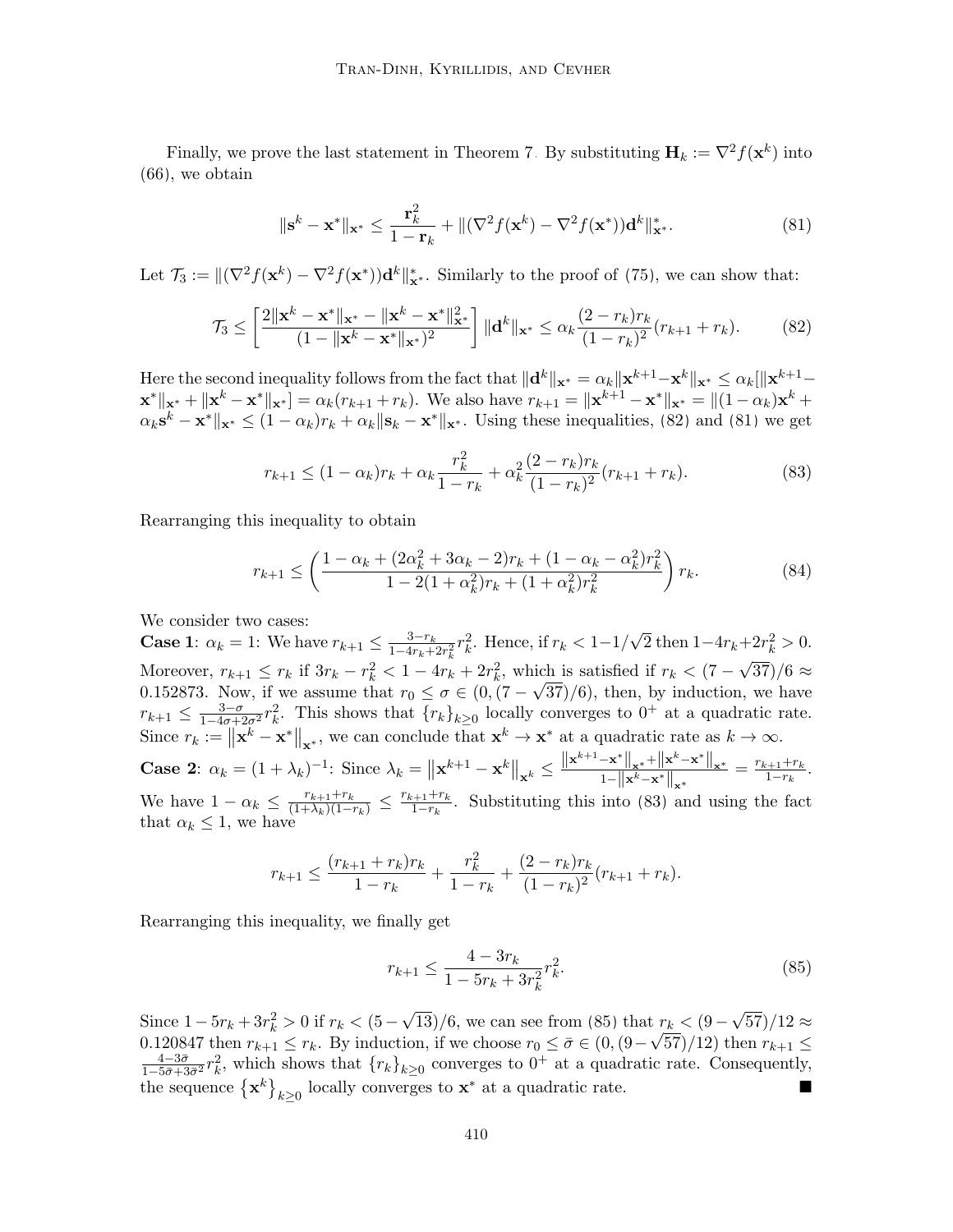*Proof of Theorem [11:](#page-14-4)* We first prove the statement (a). Since  $\mathbf{x}^{k+1} \equiv \mathbf{s}_q^k$  due to [\(25\)](#page-14-1), from [\(67\)](#page-36-4) we have

$$
\mathbf{r}_{k+1} \leq \frac{\mathbf{r}_k^2}{1 - \mathbf{r}_k} + \left\| \left( \mathbf{H}_k - \nabla^2 f(\mathbf{x}^*) \right) (\mathbf{x}^{k+1} - \mathbf{x}^k) \right\|_{\mathbf{x}^*}^*.
$$
 (86)

Now, by using the condition [\(26\)](#page-14-2), we can easily show that the sequence  $\{\mathbf x^k\}_{k\geq 0}$  converges super-linearly to  $\mathbf{x}^*$  provided that  $\|\mathbf{x}^0 - \mathbf{x}^*\|_{\mathbf{x}^*} \leq \rho_0 < 1$ .

Next, we prove the statement (b). It is well-known (see, e.g., [Nocedal and Wright](#page-44-15) [\(2006\)](#page-44-15)) that if matrix  $H_k$  is positive definite and  $({\bf y}^k)^T({\bf z}^k) > 0$  then the matrix  $H_{k+1}$ updated by [\(24\)](#page-14-3) is also positive definite. Indeed, we have  $(\mathbf{y}^k)^T(\mathbf{z}^k) = \int_0^1 (\mathbf{z}^k)^T \nabla^2 f(\mathbf{x}^k +$  $(z^k)z^k dt$ . Therefore, under the condition  $||z^k||_{x^k} < 1$ , we can show that  $(y^k)^\mathsf{T}(z^k) \geq 1$  $(\mathbf{z}^k)^T \nabla^2 f(\mathbf{x}^k) \mathbf{z}^k = ||\mathbf{z}^k||$  $\mathbf{x}^2_{\mathbf{x}^k} > 0$ . By multiplying [\(24\)](#page-14-3) by  $\mathbf{z}^k$  we can easily see that  $\mathbf{H}_{k+1}$ satisfies the secant equation [\(23\)](#page-14-0).

Finally, we estimate  $\|\mathbf{y}^k - \nabla^2 f(\mathbf{x}^*)\mathbf{z}^k\|$  $\frac{*}{\mathbf{x}^*}$  as follows:

<span id="page-40-0"></span>
$$
\|\mathbf{y}^{k} - \nabla^{2} f(\mathbf{x}^{*}) \mathbf{z}^{k}\|_{\mathbf{x}^{*}}^{*} \leq \frac{\mathbf{r}_{k} + \mathbf{r}_{k+1}}{(1 - \mathbf{r}_{k})(1 - \mathbf{r}_{k+1})} \|\mathbf{z}^{k}\|_{\mathbf{x}^{*}}.
$$
 (87)

Now, by assumption that  $\sum_{k=0}^{\infty} \mathbf{r}_k < +\infty$ , we obtain from [\(87\)](#page-40-0) that  $\sum_{k=0}^{\infty} \varepsilon_k < +\infty$ , where  $\varepsilon_k := \frac{\mathbf{r}_k + \mathbf{r}_{k+1}}{(1-\mathbf{r}_k)(1-\mathbf{r}_k)}$  $\frac{r_k+r_{k+1}}{(1-r_k)(1-r_{k+1})}$ . By applying [\(Byrd and Nocedal, 1989,](#page-42-14) Theorem 3.2.), we can show that the Dennis-Moré condition [\(26\)](#page-14-2) is satisfied. This implies that the sequence  $\{\mathbf x^k\}_{k\geq 0}$ generated by scheme  $(25)$  converges super-linearly to  $\mathbf{x}^*$ .

*Proof of Theorem [14:](#page-17-2)* For  $||\mathbf{x}^k - \mathbf{x}^*||_{\mathbf{x}^*} < 1$ , from [\(67\)](#page-36-4), we have

<span id="page-40-1"></span>
$$
\|\mathbf{s}_g^k - \mathbf{x}^*\|_{\mathbf{x}^*} \le \frac{\|\mathbf{x}^k - \mathbf{x}^*\|_{\mathbf{x}^*}^2}{1 - \|\mathbf{x}^k - \mathbf{x}^*\|_{\mathbf{x}^*}} + \left\| \left(\mathbf{D}_k - \nabla^2 f(\mathbf{x}^*)\right) \mathbf{d}^k \right\|_{\mathbf{x}^*}^*.
$$
 (88)

Now, using the condition  $\left\| \left( \mathbf{D}_{k} - \nabla^2 f(\mathbf{x}^*) \right) \mathbf{d}^k \right\|$  $_{\mathbf{x}^*}^* \leq (1/2) \|\mathbf{d}_{g}^{k}\|_{\mathbf{x}^*},$  [\(88\)](#page-40-1) implies:

$$
\|{\mathbf{s}}_g^k - {\mathbf{x}}^*\|_{\mathbf{x}^*} \leq \frac{\|{\mathbf{x}}^k - {\mathbf{x}}^*\|_{\mathbf{x}^*}^2}{1 - \|{\mathbf{x}}^k - {\mathbf{x}}^*\|_{\mathbf{x}^*}} + \gamma \|{\mathbf{d}}_g^k\|_{\mathbf{x}^*} \leq \frac{\|{\mathbf{x}}^k - {\mathbf{x}}^*\|_{\mathbf{x}^*}^2}{1 - \|{\mathbf{x}}^k - {\mathbf{x}}^*\|_{\mathbf{x}^*}} + \gamma \|{\mathbf{s}}_g^k - {\mathbf{x}}^*\|_{\mathbf{x}^*} + \gamma \|{\mathbf{x}}^k - {\mathbf{x}}^*\|_{\mathbf{x}^*},
$$

where  $\gamma \in (0, 1/2)$ . Rearranging this inequality, we obtain

<span id="page-40-2"></span>
$$
\|\mathbf{s}_g^k - \mathbf{x}^*\|_{\mathbf{x}^*} \le \frac{1}{1-\gamma} \left(\gamma + \frac{\|\mathbf{x}^k - \mathbf{x}^*\|_{\mathbf{x}^*}}{1 - \|\mathbf{x}^k - \mathbf{x}^*\|_{\mathbf{x}^*}}\right) \|\mathbf{x}^k - \mathbf{x}^*\|_{\mathbf{x}^*}.
$$
 (89)

Now, since  $\mathbf{x}^{k+1} = \mathbf{x}^k + \alpha_k \mathbf{d}_g^k = (1 - \alpha_k) \mathbf{x}^k + \alpha_k \mathbf{s}_g^k$ , we can further estimate from [\(89\)](#page-40-2) as

$$
\|\mathbf{x}^{k+1} - \mathbf{x}^*\|_{\mathbf{x}^*} \le (1 - \alpha_k) \|\mathbf{x}^k - \mathbf{x}^*\|_{\mathbf{x}^*} + \alpha_k \|\mathbf{s}_g^k - \mathbf{x}^*\|_{\mathbf{x}^*}
$$
  
\n
$$
\le \left[1 - \alpha_k + \frac{\alpha_k}{1 - \gamma} \left(\gamma + \frac{\|\mathbf{x}^k - \mathbf{x}^*\|_{\mathbf{x}^*}}{1 - \|\mathbf{x}^k - \mathbf{x}^*\|_{\mathbf{x}^*}}\right)\right] \|\mathbf{x}^k - \mathbf{x}^*\|_{\mathbf{x}^*}.
$$
\n(90)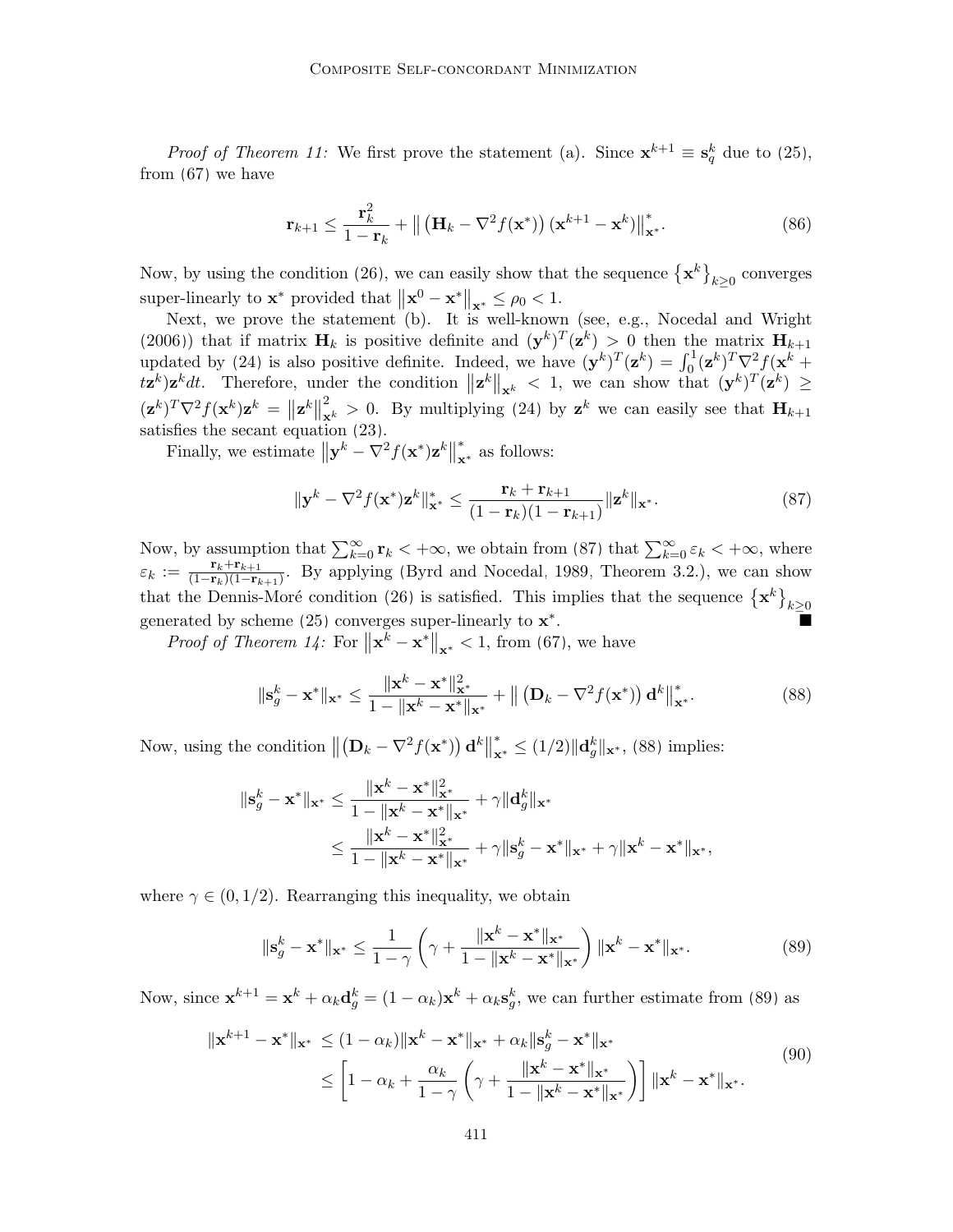Let us define  $\tilde{\psi}_k := (1 - \alpha_k) + \frac{\alpha_k}{1 - \gamma_k}$  $\left( \gamma + \frac{\| \mathbf{x}^k - \mathbf{x}^* \|_{\mathbf{x}^*}}{1 - \| \mathbf{x}^k - \mathbf{x}^* \|_{\mathbf{x}^*}} \right)$  $1-\|\mathbf{x}^k-\mathbf{x}^*\|_{\mathbf{x}^*}$ ). Then, for  $\gamma < 1/2$ ,  $\tilde{\psi}_k < 1$  if  $\left\| \mathbf{x}^k - \mathbf{x}^* \right\|_{\mathbf{x}^*} < \frac{1-2\gamma}{2(1-\gamma)}$  $rac{1-2\gamma}{2(1-\gamma)}$ . Therefore, by induction, if we choose  $||\mathbf{x}^0 - \mathbf{x}^*||_{\mathbf{x}^*} < \frac{1-2\gamma}{2(1-\gamma)}$  $\frac{1-2\gamma}{2(1-\gamma)}$ , then  $\left\| \mathbf{x}^k - \mathbf{x}^* \right\|_{\mathbf{x}^*} < \frac{1-2\gamma}{2(1-\gamma)}$  $\frac{1-2\gamma}{2(1-\gamma)}$  for all  $k \geq 0$ . Moreover,  $\|\mathbf{x}^{k+1} - \mathbf{x}^*\|_{\mathbf{x}^*} \leq \tilde{\psi}_k \|\mathbf{x}^k - \mathbf{x}^*\|_{\mathbf{x}^*}$  for  $k \geq 0$ and  $\tilde{\psi}_k \in [0, 1)$ . This implies that  $\{\|\mathbf{x}^k - \mathbf{x}^*\|_{\mathbf{x}^*}\}_{k\geq 0}$  linearly converges to zero with the factor  $\tilde{\psi}_k$ .

Finally, we assume that  $\mathbf{D}_k := L_k \mathbb{I}$ , the quantity in [\(72\)](#page-37-4) satisfies

$$
\mathbf{N}_{*} := \nabla^{2} f(\mathbf{x}^{*})^{-1/2} \left( \nabla^{2} f(\mathbf{x}^{*}) - \mathbf{H}_{k} \right) \nabla^{2} f(\mathbf{x}^{*})^{-1/2} = \mathbb{I} - L_{k} \nabla^{2} f(\mathbf{x}^{*})^{-1}.
$$

Then, we can easily observe that:

<span id="page-41-7"></span>
$$
\|\mathbf{N}_{*}\|_{2} = \left\|\mathbb{I} - L_{k}\nabla^{2} f(\mathbf{x}^{*})^{-1}\right\|_{2} \leq \max\left\{\left|1 - \frac{L_{k}}{\sigma_{\min}^{*}}\right|, \left|1 - \frac{L_{k}}{\sigma_{\max}^{*}}\right|\right\} := \gamma_{*},\tag{91}
$$

where  $\sigma_{\min}^*$  (respectively,  $\sigma_{\max}^*$ ) is the smallest (respectively, largest) eigenvalue of  $\nabla^2 f(\mathbf{x}^*)$ . Using the estimate [\(91\)](#page-41-7), we can derive

$$
\left\|\left(\mathbf{D}_{k} - \nabla^2 f(\mathbf{x}^*)\right) \mathbf{d}_{g}^k\right\|_{\mathbf{x}^*}^* \stackrel{(91)}{\leq} \|\mathbf{N}_*\|_2 \|\mathbf{s}^k - \mathbf{x}^k\|_{\mathbf{x}^*} \leq \gamma_* \|\mathbf{d}_{g}^k\|_{\mathbf{x}^*},
$$

which proves the last conclusion of Theorem [14.](#page-17-2)

#### References

- <span id="page-41-4"></span>K. Banaszek, G. M. D'Ariano, M. G. A. Paris, and M. F. Sacchi. Maximum-likelihood estimation of the density matrix. Phys. Rev. A.,  $61(010304):1-4$ , 1999.
- <span id="page-41-3"></span>O. Banerjee, L. El Ghaoui, and A. d'Aspremont. Model selection through sparse maximum likelihood estimation for multivariate gaussian or binary data. The Journal of Machine Learning Research, 9:485–516, 2008.
- <span id="page-41-1"></span>A. Beck and M. Teboulle. A fast iterative shrinkage-thresholding algorithm for linear inverse problems. SIAM J. Imaging Sciences, 2(1):183–202, 2009a.
- <span id="page-41-5"></span>A. Beck and M. Teboulle. Fast gradient-based algorithms for constrained total variation image denoising and deblurring problems. IEEE Trans Image Process., 18(11):2419–2434, 2009b.
- <span id="page-41-2"></span>S. Becker and M.J. Fadili. A quasi-Newton proximal splitting method. In *Proceedings of* Neutral Information Processing Systems Foundation, 2012.
- <span id="page-41-6"></span>S. Becker, E. Candès, and M. Grant. Templates for convex cone problems with applications to sparse signal recovery. Mathematical Programming Computation, 3:165–218, 2011. ISSN 1867-2949.
- <span id="page-41-0"></span>A. Ben-Tal and A.K. Nemirovski. Lectures on Modern Convex Optimization: Analysis, Algorithms, and Engineering Applications. SIAM, 2001.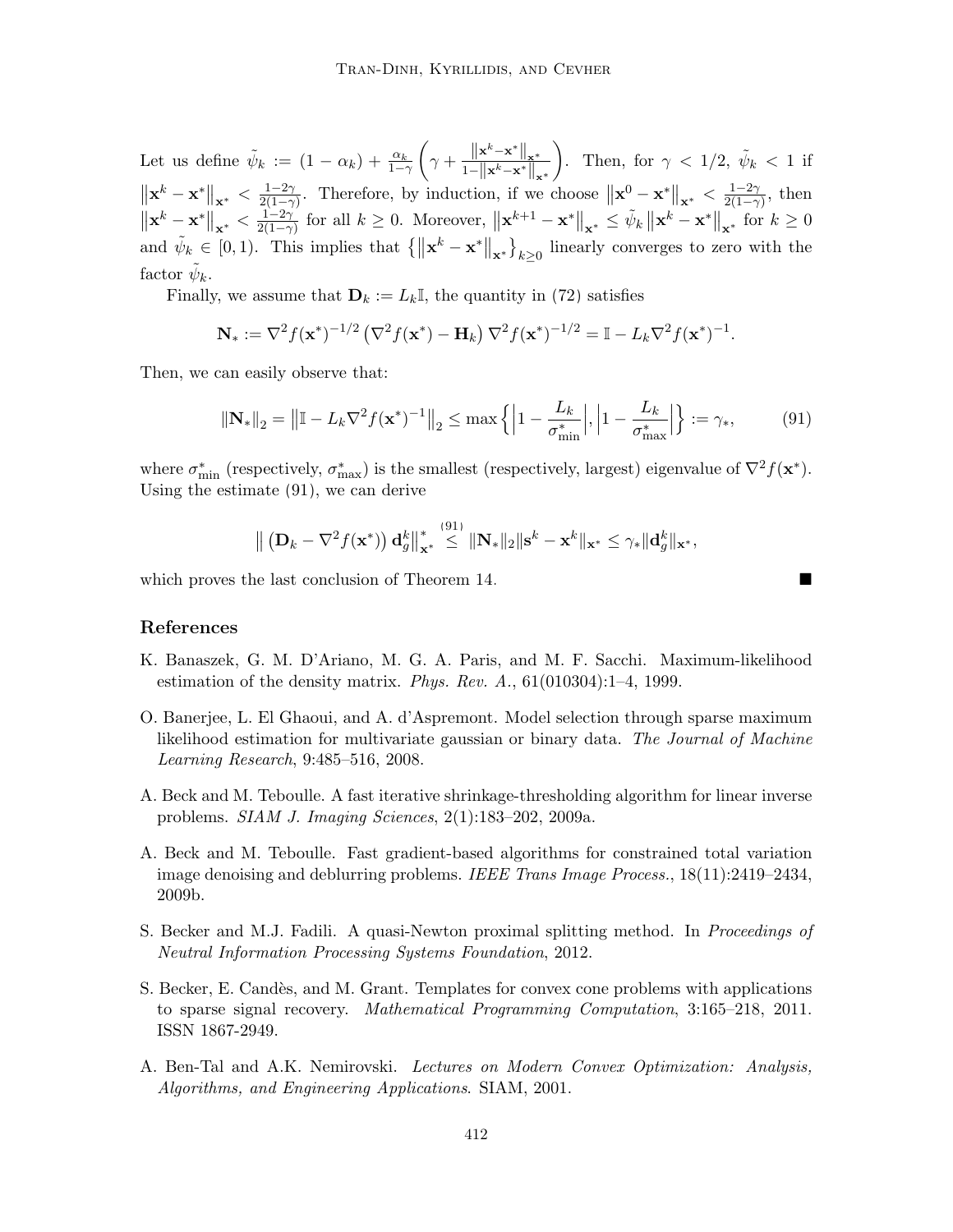- <span id="page-42-15"></span>D.P. Bertsekas and J. N. Tsitsiklis. Parallel and Distributed Computation: Numerical Methods. Prentice Hall, 1989.
- <span id="page-42-11"></span>J.F. Bonnans. Local analysis of Newton-type methods for variational inequalities and nonlinear programming. Appl. Math. Optim, 29:161–186, 1994.
- <span id="page-42-2"></span>S. Boyd and L. Vandenberghe. Convex Optimization. University Press, Cambridge, 2004.
- <span id="page-42-9"></span>S. Boyd, N. Parikh, E. Chu, B. Peleato, and J. Eckstein. Distributed optimization and statistical learning via the alternating direction method of multipliers. Foundations and Trends in Machine Learning, 3(1):1–122, 2011.
- <span id="page-42-7"></span>L.M. Briceno-Arias and P.L. Combettes. A monotone + skew splitting model for composite monotone inclusions in duality. *SIAM J. Optim.*, 21(4):1230–1250, 2011.
- <span id="page-42-14"></span>R. H. Byrd and J. Nocedal. A tool for the analysis of quasi-Newton methods with application to unconstrained minimization. SIAM J. Numer. Anal., 26(3):727–739, 1989.
- <span id="page-42-5"></span>E. Candes and T. Tao. The Dantzig selector: Statistical estimation when p is much larger than n. Annals of Statistics, 35(6):2313–2351, 2007.
- <span id="page-42-0"></span>A. Chambolle and T. Pock. A first-order primal-dual algorithm for convex problems with applications to imaging. Journal of Mathematical Imaging and Vision,  $40(1):120-145$ , 2011.
- <span id="page-42-13"></span>E. Chouzenoux, J.-C. Pesquet, and A. Repetti. Variable metric forward-backward algorithm for minimizing the sum of a differentiable function and a convex function.  $J.$  Optim. Theory Appl., DOI 10.1007/s10957-013-0465-7:1–22, 2013.
- <span id="page-42-6"></span>P. L. Combettes and V. R. Wajs. Signal recovery by proximal forward-backward splitting. Multiscale Model. Simul., 4:1168–1200, 2005.
- <span id="page-42-4"></span>A. S. Dalalyan, M. Hebiri, K. Meziani, and J. Salmon. Learning heteroscedastic models by convex programming under group sparsity. Proc. of the International conference on Machine Learning, pages 1–8, 2013.
- <span id="page-42-3"></span>A. P. Dempster. Covariance selection. Biometrics, 28:157–175, 1972.
- <span id="page-42-12"></span>J.E. Dennis and J. J. Moré. A characterisation of superlinear convergence and its application to quasi–Newton methods. Mathemathics of Computation, 28:549–560, 1974.
- <span id="page-42-1"></span>J. Eckstein and D. Bertsekas. On the Douglas - Rachford splitting method and the proximal point algorithm for maximal monotone operators. Math. Program., 55:293–318, 1992.
- <span id="page-42-8"></span>F. Facchinei and J.-S. Pang. Finite-Dimensional Variational Inequalities and Complementarity Problems, volume 1-2. Springer-Verlag, 2003.
- <span id="page-42-10"></span>D. Goldfarb and S. Ma. Fast alternating linearization methods of minimization of the sum of two convex functions. Math. Program., Ser. A, pages 1–34, 2012.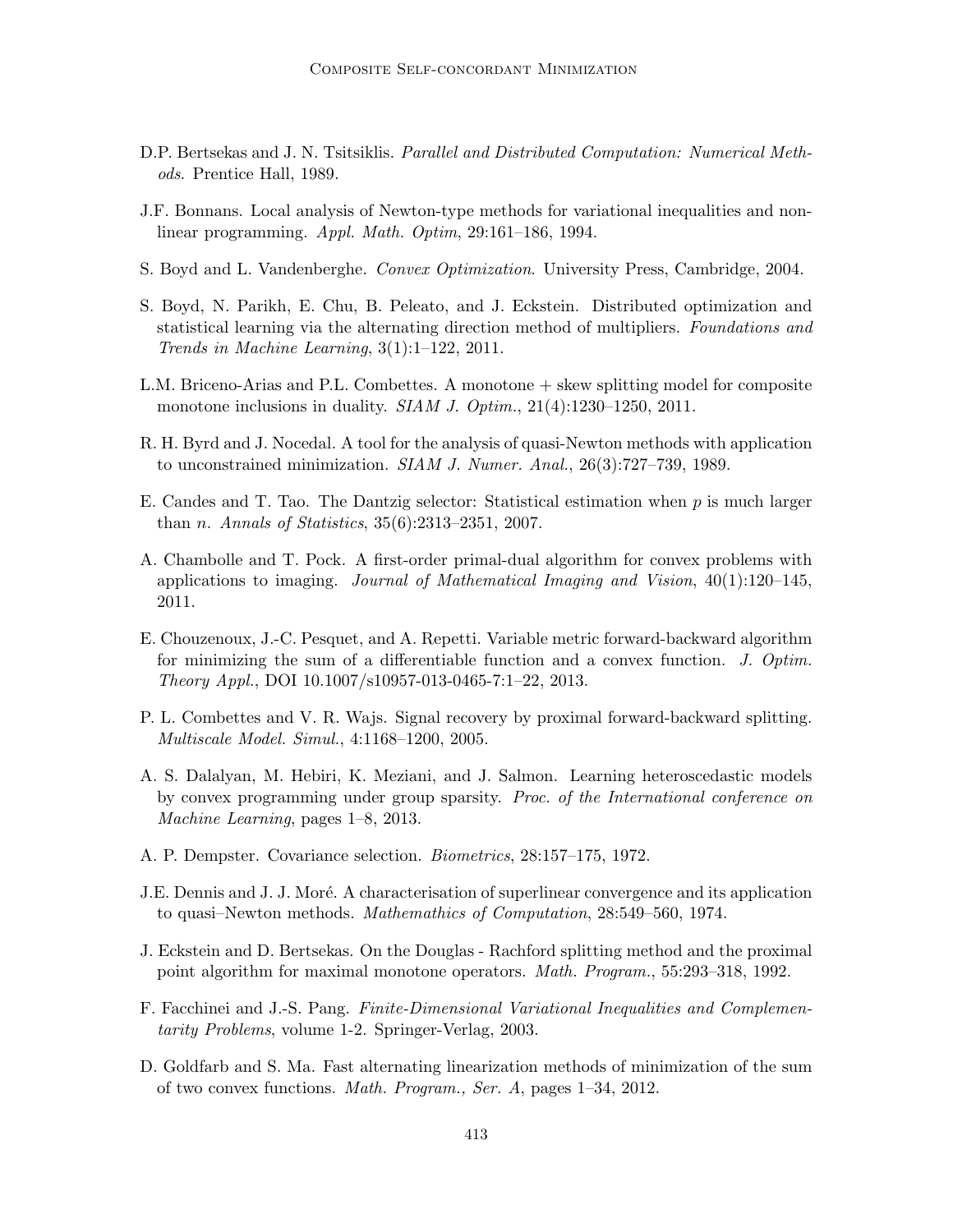- <span id="page-43-7"></span>T. Goldstein and S. Osher. The split Bregman method for  $\ell_1$ -pegularized problems. SIAM J. Imaging Sciences, 2(2):323–343, 2009.
- <span id="page-43-9"></span>T. Goldstein, B. ODonoghue, and S. Setzer. Fast alternating direction optimization methods. Tech. report., Department of Mathematics, University of California, Los Angeles, USA, May 2012.
- <span id="page-43-0"></span>M. Grant, S. Boyd, and Y. Ye. Disciplined convex programming. In L. Liberti and N. Maculan, editors, Global Optimization: From Theory to Implementation, Nonconvex Optimization and its Applications, pages 155–210. Springer, 2006.
- <span id="page-43-6"></span>Z.T. Harmany, R.F. Marcia, and R. M. Willett. This is SPIRAL-TAP: Sparse poisson intensity reconstruction algorithms - theory and practice,. IEEE Transactions on Image Processing, 21(3):1084–1096, 2012.
- <span id="page-43-11"></span>Jean-Baptiste Hiriart-Urruty and Claude Lemaréchal. Fundamentals of Convex Analysis. Springer, 2001.
- <span id="page-43-4"></span>C. J. Hsieh, M.A. Sustik, I.S. Dhillon, and P. Ravikumar. Sparse inverse covariance matrix estimation using quadratic approximation. Advances in Neutral Information Processing Systems (NIPS), 24:1–18, 2011.
- <span id="page-43-13"></span>J. Kim and H. Park. Fast active-set-type algorithms for  $\ell_1$ -regularized linear regression. In Proceedings of the 13th International Conference on Artificial Intelligience and Statistics (AISTATS), volume 9, pages 397–404, Sardinia, Italy, 2010.
- <span id="page-43-12"></span>A. Kyrillidis and V. Cevher. Fast proximal algorithms for self-concordant function minimization with application to sparse graph selection. Proc. of the 38th International Conference on Acoustics, Speech, and Signal Processing (ICASSP), pages 1–5, 2013.
- <span id="page-43-14"></span>A. Kyrillidis, R. Karimi Mahabadi, Q. Tran-Dinh, and V. Cevher. Scalable sparse covariance estimation via self-concordance. In Proc. of the 28th International Conference on Artificial Intelligence (AAAI-14), pages 1–9. 2014.
- <span id="page-43-1"></span>J.D. Lee, Y. Sun, and M.A. Saunders. Proximal Newton-type methods for convex optimization. Advances in Neural Information Processing Systems (NIPS), 25:827–835, 2012.
- <span id="page-43-10"></span>J. Löfberg. YALMIP: A toolbox for modeling and optimization in MATLAB. In *Proceedings* of the CACSD Conference, Taipei, Taiwan, 2004.
- <span id="page-43-5"></span>Z. Lu. Adaptive first-order methods for general sparse inverse covariance selection. SIAM Journal on Matrix Analysis and Applications, 31(4):2000–2016, 2010.
- <span id="page-43-8"></span>H. Mine and M. Fukushima. A minimization method for the sum of a convex function and a continuously differentiable function. J. Optim. Theory Appl., 33:9–23, 1981.
- <span id="page-43-3"></span>A.S. Nemirovskii and M.J. Todd. Interior-point methods for optimization. Acta Numerica, pages 191–234, 2008.
- <span id="page-43-2"></span>Y. Nesterov. Introductory Lectures on Convex Optimization: A Basic Course, volume 87 of Applied Optimization. Kluwer Academic Publishers, 2004.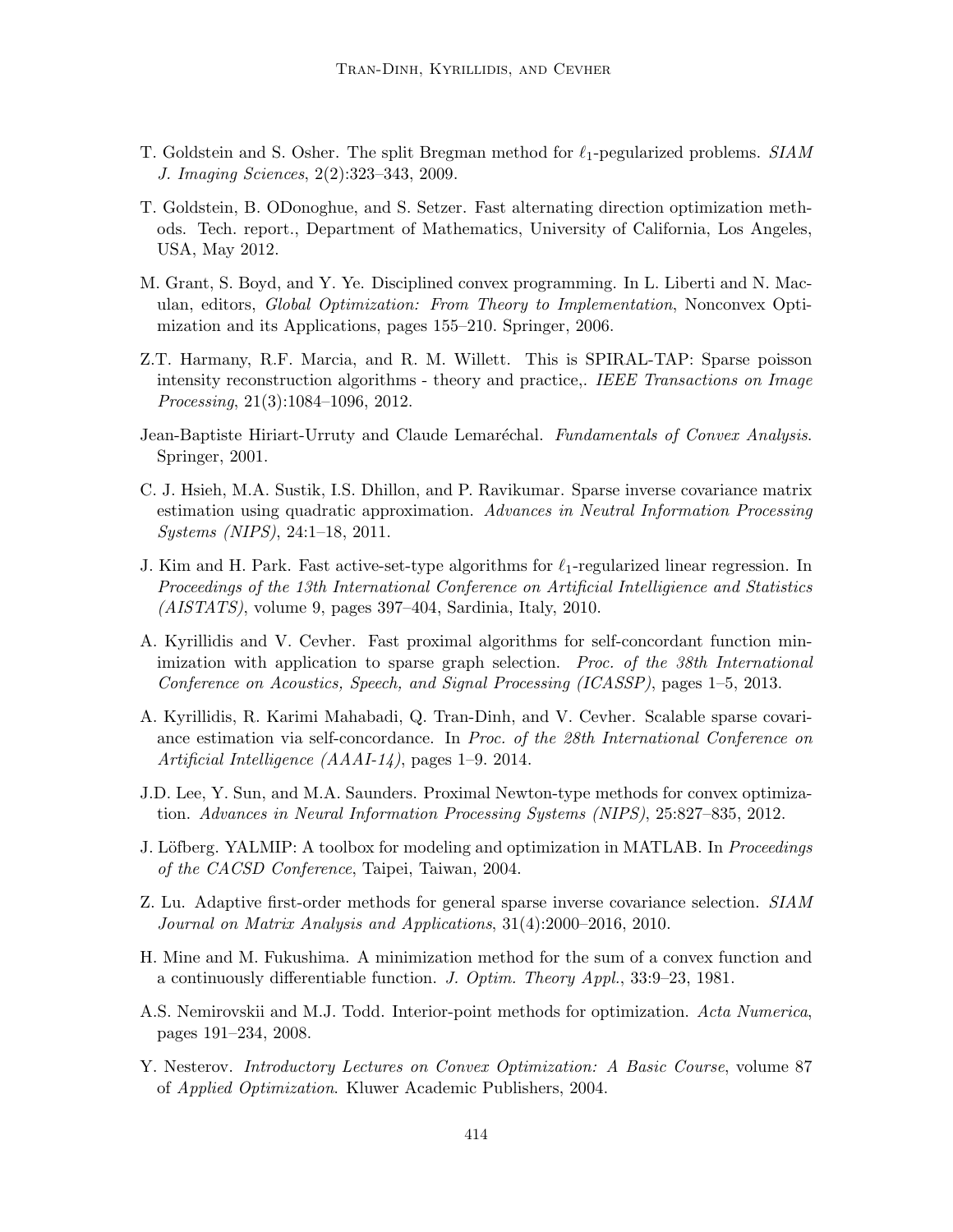- <span id="page-44-2"></span>Y. Nesterov. Smooth minimization of non-smooth functions. *Math. Program.*, 103(1):127– 152, 2005a.
- <span id="page-44-3"></span>Y. Nesterov. Excessive gap technique in nonsmooth convex minimization. SIAM J. Optimization,  $16(1):235-249$ ,  $2005b$ .
- <span id="page-44-0"></span>Y. Nesterov. Gradient methods for minimizing composite objective function. Math. Pro $gram., 140(1):125-161, 2007.$
- <span id="page-44-4"></span>Y. Nesterov. Barrier subgradient method. Math. Program., Ser. B, 127:31–56, 2011.
- <span id="page-44-1"></span>Y. Nesterov and A. Nemirovski. *Interior-point Polynomial Algorithms in Convex Program*ming. Society for Industrial Mathematics, 1994.
- <span id="page-44-12"></span>Y. Nesterov and M.J. Todd. Self-scaled barriers and interior-point methods for convex programming. Math. Oper. Research, 22(1):1–42, 1997.
- <span id="page-44-15"></span>J. Nocedal and S.J. Wright. Numerical Optimization. Springer Series in Operations Research and Financial Engineering. Springer, 2 edition, 2006.
- <span id="page-44-6"></span>P.A. Olsen, F. Oztoprak, J. Nocedal, and S.J. Rennie. Newton-like methods for sparse inverse covariance estimation. Advances in Neural Information Processing Systems (NIPS), pages 1–9, 2012.
- <span id="page-44-5"></span>P. Ravikumar, M. J. Wainwright, G. Raskutti, and B. Yu. High-dimensional covariance estimation by minimizing  $\ell_1$ -penalized log-determinant divergence. Electron. J. Statist., 5:935–988, 2011.
- <span id="page-44-10"></span>S. M. Robinson. Strongly Regular Generalized Equations. Mathematics of Operations Research, Vol. 5, No. 1 (Feb., 1980), pp. 43-62, 5:43–62, 1980.
- <span id="page-44-13"></span>R. T. Rockafellar. Convex Analysis, volume 28 of Princeton Mathematics Series. Princeton University Press, 1970.
- <span id="page-44-14"></span>R. T. Rockafellar. Monotone operators and the proximal point algorithm. SIAM J. Control Opt., 14:877–898, 1976.
- <span id="page-44-7"></span>B. Rolfs, B. Rajaratnam, D. Guillot, I. Wong, and A. Maleki. Iterative thresholding algorithm for sparse inverse covariance estimation. In Advances in Neural Information Processing Systems 25, pages 1583–1591, 2012.
- <span id="page-44-8"></span>K. Scheinberg and I. Rish. SINCO-a greedy coordinate ascent method for sparse inverse covariance selection problem. Tech. Report, IBM RC24837:1–21, 2009.
- <span id="page-44-9"></span>K. Scheinberg, S. Ma, and D. Goldfarb. Sparse inverse covariance selection via alternating linearization methods. Neural Information Processing Systems (NIPS), pages 1–9, 2010.
- <span id="page-44-11"></span>M. Schmidt, N.L. Roux, and F. Bach. Convergence rates of inexact proximal-gradient methods for convex optimization. Neural Information Processing Systems (NIPS), 2011.